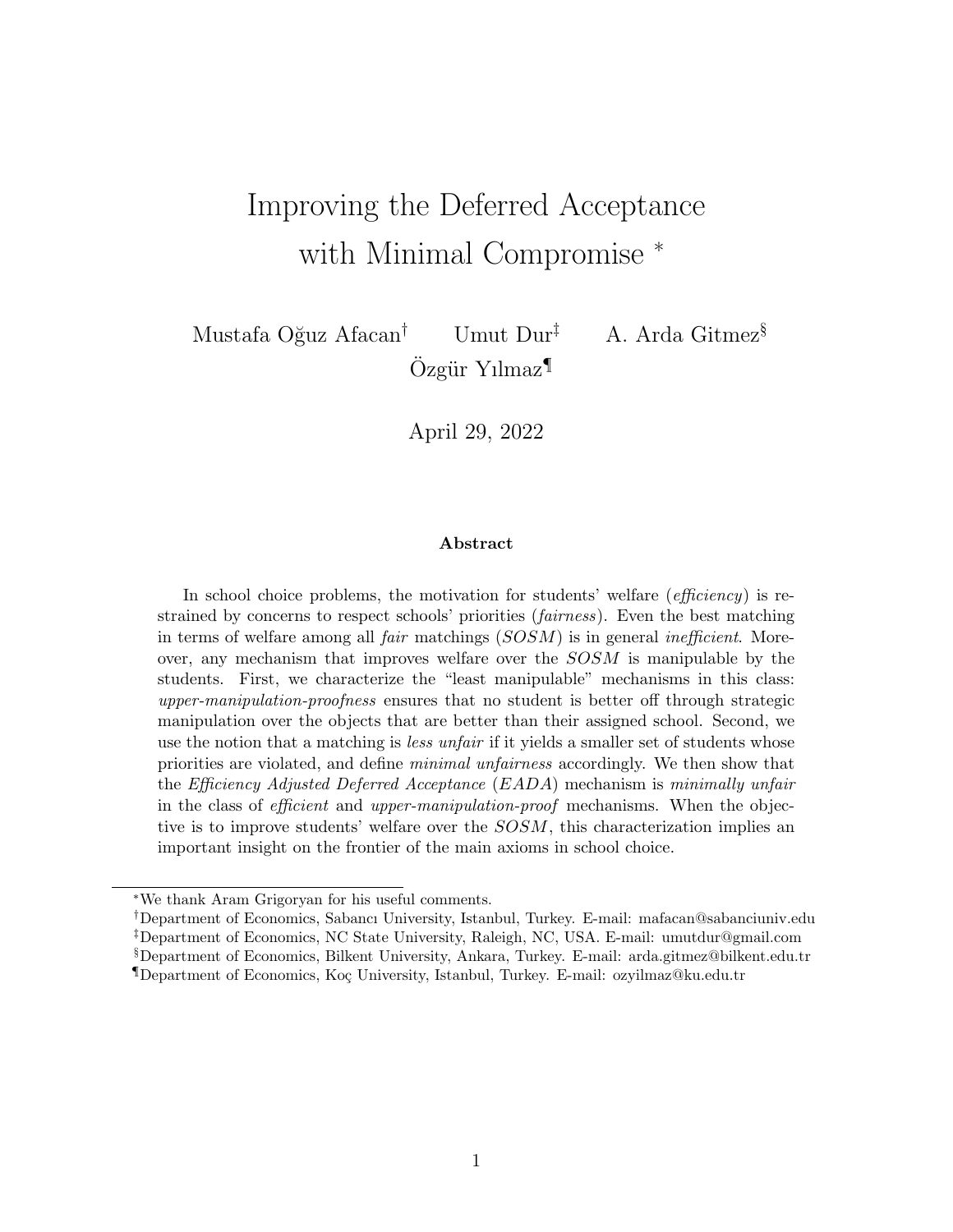# 1 Introduction

Allocating school seats to students is an important problem for school districts. In a school choice problem, students submit their preferences over schools and the central placement authority allocates seats to students based on submitted preferences and schools' priorities over students. The role of priorities is crucial: respecting priorities (fairness) has been the primary desideratum for the school choice problem. On the other hand, the main motivation for adopting a market design approach to school choice has been to improve students' welfare (efficiency). After all, the primary appeal of this approach is providing students with the opportunity to choose their school. Unfortunately, efficiency is incompatible with fairness [\(Roth,](#page-34-0) [1982;](#page-34-0) Balinski and Sönmez, [1999\)](#page-33-0). This paper contributes to the understanding of the compromise between these two properties.

The tension between *fairness* and *efficiency* has compelled the policy makers to choose between the two conflicting objectives. In several large matching markets, including the New York City and Boston, fairness concerns prevailed, and the school districts have been implementing the well-known *Deferred Acceptance*  $(DA)$  algorithm [\(Gale and Shapley,](#page-34-1) [1962\)](#page-34-1). The DA satisfies justified-envy-freeness, the canonical criterion for fairness: for each school s, there should not be a student who prefers s to their assigned school and another student assigned to s with a lower priority at s. The  $DA$  is favored for two other reasons. First, it finds the student-optimal stable matching (SOSM); that is, the best matching in terms of students' welfare among all justified-envy-free matchings [\(Gale and Shapley,](#page-34-1) [1962;](#page-34-1) [Balinski](#page-33-0) and Sönmez, [1999\)](#page-33-0). Second, it is immune to strategic manipulations by students, a property known as strategy-proofness [\(Dubins and Freedman,](#page-34-2) [1981;](#page-34-2) [Roth,](#page-34-0) [1982\)](#page-34-0).

A more recent approach to this tension is to prioritize efficiency and to compare mechanisms in terms of fairness. While the DA produces the "most efficient" matching among the set of fair matchings, this recent approach focuses on the "minimally unfair" matching among the set of *efficient* matchings. The perspective of the current work is the latter. We study the class of efficient mechanisms that improve students' welfare over the DA.

Welfare improvement over the  $DA$  requires compromising strategy-proofness (Abdulkadiroğlu [et al.,](#page-33-1) [2009;](#page-33-1) [Kesten,](#page-34-3) [2010\)](#page-34-3). Thus, the cost of welfare gains is not only fairness but also immunity to strategic manipulation. This negative result raises a challenging question: within the class of mechanisms that are *efficient* and improve welfare over the  $DA$ , what is the mechanism that is least vulnerable to strategic manipulations and minimally unfair? Our answer to this question is the *Efficiency-Adjusted Deferred Acceptance* (*EADA*) mechanism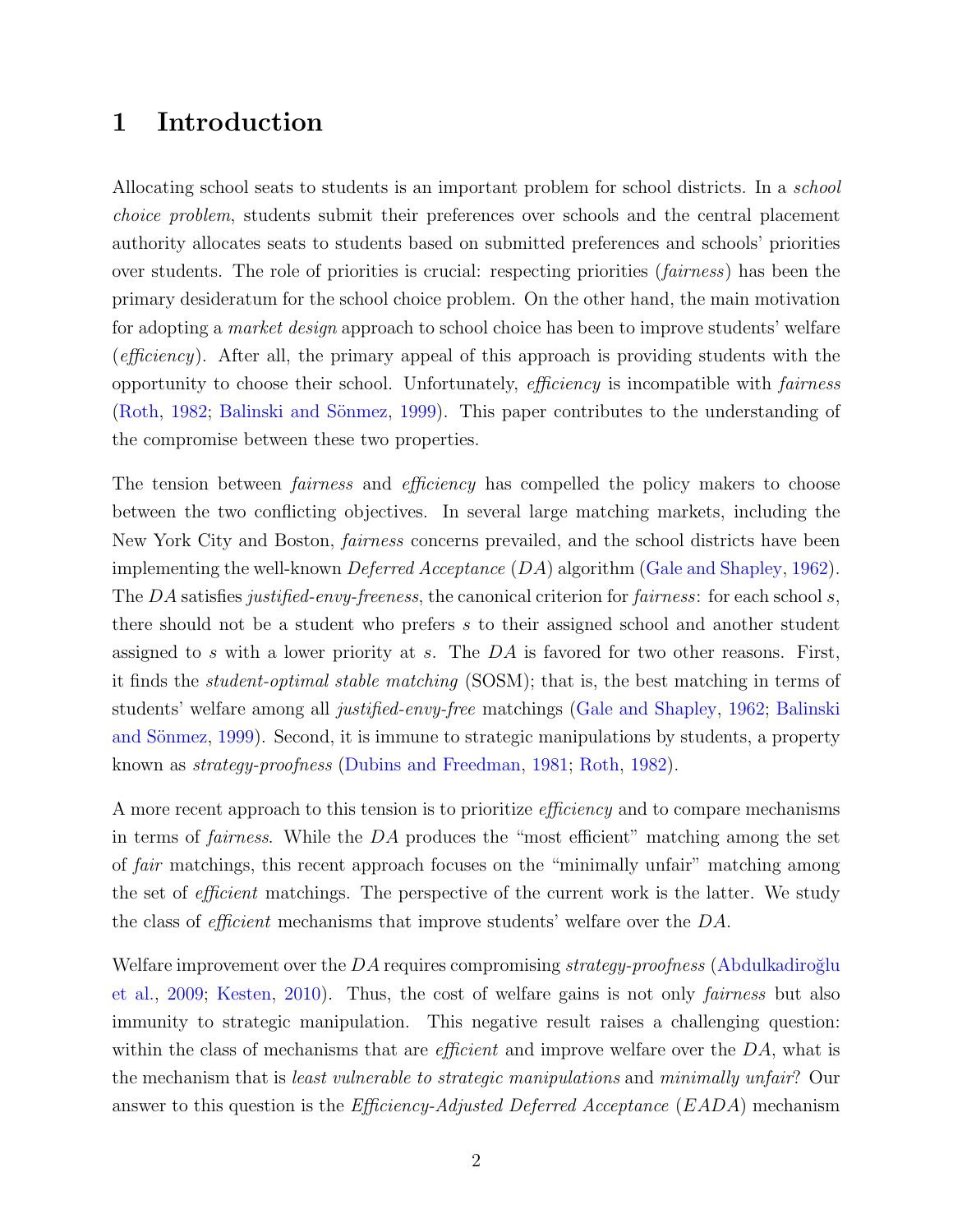[\(Kesten,](#page-34-3) [2010\)](#page-34-3). It is known that the  $EADA$  is *efficient* and it improves welfare over the DA. We show that the EADA is also distinguished in terms of *fairness* and immunity to strategic manipulation. To formulate our characterization result, we need to clarify the two associated concepts: (1) least vulnerable to strategic manipulations, and (2) minimally unfair.

The first conceptualization requires the decomposition of *strategy-proofness* into two weaker notions: upper-manipulation-proofness and lower-manipulation-proofness. Upper - manipulation - proofness (Lower - manipulation - proofness) ensures that no student is better off through strategic manipulation over the objects that are better (worse) than their assigned school. We show that a mechanism is *strategy-proof* if and only if it is upper-manipulation-proof and lower-manipulation-proof (Theorem [1\)](#page-7-0). Moreover, no mechanism that improves welfare over the DA can be *lower-manipulation-proof* (Proposition [1\)](#page-7-1). Thus, among the mechanisms that improve welfare over the  $DA$ , upper-manipulation-proof mechanisms, if any, are strategically the most robust. We show that the EADA is upper-manipulationproof (Proposition [3\)](#page-11-0).

The second conceptualization is based on the following fairness comparison: a matching is less unfair if it yields a smaller set of students whose priorities are violated. Also, a matching is *equally unfair* if it yields the same set of students whose priorities are violated. A mechanism is minimally unfair in a class of mechanisms if there is no other mechanism in that class that produces equally or less unfair matching for every problem and a less unfair matching for at least one problem.

We restrict attention to *efficient* and *upper-manipulation-proof* mechanisms, and characterize the EADA as a *minimally unfair* mechanism within this class (Theorem [2\)](#page-12-0). A direct implication of this result is that the  $EADA$  is minimally unfair within the class of upper*manipulation-proof* and *efficient* mechanisms improving over the  $DA$ . This implies an important insight on the frontier of basic principles in school choice: in securing all possible welfare improvements over the  $DA$  outcome, the  $EADA$  guarantees the least possible departure both from *fairness* and also from *strategy-proofness*. Thus, our results constitute a strong argument for the EADA as a solution to the conflict between efficiency and fairness. In Section [5.3,](#page-12-1) we also discuss the merits of our notions of vulnerability to strategic manipulations and fairness comparison beyond the theoretical interest.

Perhaps surprisingly, *upper-manipulation-proofness* is necessary for this characterization of the EADA. That is, the EADA is **not** minimally unfair in the class of *efficient* mechanisms that improve welfare over the DA (Doğan and Ehlers, [2021a\)](#page-33-2). On the other hand, the  $EADA$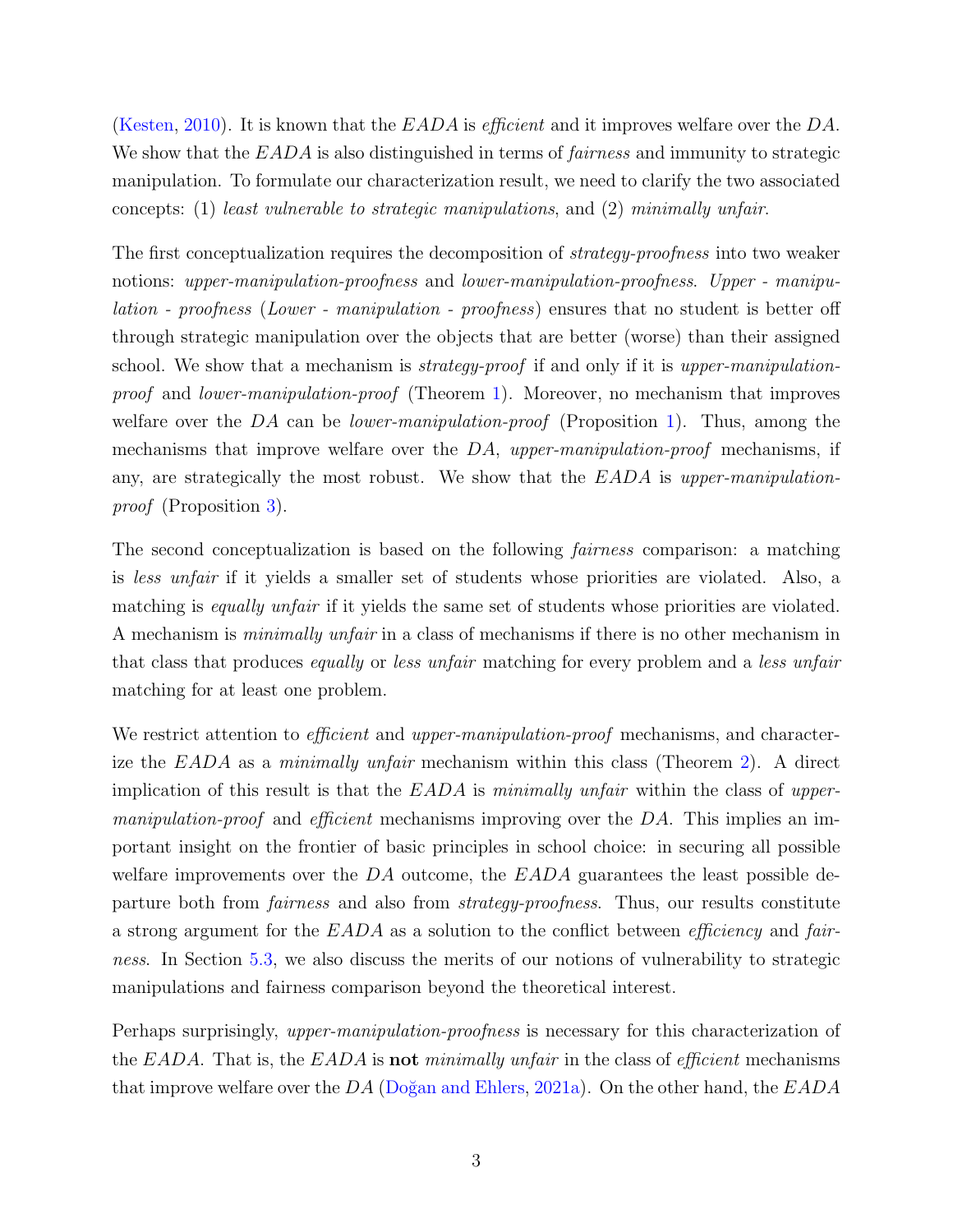is *minimally unfair* with respect to an alternative notion of fairness comparison in the class of efficient mechanisms [\(Kwon and Shorrer,](#page-34-4) [2020\)](#page-34-4).<sup>[1](#page-3-0)</sup> We show that our *fairness* comparison is independent from this alternative notion (Proposition [2\)](#page-9-0). Thus, the main results in these two works are independent from each other.

### Related Literature

An implication of the incompatibility between *fairness* and *efficiency* is that the DA is not Pareto efficient (Balinski and Sönmez, [1999;](#page-33-0) Abdulkadiroğlu and Sönmez, [2003\)](#page-33-3). Moreover, the inefficiency of the DA can be potentially severe [\(Kesten,](#page-34-3) [2010\)](#page-34-3). Empirical findings on the NYC high school match give support to this theoretical possibility (Abdulkadiroğlu et al., [2009\)](#page-33-1). There are three preeminent approaches to restoring efficiency.

The first approach is to weaken *justified-envy-freeness*. Such a weaker notion is *reasonable* justified-envy-freeness: a matching is reasonably justified-envy-free if whenever the priority of student i is violated at school s, there does not exist a justified-envy-free matching in which i is assigned to s (the working paper version of [Kesten](#page-34-3)  $(2010)$ ). Another weaker notion is  $\alpha$ -equitability: a matching with a priority violation is not considered as 'unfair' if a student's objection to that priority violation is counter-objected by another student [\(Alcalde and Romero-Medina,](#page-33-4) [2017\)](#page-33-4). Also, a matching is essentially stable if any prioritybased claim initiates a chain of reassignments that results in the initial claimant losing the seat, and the  $EADA$  selects such a matching [\(Troyan et al.,](#page-35-0) [2020\)](#page-35-0). It is also possible to formulate fairness of a set of matchings: a set of matchings is legal if and only if any matching outside the set has justified-envy with some matching in the set and no two matchings inside the set block each other via *justified-envy*. Under commonly assumed conditions on priorities, there always exists a unique legal set of matchings, and this set shares similarities with the set of *justified-envy-free* matchings: (i) it is a lattice and (ii) it satisfies the rural hospitals theorem. The *student-optimal legal* matching in this set is *efficient* and it is the outcome of a generalized version of the EADA [\(Ehlers and Morrill,](#page-34-5) [2020\)](#page-34-5).

The second approach is to eliminate (at least some of) the constraints due to *justified-envy*freeness. The school district can ask students whether they consent their priorities to be violated and then allocates the seats at schools by using this additional data on students' consent decisions [\(Kesten,](#page-34-3) [2010\)](#page-34-3). When priority violations are consented, the constraints due to *justified-envy-freeness* are relaxed and students' welfare can be improved. A necessary

<span id="page-3-0"></span><sup>&</sup>lt;sup>1</sup>We also show that this characterization of the  $EADA$  can be strengthened by adopting a more demanding notion of being *more fair* (Proposition  $5$  in Appendix  $D$ ).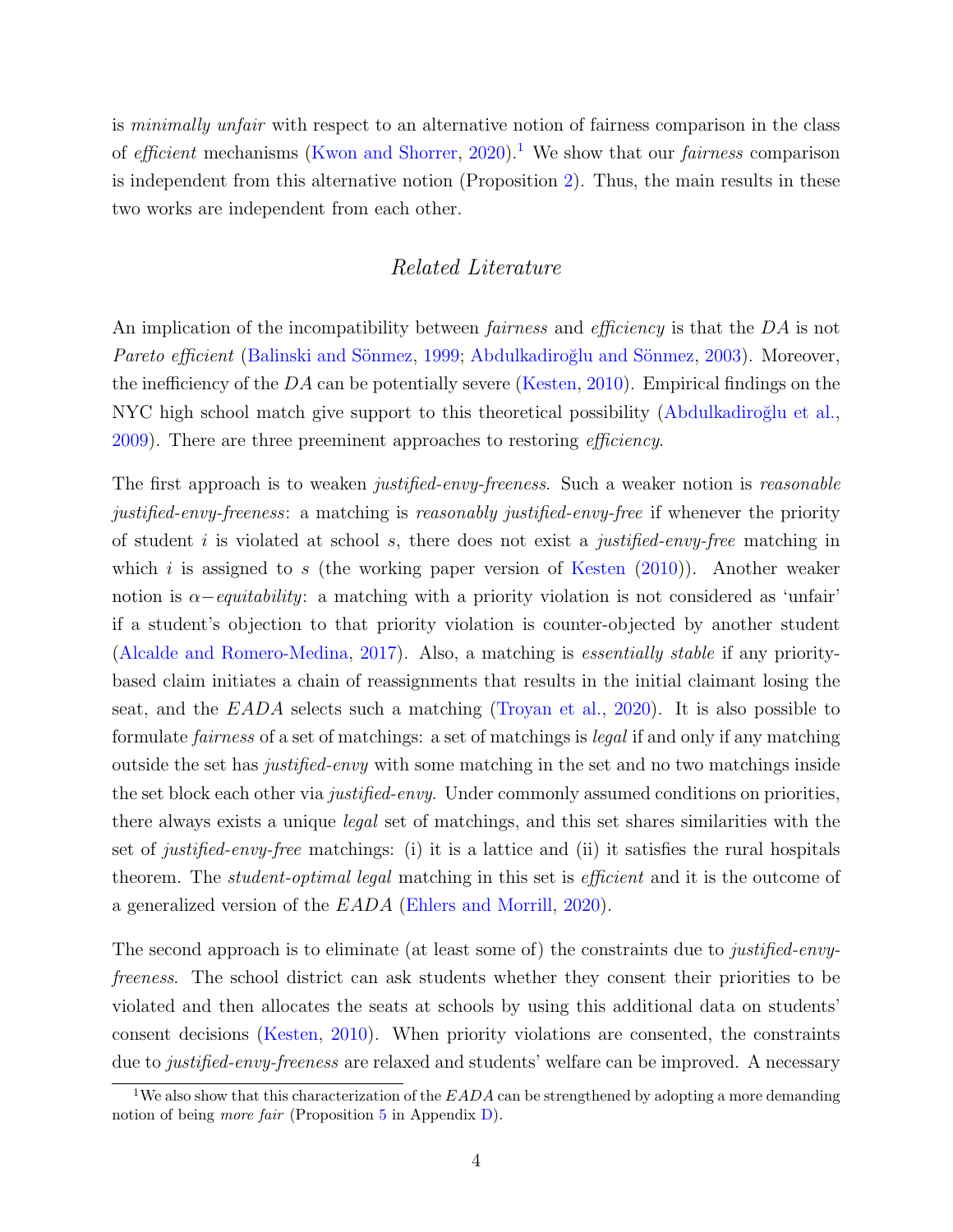condition for this mechanism to work is that students should have incentives to consent for the violation of their priorities, that is, they should not be hurt by consenting. A mechanism motivated by this idea is the *Efficiency Adjusted Deferred Acceptance* (*EADA*) mechanism, which gives students incentives to consent [\(Kesten,](#page-34-3) [2010\)](#page-34-3).

The idea of relaxing *fairness* through a set of *allowable priority violations* is generalized and formulated as partial fairness [\(Dur et al.,](#page-34-6) [2019\)](#page-34-6). A class of mechanisms for this extended problem with priority violations is the *Student Exchange under Partial Fairness SEPF*, where each mechanism in this class gives a *partially fair* matching that is not *Pareto dom*inated by another partially fair matching, that is a *constrained efficient* matching in the class of partially fair matchings [\(Dur et al.,](#page-34-6) [2019\)](#page-34-6). A particular mechanism in the  $SEPF$ class stands out: the Top Priority  $(TP)$  mechanism, which is outcome-equivalent to  $EADA$ , is the unique constrained efficient mechanism that gives students incentives to consent for their priorities to be violated [\(Dur et al.,](#page-34-6) [2019\)](#page-34-6).

The third approach (pursued in this paper as well) is to minimize the amount of priority violations within a class of mechanisms. This approach requires a notion of fairness comparison between two matchings. Consider a priority violation. This involves two students  $i, j$ and a school  $s$ , such that  $i$  has a higher priority at  $s$ ,  $i$  prefers  $s$  to their assigned school, and j is assigned to s. The pair  $(i, j)$  and triplet  $(i, j, s)$  are called justified-envy pair and justified-envy triplet, respectively. Given a set of mechanisms, a mechanism in this set is  $p$ -justified-envy minimal (t-justified-envy minimal), if, for each school choice problem, the set of justified-envy pairs (justified-envy triplets) it generates is (weakly) included in the set of justified-envy pairs (justified-envy triplets) generated by any other mechanism in the same set. The  $EADA$  is p-justified-envy minimal and t-justified-envy minimal in the set of Pareto efficient mechanisms [\(Kwon and Shorrer,](#page-34-4) [2020\)](#page-34-4).

When objects have unit capacities, the well-known Top Trading Cycles mechanism  $(TTC)$ is p-justified-envy minimal in the class of efficient and strategy-proof mechanisms [\(Abdulka-](#page-33-5)diroğlu et al., [2020\)](#page-33-5). Also, this characterization of the  $TTC$  holds for a class of fairness comparison notions (Doğan and Ehlers, [2021b\)](#page-34-7). Another notion of *fairness* comparison is based on the number of all student-school pairs in priority violations: a matching is cardinally more fair than another matching if the number of such student-school pairs in the former matching is less than the number of such student-school pairs in the latter matching.<sup>[2](#page-4-0)</sup> It turns out that there is no welfare improvement over the DA that is *cardinally minimally* unfair among efficient matchings (Doğan and Ehlers, [2021a\)](#page-33-2). For a matching problem with

<span id="page-4-0"></span> $2$ [Abraham et al.](#page-33-6) [\(2005\)](#page-33-6) introduce the counterpart of this comparison notion for the *roommates problem*.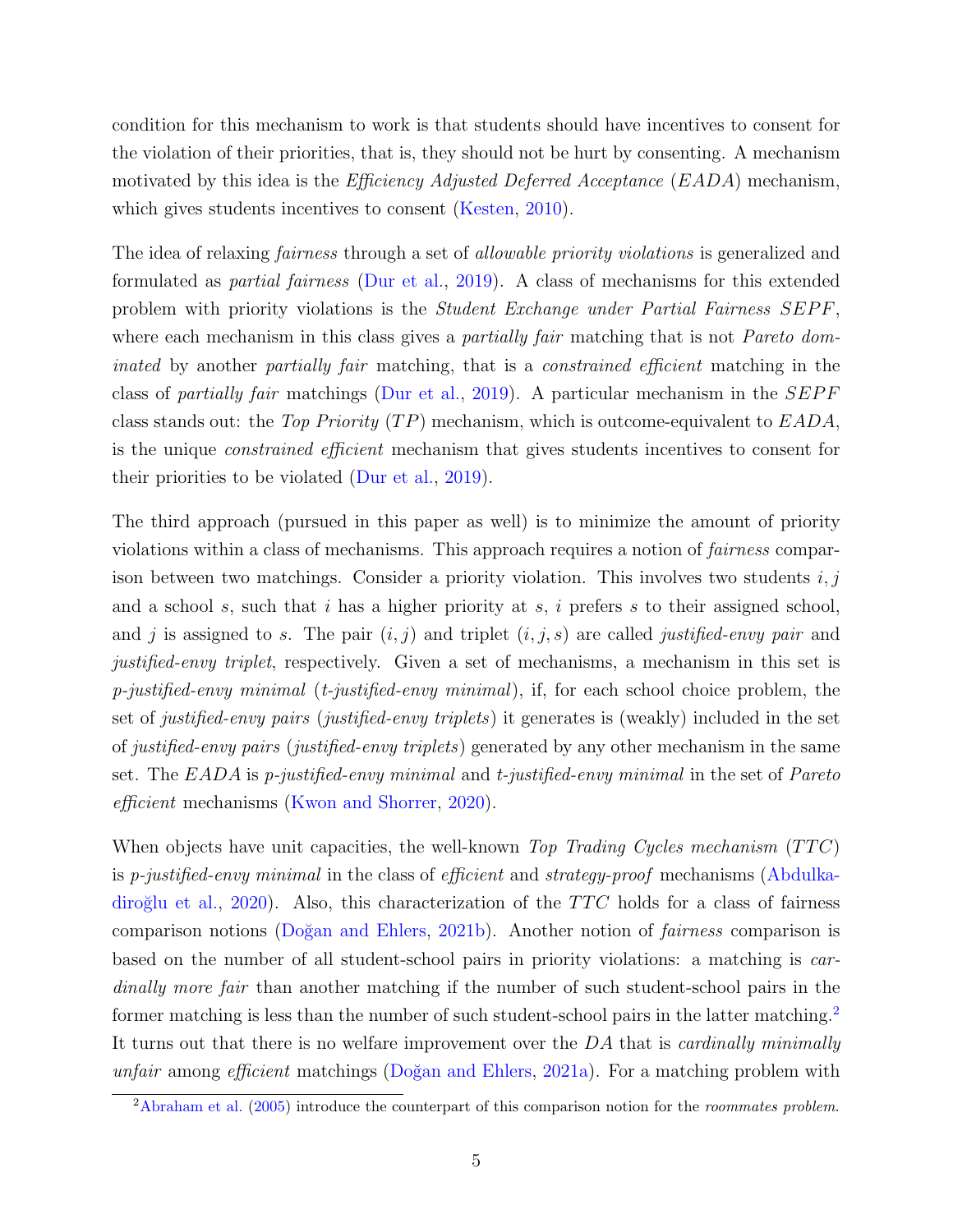coarse priorities, finding an efficient matching that minimizes priority violations is NP-hard (Abdulkadiroğlu and Grigoryan, [2021\)](#page-33-7).

# <span id="page-5-0"></span>2 The Model

We consider the standard school choice model, where the agents are students and the objects are schools (Abdulkadiroğlu and Sönmez, [2003\)](#page-33-3). A school choice problem is composed of the following elements:

- a finite set of students,  $I$ ,
- a finite set of schools,  $S$ ,
- a capacity profile,  $q = (q_s)_{s \in S}$ , where  $q_s$  is the capacity of school s,
- a priority profile,  $\succ = (\succ_s)_{s \in S}$ , where  $\succ_s$  is the strict priority order of school s over students,
- a preference profile,  $P = (P_i)_{i \in I}$ , where  $P_i$  is the strict preference order of student i over S.

The set of schools S includes the null-school, which represents the option of being unassigned, and is denoted by  $s_0$ . The null-school is not scarce, that is,  $q_{s_0} = |I|$ . Let  $R_i$  be "the atleast-as-good-as" relation associated with  $P_i$ , that is, s  $R_i$  s' if and only if s  $P_i$  s' or  $s = s'$ . Let  $R = (R_i)_{i \in I}$ . For the sake of exposition, we use  $(\succ, P)$  to denote a (school choice) problem.

A **matching**  $\mu: I \to S$  is a function such that for each  $s \in S$ ,  $|\mu^{-1}(s)| \leq q_s$ . With slight abuse of notation, we use  $\mu_i$  and  $\mu_s$  instead of  $\mu(i)$  and  $\mu^{-1}(s)$ , respectively.

Let  $(\succ, P)$  be a problem. Matching  $\mu$  is **individually rational** if, for each  $i \in I$ ,  $\mu_i R_i s_0$ . Matching  $\mu$  is **non-wasteful** if there does not exist a student-school pair  $(i, s)$  such that s  $P_i$   $\mu_i$  and  $|\mu_s|$  <  $q_s$ . Matching  $\mu$  **Pareto dominates** another matching  $\nu$  if, for each  $i \in I$ ,  $\mu_i$   $R_i$   $\nu_i$  and for some  $j \in I$ ,  $\mu_j$   $P_j$   $\nu_j$ . Matching  $\mu$  is **Pareto efficient** if it is not Pareto dominated by another matching. A student i has justified-envy under  $\mu$  if there exists  $s \in S$  such that  $s P_i \mu_i$  and  $i \succ_s j$  for some  $j \in \mu_s$ . Matching  $\mu$  is **fair** if there does not exist a student i who has justified-envy. Matching  $\mu$  is **stable** if it is *individually* rational, non-wasteful, and fair.

A **mechanism** is a procedure that selects a matching for each problem  $(\succ, P)$ . We denote the matching selected by mechanism  $\phi$  for problem  $(\succ, P)$  by  $\phi(\succ, P)$ . A mechanism  $\phi$  is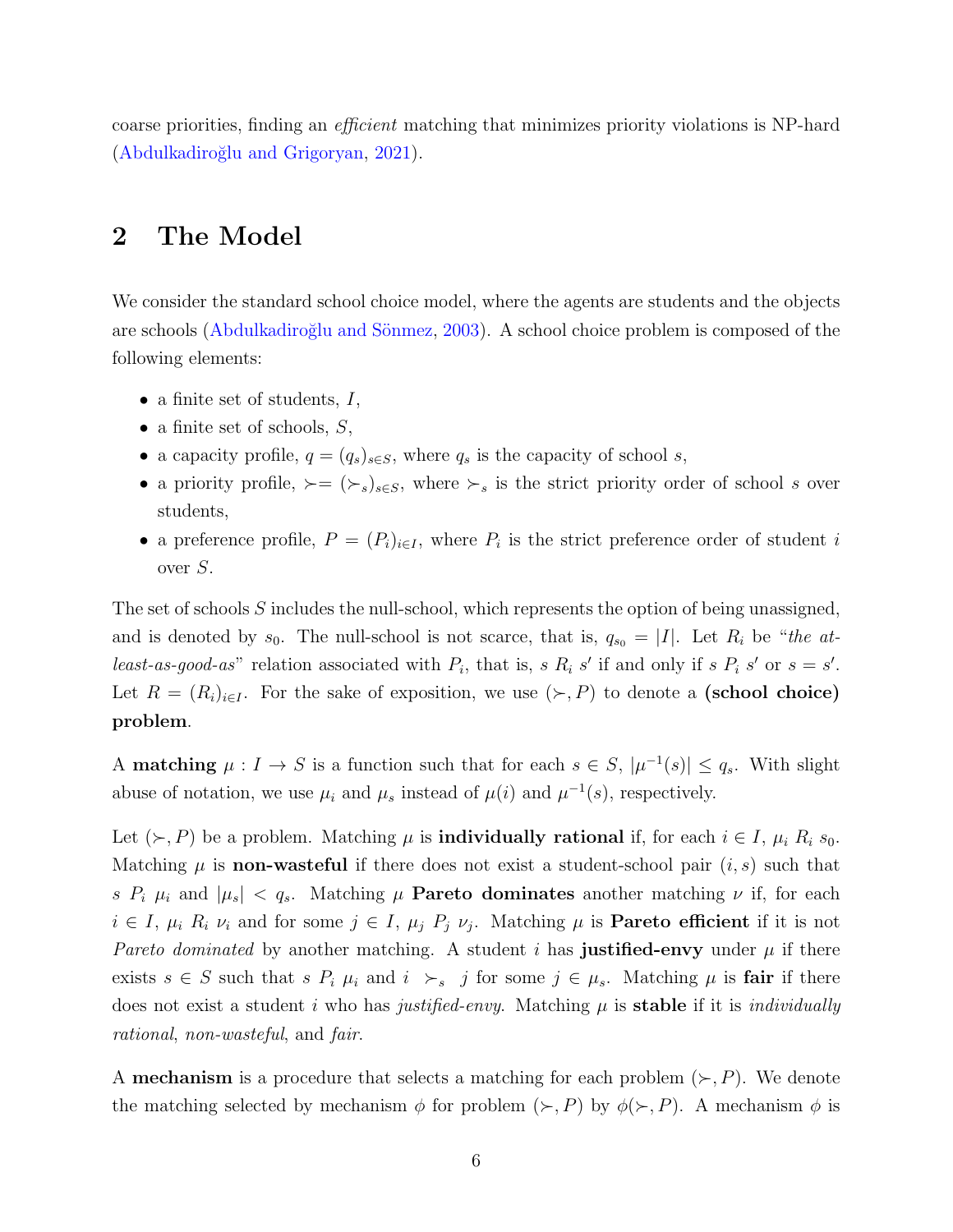**stable (Pareto efficient)** if, for each  $(\succ, P)$ ,  $\phi(\succ, P)$  is *stable (Pareto efficient*). A mechanism  $\psi$  **Pareto dominates** another mechanism  $\phi$  if, for each problem  $(\succ, P)$ ,  $\psi(\succ, P)$ Pareto dominates  $\phi(\succ, P)$  or  $\psi(\succ, P) = \phi(\succ, P)$ , where the former holds for some problem.

The celebrated Deferred Acceptance  $(DA)^3$  $(DA)^3$  mechanism [\(Gale and Shapley,](#page-34-1) [1962\)](#page-34-1) is stable, but not Pareto efficient. Indeed, there is no mechanism that is fair and Pareto efficient (Balinski and Sönmez, [1999\)](#page-33-0). The outcome of the  $DA$  Pareto dominates any other fair matching.

## 3 Incentives for Truthful Revelation

A mechanism  $\phi$  is **strategy-proof** if there does not exist a problem  $(\succ, P)$ , a student i and a preference order  $P'_i$  such that  $\phi_i(\succ, P'_i, P_{-i})$   $P_i \phi_i(\succ, P)$  where  $P_{-i} = (P_j)_{j \neq i}$ .

The DA is strategy-proof [\(Dubins and Freedman,](#page-34-2) [1981;](#page-34-2) [Roth,](#page-34-0) [1982\)](#page-34-0). In fact, the DA is the unique *strategy-proof* and *stable* mechanism. Moreover, any mechanism *Pareto dominating* the DA is not *strategy-proof* [\(Kesten and Kurino,](#page-34-8) [2019;](#page-34-8) Abdulkadiroğlu et al., [2009;](#page-33-1) [Alva and](#page-33-8) [Manjunath,](#page-33-8) [2019\)](#page-33-8). Since our main focus is the class of mechanisms Pareto dominating the DA, we study weaker non-manipulability properties. To this end, we decompose *strategy*-proofness into two weaker notions based on possible ways to manipulate a mechanism.<sup>[4](#page-6-1)</sup> These two notions address preference manipulation involving, separately, only the schools better and only the schools worse than the student's assignment under a mechanism. Before introducing these properties, we define two notions that we refer to throughout our analysis.

For a given preference order  $P_i$  and a school s, let  $\mathcal{U}_s(P_i)$  be the set of schools ranked above s under  $P_i$ , that is,  $\mathcal{U}_s(P_i) = \{s' \in S : s' P_i s\}$ . Similarly, let  $\mathcal{L}_s(P_i)$  be the set of schools ranked below s under  $P_i$ , that is,  $\mathcal{L}_s(P_i) = \{s' \in S : s P_i s'\}$ . Clearly, for each  $s \in S$  and  $P_i$ ,  $\mathcal{U}_s(P_i) \cup \mathcal{L}_s(P_i) \cup \{s\} = S$ , and  $\mathcal{U}_s(P_i) \cap \mathcal{L}_s(P_i) = \emptyset$ 

A preference order  $P_i'$  is an **upper-manipulation** of  $P_i$  at school s, if the following are true:

- a.  $\mathcal{L}_s(P_i) \subseteq \mathcal{L}_s(P'_i)$ , and
- b. for each  $s', s'' \in \mathcal{L}_s(P_i)$ ,  $s' P_i s''$  implies  $s' P'_i s''$ .

That is, if a preference order  $P_i'$  is an upper-manipulation of  $P_i$  at school s, then each school

<span id="page-6-1"></span><span id="page-6-0"></span><sup>&</sup>lt;sup>3</sup>We provide a description of the  $DA$  in Appendix [A.](#page-15-0)

<sup>&</sup>lt;sup>4</sup>Recent works analyze other possible notions of decomposition of *strategy-proofness* in probabilistic settings [\(Bogomolnaia and Moulin,](#page-33-9) [2001;](#page-33-9) [Hashimoto et al.,](#page-34-9) [2014;](#page-34-9) [Mennle and Seuken,](#page-34-10) [2021\)](#page-34-10).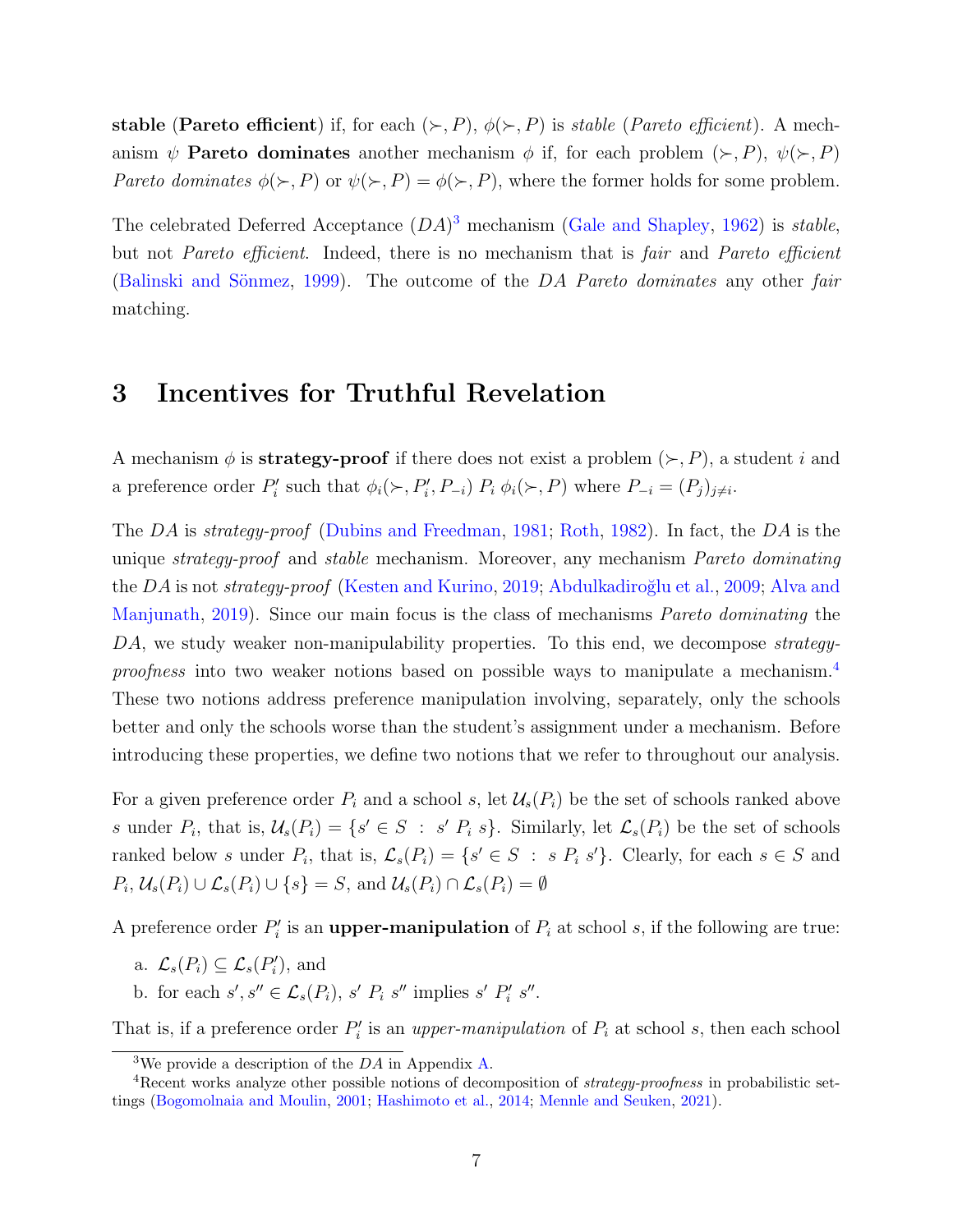ranked below s under  $P_i$  is also ranked below s under  $P'_i$  and the relative ranking of those schools is the same under  $P'_i$  and  $P_i$ . A mechanism  $\phi$  is **upper-manipulation-proof** if, for each  $(\succ, P)$  and i,

$$
\phi_i(\succ,P) \; R_i \; \phi_i(\succ,P'_i,P_{-i}),
$$

where  $P'_i$  is an arbitrary upper-manipulation of  $P_i$  at school  $\phi_i(\succ, P)$ .

A preference order  $P_i'$  is a **lower-manipulation** of  $P_i$  at school s, if the following are true:

- a.  $\mathcal{U}_s(P_i) \subseteq \mathcal{U}_s(P'_i)$ , and
- b. for each  $s', s'' \in \mathcal{U}_s(P_i)$ ,  $s' P_i s''$  implies  $s' P'_i s''$ .

That is, if a preference order  $P'_i$  is a *lower-manipulation* of  $P_i$  at school s, then each school ranked above s under  $P_i$  is also ranked above s under  $P'_i$  and the relative ranking of those schools is the same under  $P'_i$  and  $P_i$ . A mechanism  $\phi$  is **lower-manipulation-proof** if, for each  $(\succ, P)$  and i,

$$
\phi_i(\succ,P) \; R_i \; \phi_i(\succ,P'_i,P_{-i}),
$$

where  $P'_i$  is an arbitrary lower-manipulation of  $P_i$  at school  $\phi_i(\succ, P)$ .

As it turns out, *strategy-proofness* can be decomposed into *upper-manipulation-proofness* and lower-manipulation-proofness.

<span id="page-7-0"></span>Theorem 1. A mechanism is strategy-proof if and only if it is upper-manipulation-proof and lower-manipulation-proof.

We search for the set of mechanisms that *Pareto dominate* the DA. Since any mechanism Pareto dominating the DA fails to be strategy-proof, Theorem [1](#page-7-0) implies that any such mechanism cannot be upper-manipulation-proof and lower-manipulation-proof at the same time. Our next result shows that the search for such a mechanism must involve giving up lower-manipulation-proofness.

<span id="page-7-1"></span>Proposition 1. There does not exist a mechanism that Pareto dominates the DA and is lower-manipulation-proof.

By Proposition [1,](#page-7-1) a Pareto improvement over stability can only be attained at the cost of lower-manipulation-proofness. Given the decomposition in Theorem [1,](#page-7-0) a natural direction is to look for the upper-manipulation-proof mechanisms that Pareto dominate the DA.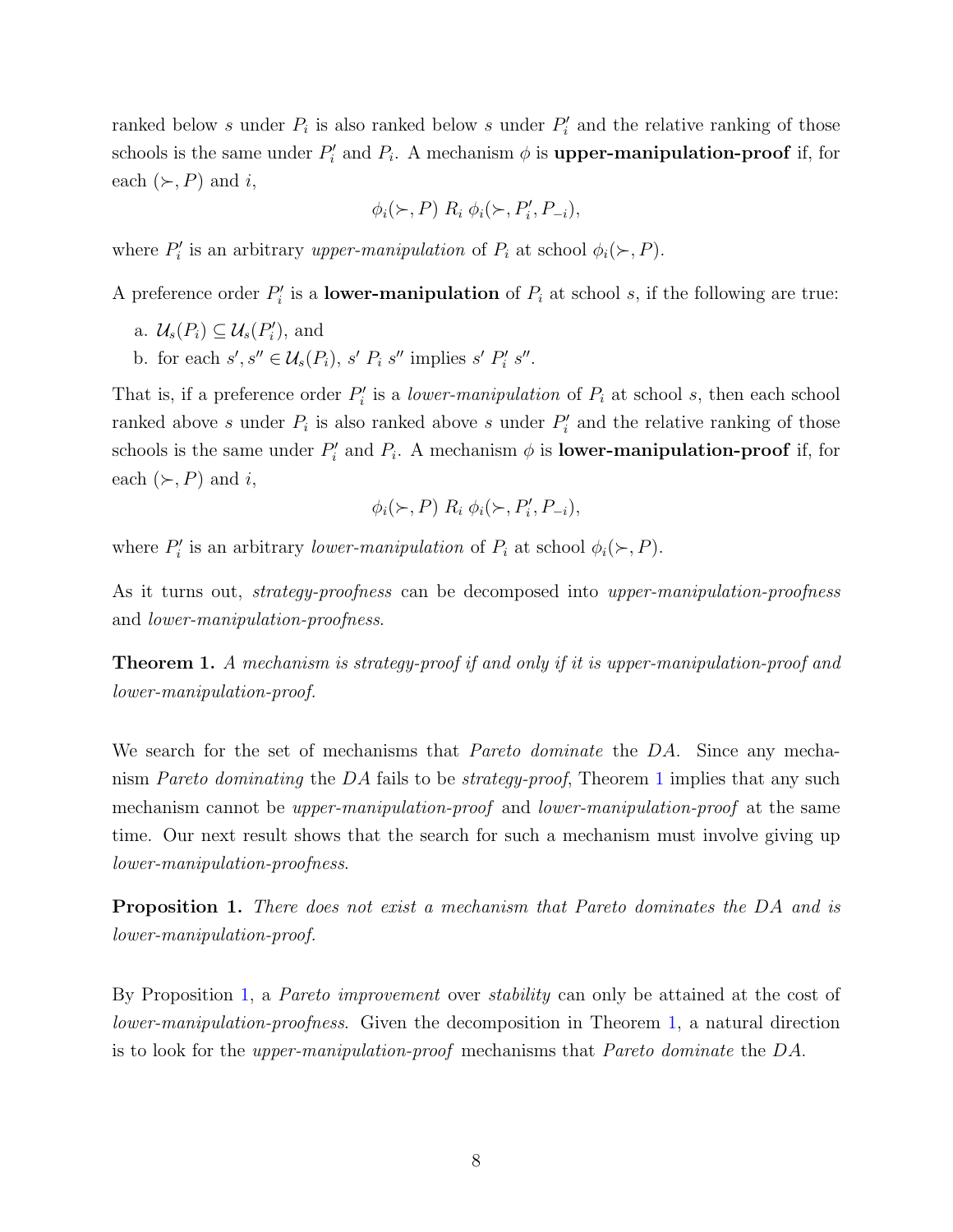## 4 Fairness

The core fairness notion in school choice is justified-envy-freeness (see Section [2\)](#page-5-0). Since the DA Pareto dominates any justified-envy-free mechanism, any mechanism Pareto dominating the  $DA$  is not justified-envy-free. For the latter class of mechanisms, we need a weaker fairness axiom. To this end, we present a natural notion of comparing mechanisms in terms of fairness.

## 4.1 A Notion of Fairness Comparison

For each problem  $(\succ, P)$ , let  $J E^{\mu}(\succ, P)$  denote the set of students who have justified-envy under matching  $\mu$ . A mechanism  $\phi$  has **weakly less justified-envy**<sup>[5](#page-8-0)</sup> than another mechanism  $\phi'$  if for each problem  $(\succ, P)$ ,

$$
JE^{\phi(\succ,P)}(\succ,P) \subseteq JE^{\phi'(\succ,P)}(\succ,P).
$$

That is, if, for each problem, the set of students with *justified-envy* under mechanism  $\phi$  is included in the set of students with *justified-envy* under mechanism  $\phi'$ , then  $\phi$  has *weakly* less justified-envy than  $\phi'$ .

Next, we strengthen this comparison by requiring the set inclusion relation to be strict for at least one problem. A mechanism  $\phi$  has less justified-envy than  $\phi'$  if it has weakly less justified-envy than  $\phi'$ , and there exists a problem  $(\succ', P')$  such that

$$
JE^{\phi(\succ',P')}(\succ',P') \subset JE^{\phi'(\succ',P')}(\succ',P').
$$

We are now ready to provide our notion of *fairness* comparison. Given a set of mechanisms  $\Phi$ , a mechanism  $\phi \in \Phi$  is (strongly) minimally unfair in  $\Phi$  if, there is no other mechanism  $\phi' \in \Phi$  that has *(weakly) less justified-envy* than  $\phi$ .

<span id="page-8-0"></span> $5T$ o the best of our knowledge, this notion of comparison is first introduced by Doğan and Ehlers [\(2021a\)](#page-33-2). By referring to this notion, they provide negative results for the EADA.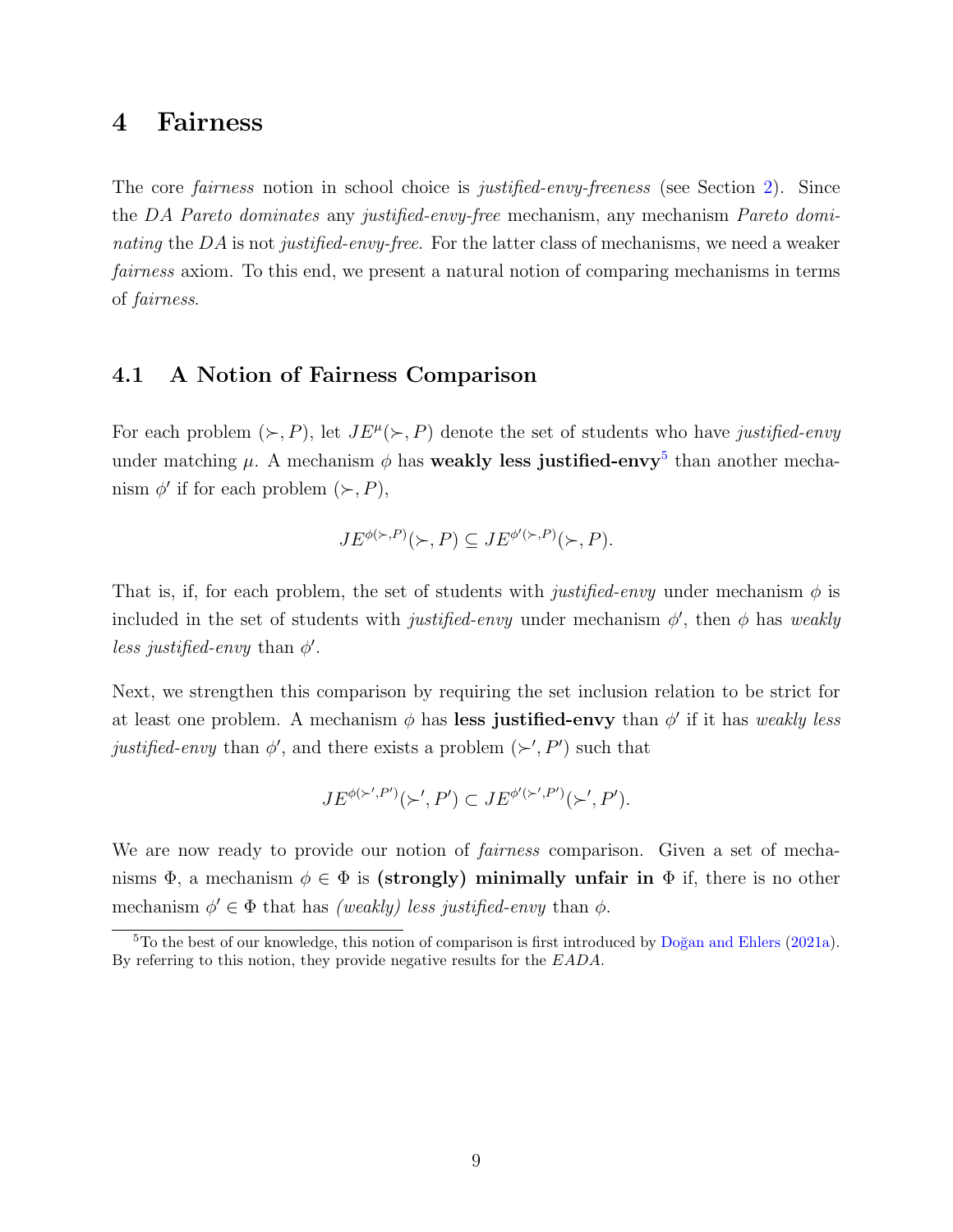## <span id="page-9-1"></span>4.2 Alternative Notions of Fairness Comparison

There are other fairness comparison notions used to formulate minimization of priority violations. The closest to ours is the comparison of matchings based on the sets of student pairs (and triplets of two students and the school) involved in priority violations (Abdulkadiroğlu [et al.,](#page-33-5) [2020;](#page-33-5) [Kwon and Shorrer,](#page-34-4) [2020\)](#page-34-4).

Let  $(\succ, P)$  be a problem and  $\mu$  a matching. If  $\mu_j$   $P_i$   $\mu_i$  and  $i \succ_{\mu_j} j$ , then the triplet  $(i, j, \mu_j)$ and the pair  $(i, j)$  are called **justified-envy triplet** and **justified-envy pair**, respectively. Let  $JET^{\mu}(\succ, P)$  and  $JEP^{\mu}(\succ, P)$  denote the sets of justified-envy triplets and justified-envy pairs, respectively.

A mechanism  $\phi$  has weakly less t-justified-envy [weakly less p-justified-envy] than  $\phi'$  if for each problem  $(\succ, P)$ ,  $JET^{\phi(\succ, P)}(\succ, P) \subseteq JET^{\phi'(\succ, P)}(\succ, P)$   $[JEP^{\phi(\succ, P)}(\succ, P) \subseteq$  $JEP^{\phi'(\succ,P)}(\succ,P)$ . A mechanism  $\phi$  has less t-justified-envy [less p-justified-envy] than  $\phi'$  if it is weakly less t-justified-envy [weakly less p-justified-envy] than  $\phi'$ , and there exists a problem  $(\succ', P')$  such that  $JET^{\phi(\succ', P')}(\succ', P') \subset JET^{\phi'(\succ', P')}(\succ', P')$   $[JEP^{\phi(\succ', P')}(\succ', P') \subset$  $JEP^{\phi'(\succ',P')}(\succ',P')$ .

Given a set of mechanisms  $\Phi$ , a mechanism  $\phi \in \Phi$  is (strongly) t-justified-envy minimal in  $\Phi$  if there is no other mechanism  $\phi' \in \Phi$  that has *(weakly) less t-justified-envy* than  $\phi$ . Similarly, a mechanism  $\phi \in \Phi$  is (strongly) p-justified-envy minimal in  $\Phi$  if there is no other mechanism  $\phi' \in \Phi$  that has *(weakly) less p-justified-envy* than  $\phi$ .

Next, we show the relations between the notions of fairness comparison.

#### <span id="page-9-0"></span>Proposition 2.

i. Strong minimal unfairness implies strong t-justified-envy minimality and strong p-justifiedenvy minimality. But, neither strong t-justified-envy minimality nor p-justified-envy minimality imply minimal unfairness.

ii. Minimal unfairness, t-justified-envy minimality, and p-justified-envy minimality are independent with each other.

There are other studies conducting *fairness* comparisons and propose similar *justified-envy* minimality notions as above as well (Abdulkadiroğlu et al., [2020;](#page-33-5) [Tang and Zhang,](#page-35-1) [2021\)](#page-35-1). Doğan and Ehlers [\(2021b\)](#page-34-7)'s axiomatic approach covers a class of comparison notions, including  $t$ -justified-envy minimality and p-justified-envy minimality as well as minimal unfairness. A different notion is fairness comparison based on the number of all student-school pairs in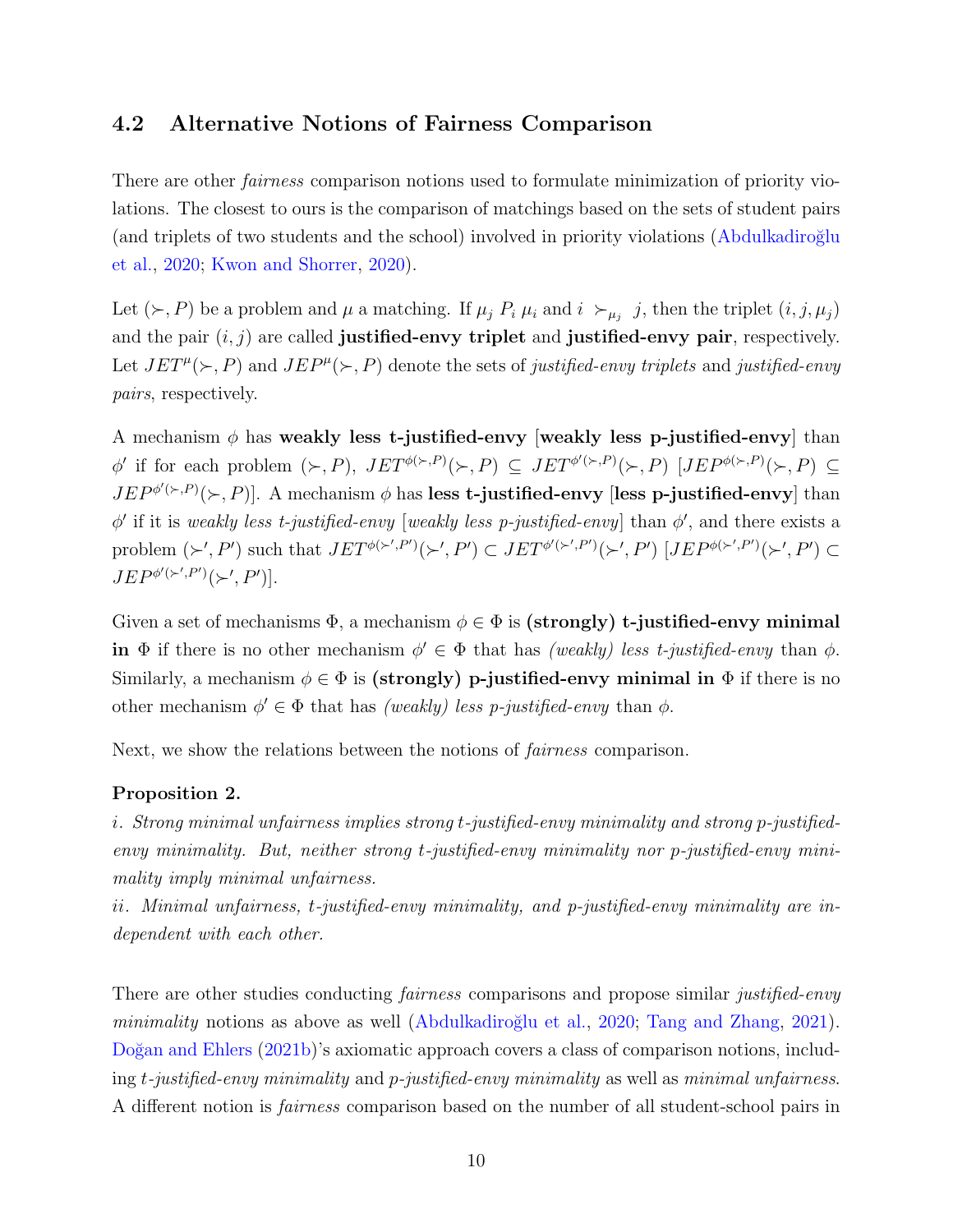priority violations: a matching is cardinally more fair than another matching if the number of such student-school pairs in the former matching is less than the number of such student-school pairs in the latter matching (Doğan and Ehlers, [2021a\)](#page-33-2).

## 5 Truthfulness, Efficiency and Fairness

The overarching theme of this work is the investigation of the "minimally unfair" among all Pareto efficient and upper-manipulation-proof mechanisms. Our main result identifies a particular mechanism, the Efficiency Adjusted Deferred Acceptance (EADA) mechanism [\(Kesten,](#page-34-3) [2010\)](#page-34-3), as a strongly minimally unfair mechanism among all Pareto efficient and upper-manipulation-proof mechanisms. We first define the EADA.

## 5.1 The Efficiency Adjusted DA (EADA) Mechanism

Before defining the EADA, we provide some notions used in the definition. For each problem  $(\succ, P)$ , a student-school pair  $(i, s)$  is an **interrupting pair** if, when the DA is applied to  $(\succ, P)$ , student *i* causes another student *j* to be rejected at some step, say Step k, and then she is rejected from school s at some weakly later step, say Step  $k' \geq k$ . Given an interrupting pair  $(i, s)$ , student i is called an **interrupter**. For each problem  $(\succ, P)$ , the  $EADA$  selects its outcome as follows:<sup>[6](#page-10-0)</sup>

#### The EADA:

**Step 0:** Apply the DA algorithm to problem  $(\succ, P)$ .

**Step**  $k \geq 1$ : Find the last step (of the DA algorithm run in Step  $k-1$ ) in which an interrupter is rejected from the school for which she is an interrupter. Identify all interrupting pairs of that step. If there is no interrupting pair, then stop. For each identified *interrupting pair*  $(i, s)$ , update the preferences of student *i* by removing s without changing the relative order of the remaining schools. Rerun the DA for the updated preference profile.

As both the students and schools are finite, the algorithm terminates at some step. The DA

<span id="page-10-0"></span> ${}^{6}$ In our proofs, we also utilize alternative definitions of the  $EADA$  [\(Tang and Yu,](#page-34-11) [2014;](#page-34-11) [Dur et al.,](#page-34-6) [2019\)](#page-34-6). These alternative definitions are provided in Appendix [B.](#page-15-1)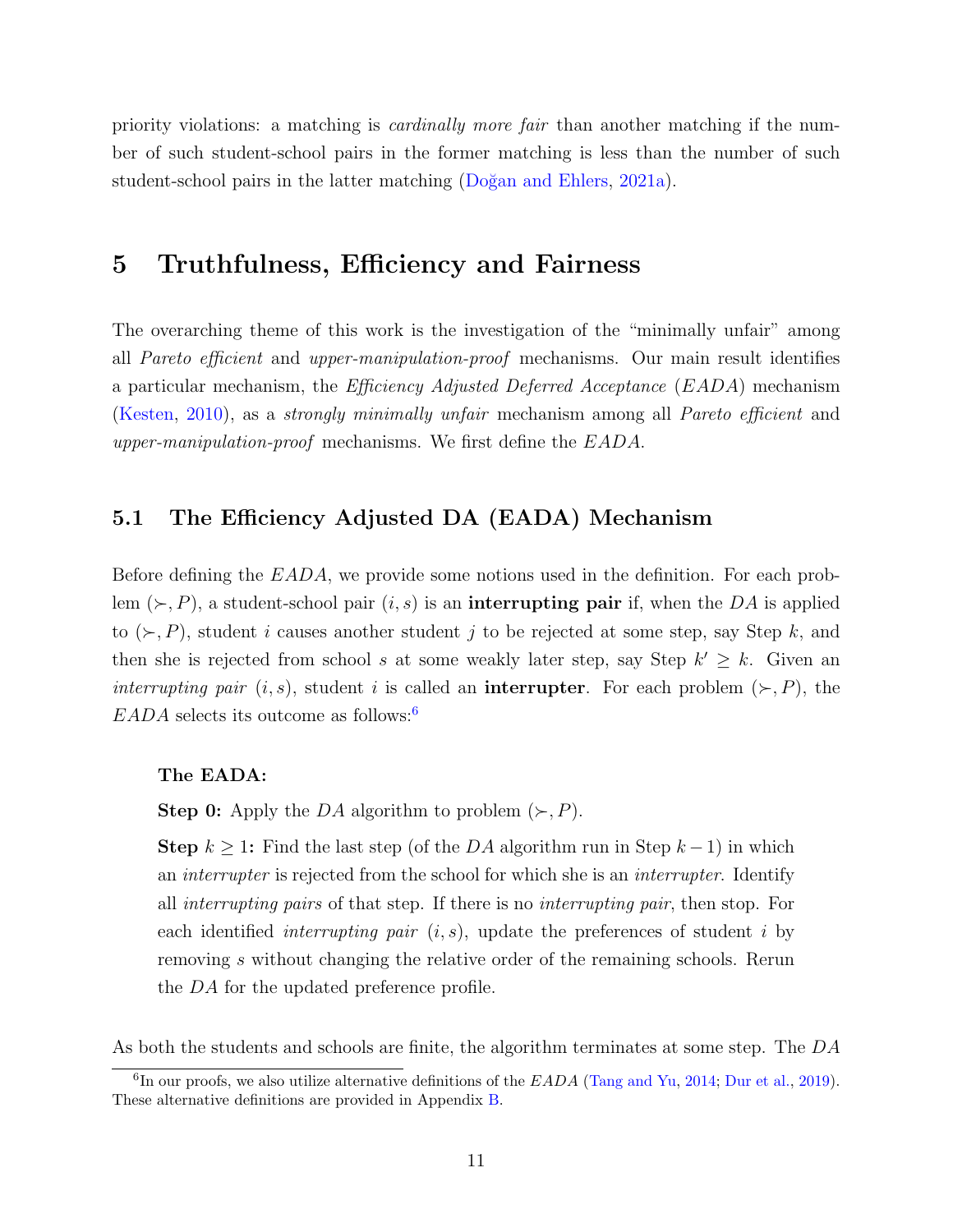outcome in the terminal step defines the EADA matching. Let  $E(\succ, P)$  denote the outcome of the EADA for problem  $(\succ, P)$ .

<span id="page-11-3"></span>Remark 1. We consider the version of the EADA where each student consents to all priority violations. Thus, by Theorem 1 of [Kesten](#page-34-3) [\(2010\)](#page-34-3), the EADA is Pareto efficient.

By design, the  $EADA$  Pareto dominates the  $DA$ <sup>[7](#page-11-1)</sup> By Proposition [1,](#page-7-1) this implies that the  $EADA$  is not *lower-manipulation-proof* (thus, it is not *strategy-proof*). On the other hand, the EADA is upper-manipulation-proof.

<span id="page-11-0"></span>Proposition 3. The EADA is upper-manipulation-proof.<sup>[8](#page-11-2)</sup>

By Remark [1](#page-11-3) and Proposition [3,](#page-11-0) we have an *upper-manipulation-proof* and *Pareto efficient* mechanism, the  $EADA$ . The  $EADA$  is not necessarily the only such mechanism. But, it is special among all such mechanisms, as we demonstrate next.

## 5.2 The Main Result

The EADA is both t-justified-envy minimal and p-justified-envy minimal in the class of Pareto efficient mechanisms (Theorem 1 of [Kwon and Shorrer](#page-34-4) [\(2020\)](#page-34-4)). A natural question to ask is whether this result holds for stronger versions of these notions. The answer turns out to be affirmative. We provide this stronger result (Proposition [5\)](#page-31-0) in Appendix [D.](#page-31-1)

On the other hand, the following result shows that these properties of the EADA do not extend to our notion of *fairness* comparison: The EADA is not *minimally unfair* in the class of Pareto efficient mechanisms. Indeed, it is not even minimally unfair in a subset of Pareto efficient mechanisms consisting of those Pareto dominating the DA.<sup>[9](#page-11-4)</sup>

<span id="page-11-5"></span>Proposition 4. The EADA is not (strongly) minimally unfair in the class of Pareto efficient mechanisms that Pareto dominate the DA.

We are now ready to state our main theorem.

<span id="page-11-1"></span><sup>&</sup>lt;sup>7</sup>This is most easily seen through an outcome equivalent mechanism of the  $EADA$ , the Top Priority (TP) mechanism introduced by [Dur et al.](#page-34-6) [\(2019\)](#page-34-6). See Appendix [B.](#page-15-1)

<span id="page-11-2"></span><sup>&</sup>lt;sup>8</sup>An even stronger version of this result holds: a student cannot change the outcome of the EADA via an upper-manipulation (see the proof of Proposition [3](#page-11-0) in Appendix [C\)](#page-16-0).

<span id="page-11-4"></span><sup>&</sup>lt;sup>9</sup>This result is identical to Proposition 3.(ii) of Doğan and Ehlers [\(2021a\)](#page-33-2). We present it here for the completeness of the analysis.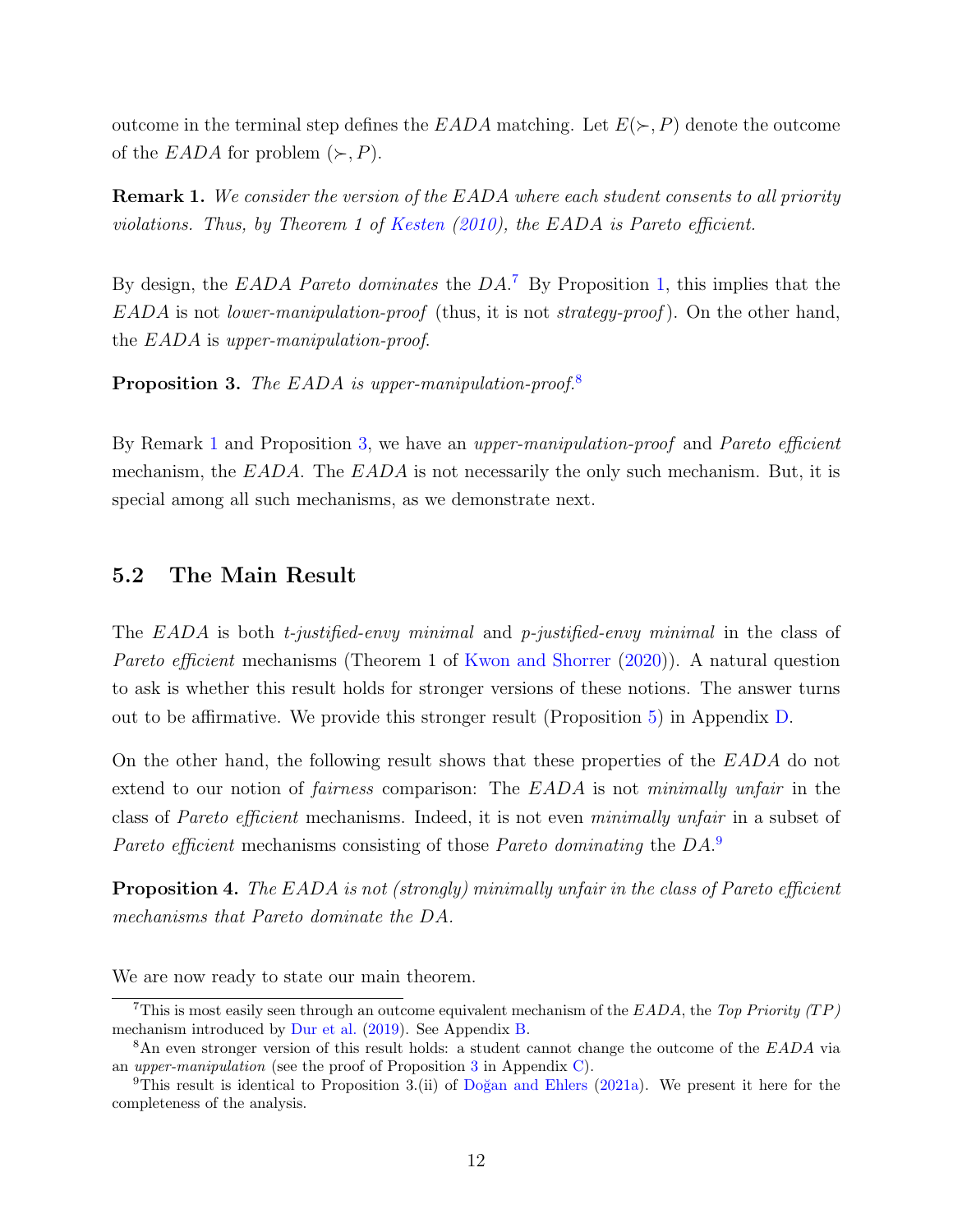<span id="page-12-0"></span>**Theorem 2.** The EADA is strongly minimally unfair in the class of upper-manipulationproof and Pareto efficient mechanisms.

Proposition [4](#page-11-5) and Theorem [2](#page-12-0) imply that *upper-manipulation-proofness* is necessary for the EADA to be (strongly) minimally unfair in the class of Pareto efficient mechanisms. Moreover, an important insight of Theorem [2](#page-12-0) is that, among all Pareto efficient mechanisms that Pareto dominate the  $DA$ , the  $EADA$  is one of the mechanisms with the least possible departure both from fairness (with respect to our notion of fairnes comparison) and from strategy-proofness.

## <span id="page-12-1"></span>5.3 Discussion



Theorem [2](#page-12-0) and Proposition [1](#page-7-1) can be visually summarized as in Figure [1](#page-12-2) below.

<span id="page-12-2"></span>Figure 1: Visual representation of Theorem [2](#page-12-0) and Proposition [1.](#page-7-1)

In Figure [1,](#page-12-2)  $UMP(LMP)$  is the set of upper-manipulation-proof (lower-manipulation-proof) mechanisms. By Theorem [1,](#page-7-0) the intersection (the green region) is the set of strategy-proof mechanisms.  $DAI$  is the set of mechanisms that *Pareto dominate* the DA. By Proposition [1,](#page-7-1) this set is disjoint with  $LMP$ . Since the  $EADA$  is upper-manipulation-proof (Proposition [3\)](#page-11-0), DAI has a non-empty intersection with UMP.

The mechanisms in the intersection of  $UMP$  and  $DAI$  (the purple region) Pareto dominate the DA, and they achieve strategic robustness as much as possible while doing so. By Theorem [2,](#page-12-0) the EADA is on the frontier of the mechanisms in purple region in terms of fairness.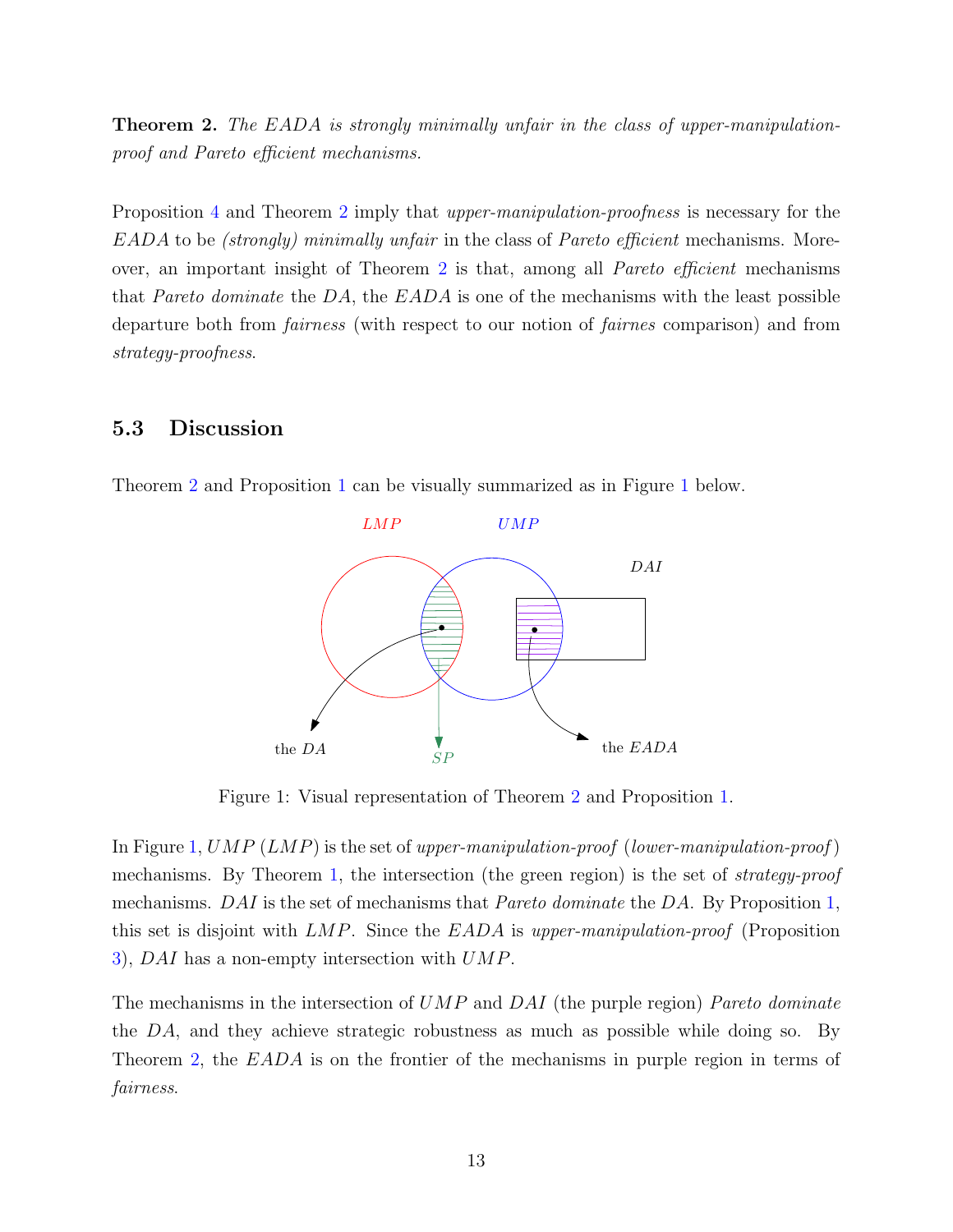Why is upper-manipulation-proofness relevant? A distinguishing feature of the  $EADA$ is strategic robustness: it satisfies the best incentive property one can hope for while improving over the DA; that is, it is *upper-manipulation-proof*.<sup>[10](#page-13-0)</sup> Apart from the justification offered by Theorem [1](#page-7-0) and Proposition [1,](#page-7-1) the value of upper-manipulation-proofness can be defended on various grounds.

It can be argued that students are heuristically more inclined to strategize through their higher-ranked schools, and thus *upper-manipulations* are the more salient form of manipulations. The reason is that, as long as students' preferences are correlated, the higher-ranked schools tend to be *more popular* schools, and competition for such schools nudge students towards under-ranking them in submitted preferences. The suggestive evidence for this in-tuition is provided in experimental studies (Chen and Sönmez, [2006;](#page-33-10) [Cerrone et al.,](#page-33-11) [2022\)](#page-33-11). A significant part of attempted manipulations under the DA involve *similar preference bias*, which is a type of manipulation where students under-rank schools with highest payoffs "due to the belief that participants have similar preferences, therefore, my most desirable school might also be desired by others" (Chen and Sönmez,  $2006$ , p.218). An upper-manipulationproof mechanism ensures that such deviations are not beneficial, and allows the policymakers to advise against such attempts. Another observation points out a higher rate of truth-telling under the  $EADA$  compared to the DA [\(Cerrone et al.,](#page-33-11) [2022\)](#page-33-11). The authors explain this surprising finding by arguing that it may not be easy to realize how to manipulate the EADA. This suggests that *lower-manipulations* are hard to detect. Thus, it is rather critical to achieve upper-manipulation-proofness.

A further potential benefit of upper-manipulation-proof mechanisms is that they provide reliable information to policy-makers. The reported rankings of students provide guidance for the school districts about the popularity and effectiveness of different programs. In particular, a school district may favor highly-demanded programs while investing on schools. Such a district can rely on the reported rankings to identify popular programs under an upper-manipulation-proof mechanism.

Why is our fairness comparison notion relevant? Our fairness comparison notion is based on the set of students whose priorities are violated. (While this is also referred in other works ( $\overline{D}$ ) and Ehlers,  $2021a,b$  $2021a,b$ ), to the best of our knowledge, no positive result has been

<span id="page-13-0"></span><sup>&</sup>lt;sup>10</sup>The incentive properties of the  $EADA$  have not been extensively studied in the literature. A notable exception is Section V.B. of [Kesten](#page-34-3) [\(2010\)](#page-34-3), which shows that truth-telling is an equilibrium of preference revelation game induced by the EADA in a "symmetric incomplete information" setting.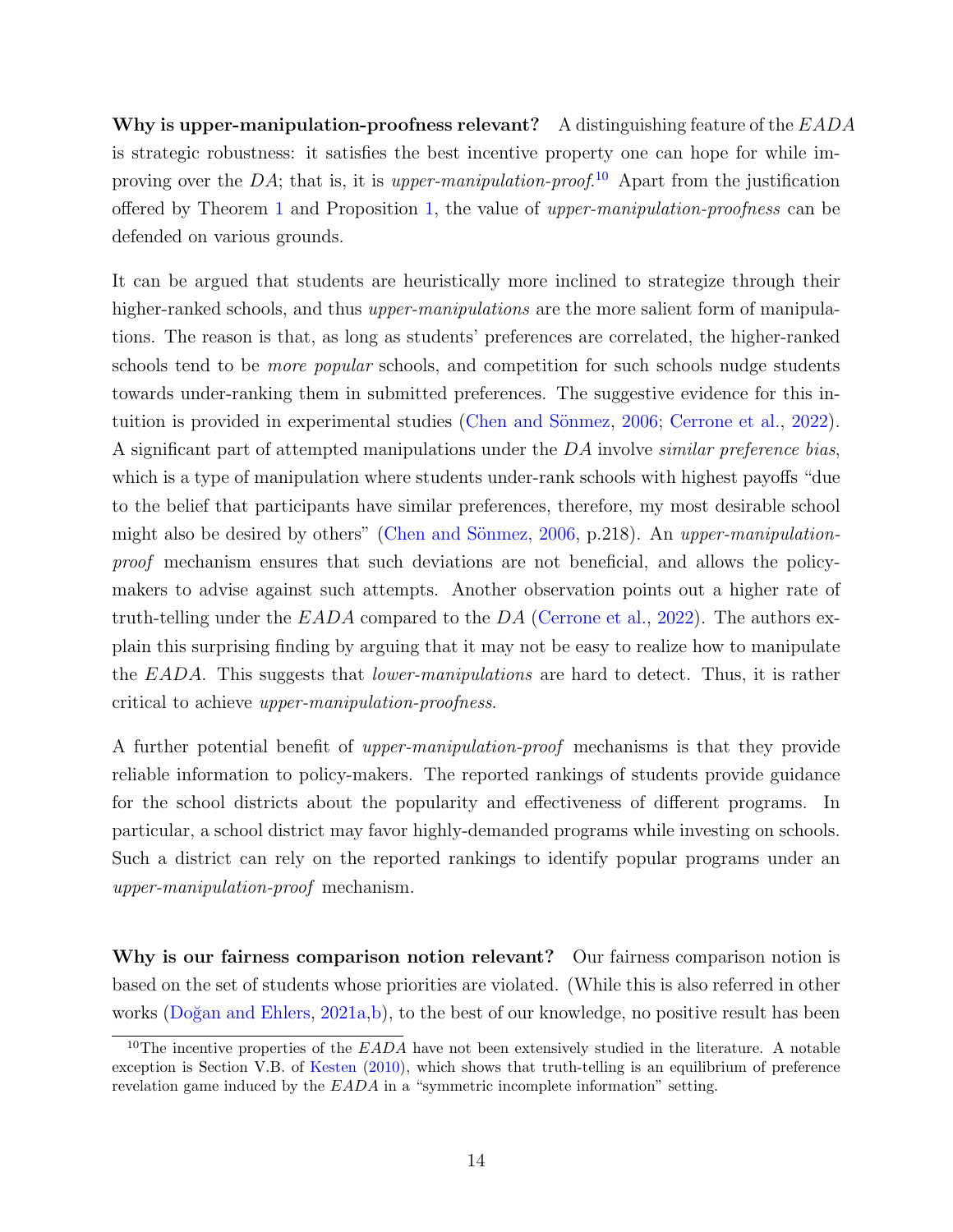provided under this notion for many-to-one matching problems.<sup>[11](#page-14-0)</sup>) This notion is relevant whenever the criterion that matters is whether or not a student's priority is violated. Given that, for a student, a single violation is sufficient to file a complaint, school districts might be concerned only with the set of such students, rather than all instances of priority violations. For these cases, our comparison notion captures school districts' approach to *fairness*.

# 6 Conclusion

When comparing student assignment mechanisms, economists mainly focus on three properties: fairness, efficiency and strategy-proofness. No mechanism satisfies all these three properties. In their seminal paper, Abdulkadiroğlu and Sönmez [\(2003\)](#page-33-3) suggested school districts adopt the Deferred Acceptance  $(DA)$  if they value fairness over efficiency and adopt the Top Trading Cycles  $(TTC)$  if they value efficiency over fairness. Findings in this paper provides a rationale to consider another mechanism: the EADA [\(Kesten,](#page-34-3) [2010\)](#page-34-3). The EADA is in the frontier in terms of all these three properties. Any mechanism outperforming the EADA based on any of these properties performs poorer based on another one.

<span id="page-14-0"></span><sup>&</sup>lt;sup>11</sup>On the other hand, there are some positive results for the  $EADA$  in many-to-one matching problems using different comparison notions based on *justified-envy pairs* and *justified-envy triplets* [\(Kwon and Shorrer,](#page-34-4) [2020;](#page-34-4) [Tang and Zhang,](#page-35-1) [2021\)](#page-35-1). See Section [4.2](#page-9-1) for these notions.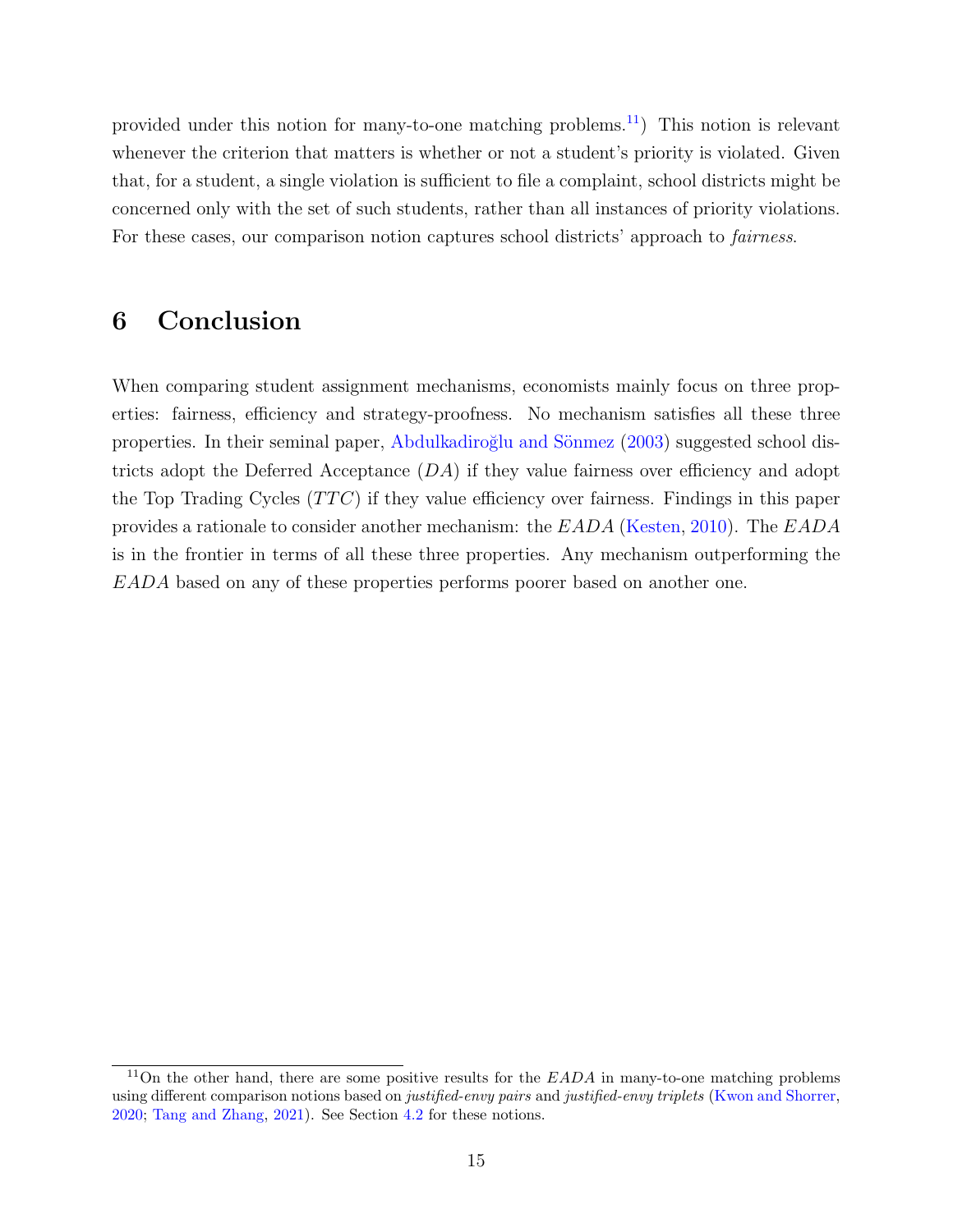# <span id="page-15-0"></span>Appendix A The Deferred Acceptance (DA) Mechanism

Given a problem  $(\succ, P)$ , the DA selects its outcome as follows:

#### The Deferred Acceptance:

Step 1. Each student applies to their best school. Each school tentatively accepts the top priority applicants up to its quota and rejects the rest.

In general,

Step k. Each rejected student applies to their next best school. Among the current step applicants and the tentatively accepted ones, each school tentatively accepts the top priority applicants up to its quota and rejects the rest.

The algorithm terminates whenever each student is assigned to a school. The matching in the terminal step constitutes the DA outcome.

## <span id="page-15-1"></span>Appendix B Alternative Definitions of the EADA

There is an alternative definition of the  $EADA$ , the **simplified**  $EADA$  [\(Tang and Yu,](#page-34-11) [2014\)](#page-34-11), which is arguably more tractable than the EADA [\(Kesten,](#page-34-3) [2010\)](#page-34-3).

Given a problem  $(\succ, P)$  and a matching  $\mu$ , a school s is **undemanded** if there does not exist a student *i* such that *s*  $P_i$   $\mu_i$ . Given a problem  $(\succ, P)$ , the *simplified EADA* selects its outcome as follows:

#### The simplified EADA:

**Step 0:** Apply the DA to problem  $(\succ, P)$ . If there is no *undemanded* school, then the algorithm terminates. Otherwise, remove an undemanded school along with the assignees.

Step  $k > 1$ : Apply the DA to the reduced problem obtained in Step  $k - 1$ . If there is no undemanded school, then the algorithm terminates. Otherwise, remove an *undemanded* school along with the assignees.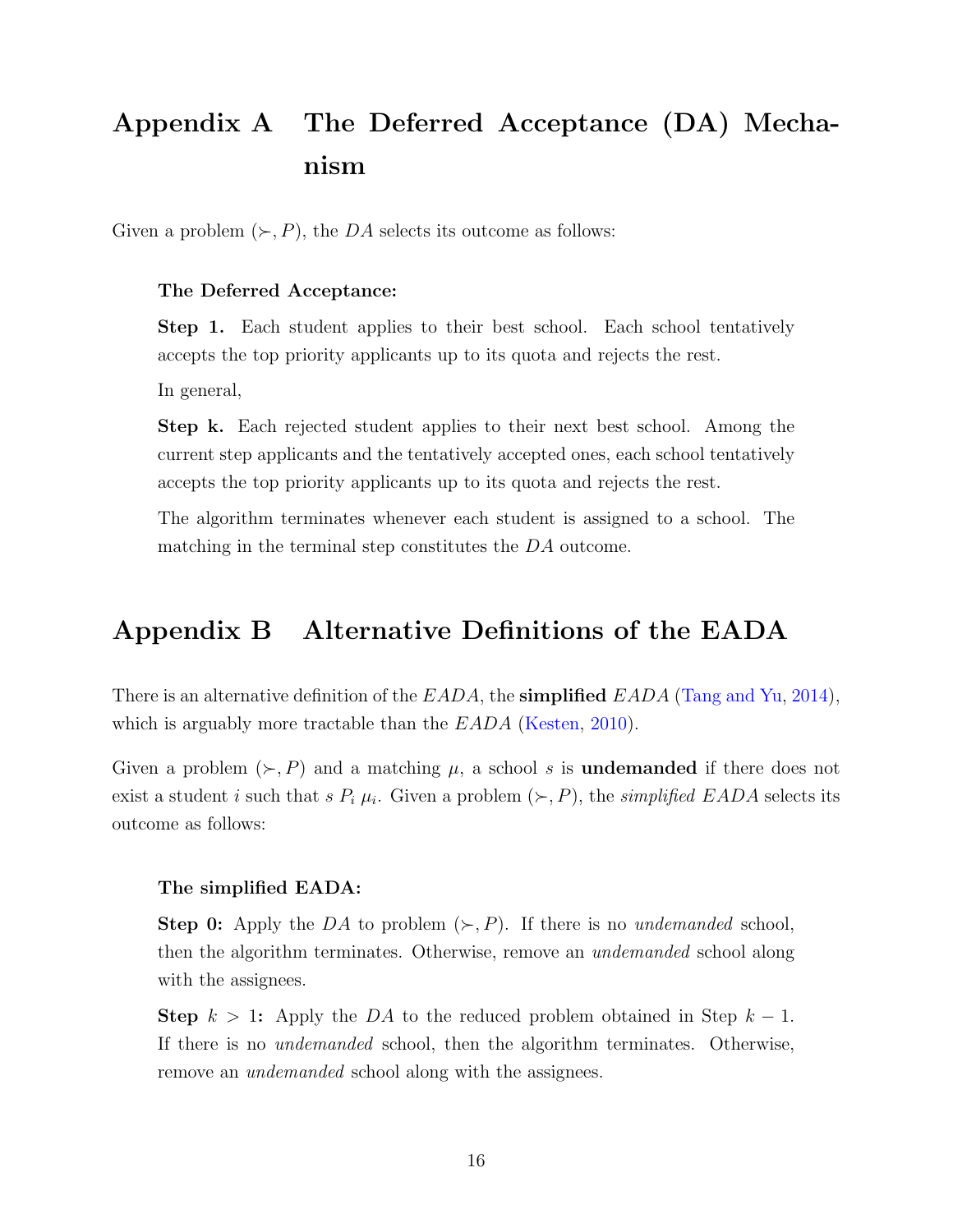This is a slightly modified version of the *simplified EADA* by [Tang and Yu](#page-34-11) [\(2014\)](#page-34-11) such that, instead of removing all undemanded schools with their assignees altogether, they are removed one by one. This modification does not alter the outcome.

Since the numbers of students and schools are finite, the algorithm terminates in finitely many steps. The DA outcome in its terminal step along with the previously removed students with their matched schools constitute the algorithm's outcome.

There is also another class of mechanisms, where the outcome of each member *Pareto dom*inates the outcome of the DA by violating only allowable priorities, which are exogenously defined [\(Dur et al.,](#page-34-6) [2019\)](#page-34-6). There exists a mechanism in this class, called the **Top Priority mechanism**  $(TP)$ , which is outcome equivalent to the  $EADA$  [\(Dur et al.,](#page-34-6) [2019\)](#page-34-6).

Given a problem  $(\succ, P)$  and a matching  $\mu$ , let G be the graph with the set of vertices I such that i points to j if and only if  $\mu_j$   $P_i$   $\mu_i$ . A school s is **underdemanded** if either s is undemanded or no student on a path to a student in  $\mu_s$  is part of a cycle in G. Given a problem  $(\succ, P)$ , the TP selects its outcome as follows:

#### The Top Priority mechanism (TP):

**Step 0:** Apply the DA to problem  $(\succ, P)$ . Let  $\mu_0 = DA(\succ, P)$ .

**Step**  $k > 0$ : Let  $U^{k-1}$  be the set of students assigned to underdemanded schools under  $\mu^{k-1}$ . Let  $D_s^{k-1} = \{i \in I \setminus U^{k-1} : s P_i \mu_i^{k-1} \}$  $\binom{k-1}{i}$ . Let  $G_{TP}^{k-1}$  be the graph such that  $i \in D_s^{k-1}$  points to  $j \in \mu_s^{k-1}$  if and only if i has the highest priority for s among the students in  $D_s^{k-1}$ . A cycle in  $G_{TP}^{k-1}$  is a **top priority cycle**. If there does not exist such a cycle, then the mechanism terminates. Otherwise, we implement a top priority cycle, and assign each student in that cycle to the school of the student she points to. Let  $\mu^k$  be the matching obtained from  $\mu^{k-1}$ by implementing a cycle.

The outcome of the  $TP$  does not depend on the order of cycles implemented, and thus it is a well-defined mechanism [\(Dur et al.,](#page-34-6) [2019\)](#page-34-6).

# <span id="page-16-0"></span>Appendix C Proofs

**Proof of Theorem [1](#page-7-0).** Let  $\phi$  be a mechanism. If  $\phi$  is *strategy-proof*, then by definition it is upper-manipulation-proof and lower-manipulation-proof.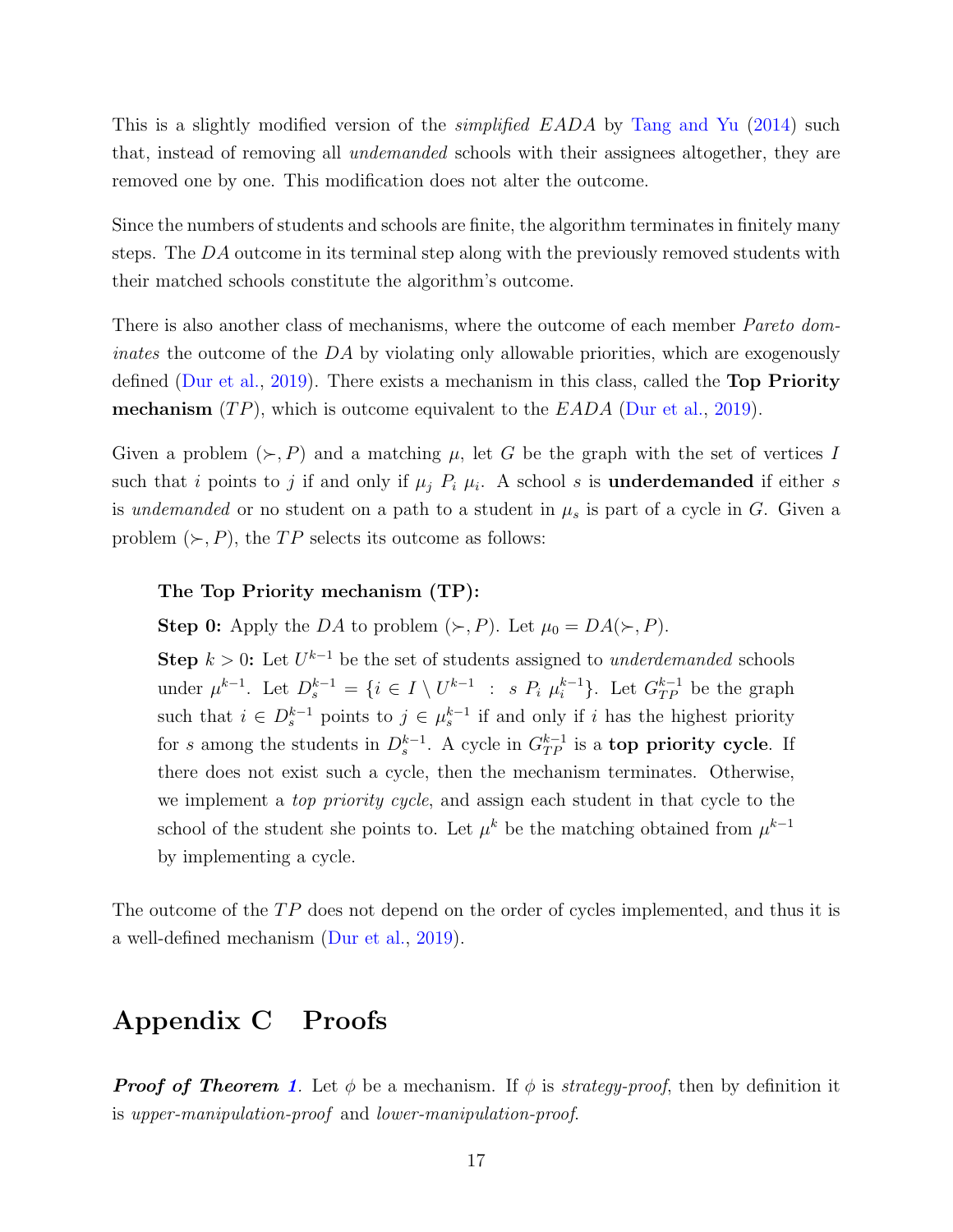To prove the other direction, suppose, towards a contradiction, that  $\phi$  is upper-manipulationproof and lower-manipulation-proof, but not strategy-proof. Then, there exists a problem  $(\succ, P)$ , a student i and a preference order  $P'_i$  such that  $\phi_i(\succ, P'_i, P_{-i})$   $P_i$   $\phi_i(\succ, P)$ . Let  $s' \equiv \phi_i(\succ, P'_i, P_{-i})$  and  $s \equiv \phi_i(\succ, P)$ . We define

$$
\tilde{S} \equiv \mathcal{U}_s(P'_i) \cap \mathcal{L}_s(P_i) = \{ \tilde{s} \in S : \tilde{s} \; P'_i \; s \; P_i \; \tilde{s} \}.
$$

<span id="page-17-0"></span>Claim 1.  $\tilde{S}$  is non-empty.

*Proof.* Suppose, towards a contradiction, that  $\tilde{S} = \emptyset$ . This implies that for each  $\tilde{s} \in \mathcal{U}_s(P'_i)$ ,  $\tilde{s} \notin \mathcal{L}_s(P_i)$ . Thus,

$$
\mathcal{U}_s(P'_i) \subseteq \mathcal{U}_s(P_i).
$$

Similarly,

$$
\mathcal{L}_s(P_i) \subseteq \mathcal{L}_s(P'_i).
$$

Let  $P''_i$  be the preference order such that:

i.  $\mathcal{L}_s(P''_i) = \mathcal{L}_s(P_i)$  and  $\mathcal{U}_s(P''_i) = \mathcal{U}_s(P_i)$ ,

- ii. for each  $s', s'' \in \mathcal{U}_s(P_i)$ ,  $s' P_i s''$  implies  $s' P''_i s''$ ,
- iii. for each  $s', s'' \in \mathcal{L}_s(P''_i)$ ,  $s' P'_i s''$  implies  $s' P''_i s''$ .

By (i) and (ii),  $P''_i$  is a lower-manipulation of  $P_i$  at s. Let  $s'' \equiv \phi_i(\succ, P''_i, P_{-i})$ . Since  $\phi$  is lower-manipulation-proof, s R<sub>i</sub> s'', which implies  $s'' \in \mathcal{L}_s(P_i) \cup \{s\}$ . Moreover, since  $s' P_i$  s,  $s' \in \mathcal{U}_s(P_i)$ . By (i), these observations imply  $s'' \in \mathcal{L}_s(P''_i) \cup \{s\}$  and  $s' \in \mathcal{U}_s(P''_i)$ . Thus,  $s'$   $P''_i$   $s''$ .

Finally, since  $s'' \in \mathcal{L}_s(P_i) \cup \{s\}$ , by (i) and (iii),  $P'_i$  is an upper-manipulation of  $P''_i$  at  $s''$ . Since  $\phi$  is upper-manipulation-proof, this implies that s''  $R_i''$  s', which is a contradiction. We conclude that  $\tilde{S} \neq \emptyset$ .  $\Box$ 

Let  $P_i^1$  be the preference order, constructed based on  $P_i$ ,  $P'_i$  and  $\tilde{S}$ , such that:

**I.** 
$$
\mathcal{U}_s(P_i^1) = \mathcal{U}_s(P_i) \cup \tilde{S}
$$
 and  $\mathcal{L}_s(P_i^1) = \mathcal{L}_s(P_i) \setminus \tilde{S}$ ,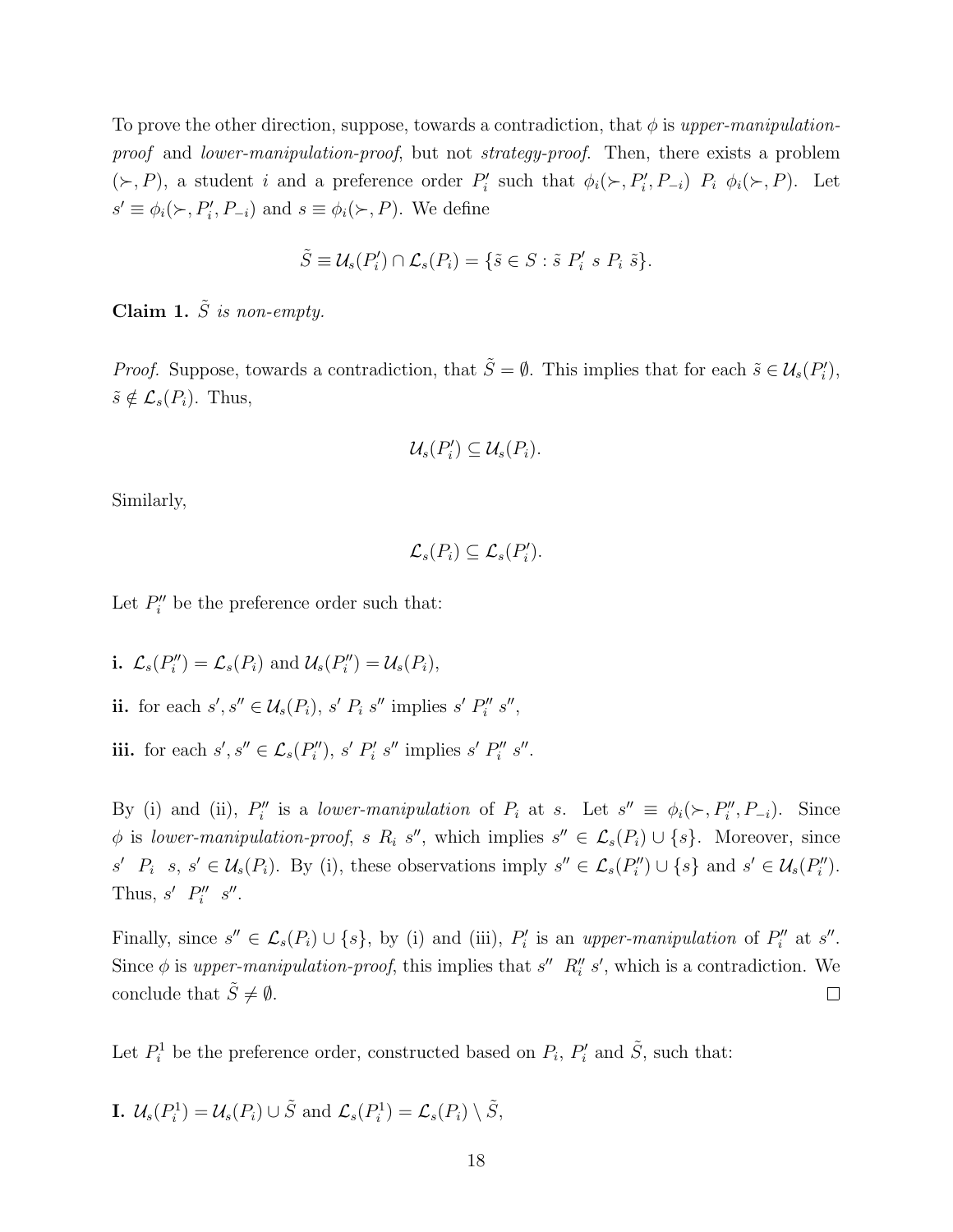**II.** for each  $s' \in \mathcal{U}_s(P_i)$  and  $s'' \in \tilde{S}$ ,  $s' P_i^1 s''$ ,

**III.** for each  $s', s'' \in \mathcal{U}_s(P_i)$ ,  $s' P_i s''$  implies  $s' P_i^1 s''$ ,

IV. for each  $s', s'' \in \tilde{S}$ ,  $s' P'_i s''$  implies  $s' P'_i s''$ ,

**V**. for each  $s', s'' \in \mathcal{L}_s(P_i) \setminus \tilde{S}, s' P_i s''$  implies  $s' P_i^1 s''$ .

By (I) and (III),  $P_i^1$  is a lower-manipulation of  $P_i$  at s. Let  $s^1 \equiv \phi_i(\succ, P_i^1, P_{-i})$ . Since  $\phi$  is lower-manipulation-proof, s  $R_i$  s<sup>1</sup>. Also recall that  $s' \in \mathcal{U}_s(P_i)$ . This, combined with (II), implies that s'  $P_i^1$  s<sup>1</sup>. Thus, for problem  $(\succ, P_i^1, P_{-i})$ , the preference order  $P_i'$  is a profitable deviation for student i. Based on this observation, we define

$$
\tilde{S}^1 \equiv \mathcal{U}_{s^1}(P'_i) \cap \mathcal{L}_{s^1}(P_i^1) = \{ \tilde{s} \in S : \tilde{s} \; P'_i \; s^1 \; P_i^1 \; \tilde{s} \}
$$

Since  $\phi$  is both upper-manipulation-proof and lower-manipulation-proof, and also  $P_i'$  is a profitable deviation for i in problem  $(\succ, P_i^1, P_{-i})$  $(\succ, P_i^1, P_{-i})$  $(\succ, P_i^1, P_{-i})$ , Claim 1 applies to  $\tilde{S}^1$  as well. Thus,  $\tilde{S}^1 \neq \emptyset$ .

Our next claim is that  $s^1 \notin \tilde{S}$ . We prove this claim by showing that  $s^1 \in \tilde{S}$  contradicts to  $\tilde{S}^1 \neq \emptyset$ . Suppose, towards a contradiction, that  $s^1 \in \tilde{S} = \mathcal{U}_s(P_i') \cap \mathcal{L}_s(P_i)$ . This implies:

<span id="page-18-0"></span>
$$
s^1 P'_i s. \tag{1}
$$

Moreover, we know that  $\tilde{S}^1 \neq \emptyset$ . Let  $\tilde{s}^1 \in \tilde{S}^1$ . By definition of the set  $\tilde{S}^1$ ,

<span id="page-18-2"></span><span id="page-18-1"></span>
$$
\tilde{s}^1 P'_i s^1,\tag{2}
$$

$$
s^1 P_i^1 \tilde{s}^1. \tag{3}
$$

First, note that [\(1\)](#page-18-0) and [\(2\)](#page-18-1) imply  $\tilde{s}^1 P'_i s$ . Thus,  $\tilde{s}^1 \neq s$ . Second, since  $s^1 \in \tilde{S}$ , by (I),  $s^1 P_i^1 s$ . We next investigate  $(3)$  under two possible cases:

Case 1:  $s P_i^1 \tilde{s}^1$ .

First, since, by (I),  $\mathcal{L}_s(P_i^1) = \mathcal{L}_s(P_i) \setminus \tilde{S}$ , we have  $\mathcal{L}_s(P_i^1) \subset \mathcal{L}_s(P_i)$ . Thus,  $\tilde{s}^1 \in \mathcal{L}_s(P_i^1)$ implies  $\tilde{s}^1 \in \mathcal{L}_s(P_i)$ . Second, by [\(1\)](#page-18-0) and [\(2\)](#page-18-1),  $\tilde{s}^1 P'_i$  s. Thus,  $\tilde{s}^1 \in \mathcal{U}_s(P'_i)$ . By combining these observations, we conclude that  $\tilde{s}^1 \in \tilde{S}$ .

**Case 2:**  $\tilde{s}^1$   $P_i^1$  *s*. By [\(3\)](#page-18-2),  $s^1$   $P_i^1$   $\tilde{s}^1$   $P_i^1$   $s$ . Since  $s^1 \in \tilde{S}$ , by (I) and (II),  $\tilde{s}^1 \in \tilde{S}$ .

In either case,  $\tilde{s}^1 \in \tilde{S}$ . Then, both  $s^1 \in \tilde{S}$  and  $\tilde{s}^1 \in \tilde{S}$ . By (IV) and [\(2\)](#page-18-1),  $\tilde{s}^1 P_i^1 s^1$ . But, this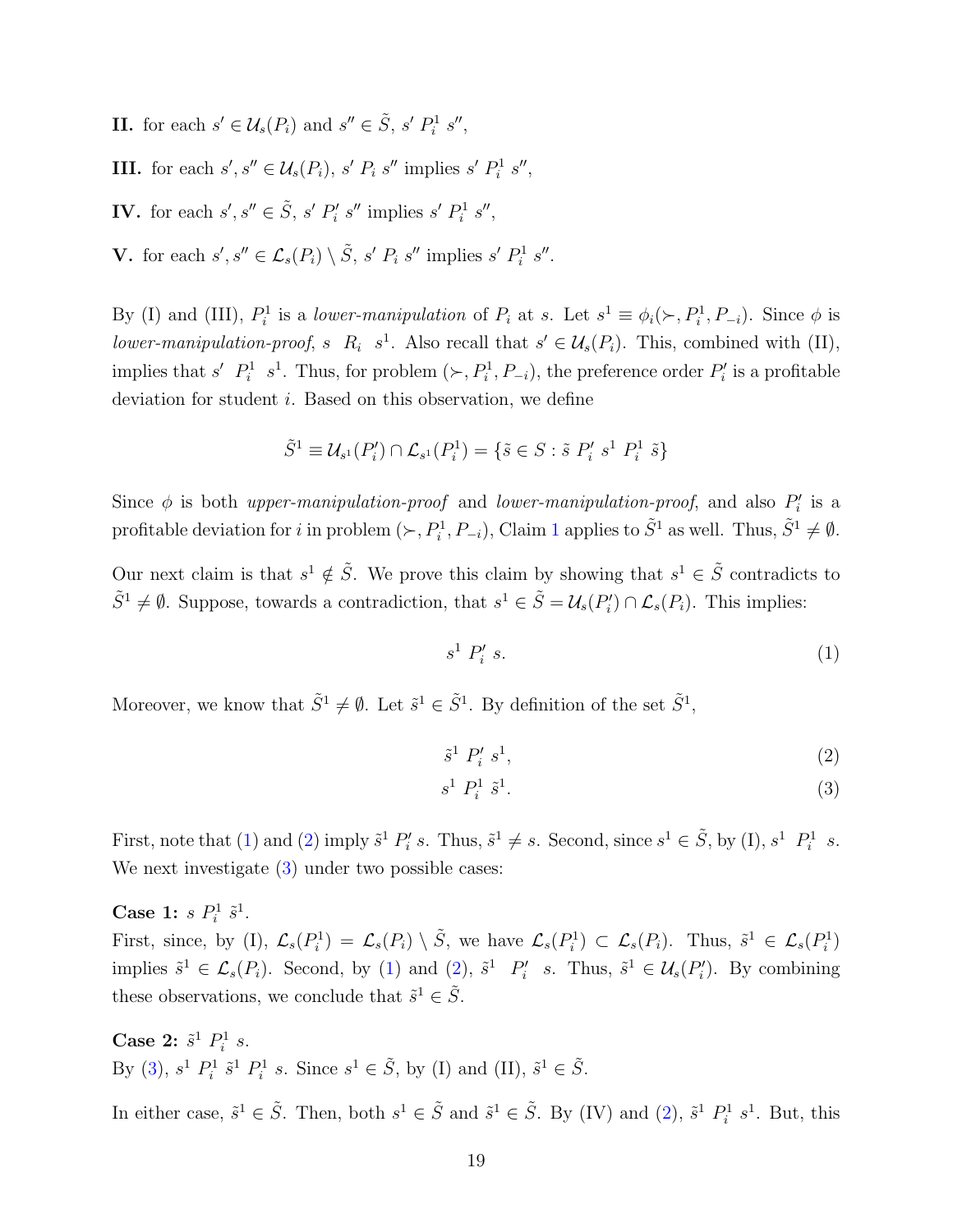contradicts to [\(3\)](#page-18-2).

We conclude that  $s^1 \notin \tilde{S}$ . Moreover, s  $R_i$   $s^1$ . By (I), these imply  $s^1 \in \mathcal{L}_s(P_i^1) \cup \{s\}$ . Thus,

<span id="page-19-0"></span>
$$
\mathcal{L}_{s^1}(P_i^1) \subseteq \mathcal{L}_s(P_i^1). \tag{4}
$$

Moreover, since  $\tilde{S} \neq \emptyset$ , by (I),

<span id="page-19-1"></span>
$$
\mathcal{L}_s(P_i^1) \subset \mathcal{L}_s(P_i). \tag{5}
$$

By combining  $(4)$  and  $(5)$ , we obtain

$$
\mathcal{L}_{s^1}(P_i^1) \subset \mathcal{L}_s(P_i).
$$

We repeat the argument to obtain a sequence of sets: For each  $k \geq 2$ , we

- **1.** construct  $P_i^k$  (based on  $P_i^{k-1}$  $\tilde{S}^{k-1}$ ,  $P'_i$ , and  $\tilde{S}^{k-1}$ ) and  $\tilde{S}^k$ , the same way we constructed  $P_i^1$ (based on  $P_i$ ,  $P'_i$  and  $\tilde{S}$ ) and  $\tilde{S}^1$ , and
- 2. conclude, by Claim [1,](#page-17-0) that  $\tilde{S}^k \neq \emptyset$ .

Let  $s^k \equiv \phi_i(\succ, P_i^k, P_{-i})$ . By the same argument,  $s^k \notin \tilde{S}^{k-1}$  and

$$
\mathcal{L}_{s^k}(P_i^k) \subset \mathcal{L}_{s^{k-1}}(P_i^{k-1}).
$$

Thus,

$$
\mathcal{L}_{s^k}(P_i^k) \subset \mathcal{L}_{s^{k-1}}(P_i^{k-1}) \subset \ldots \mathcal{L}_{s^2}(P_i^2) \subset \mathcal{L}_{s^1}(P_i^1).
$$

Since each inclusion above is proper and S is finite, for some  $k \geq 1$ , we have  $\mathcal{L}_{s^k}(P_i^k) = \emptyset$ . But, this implies  $\tilde{S}^k \equiv \mathcal{U}_{s^k}(P_i') \cap \mathcal{L}_{s^k}(P_i^k) = \emptyset$ , which is contradiction.  $\Box$ 

**Proof of Proposition [1](#page-7-1).** Suppose, towards a contradiction, that there exists a mechanism  $\psi$  which *Pareto dominates* the DA and is *lower-manipulation-proof.* Let  $(\succ, P)$  be a problem where  $\psi(\succ, P) \neq DA(\succ, P)$ . We first show that any unassigned student at the matching  $DA(\succ, P)$  cannot be better off at  $\psi(\succ, P)$ .

<span id="page-19-2"></span>Claim 2. Let  $(\succ, P)$  be a problem. Let  $\mu$  be a matching that Pareto dominates the matching  $DA(\succ, P)$ . If  $DA_i(\succ, P) = s_0$ , then  $\mu_i = s_0$ .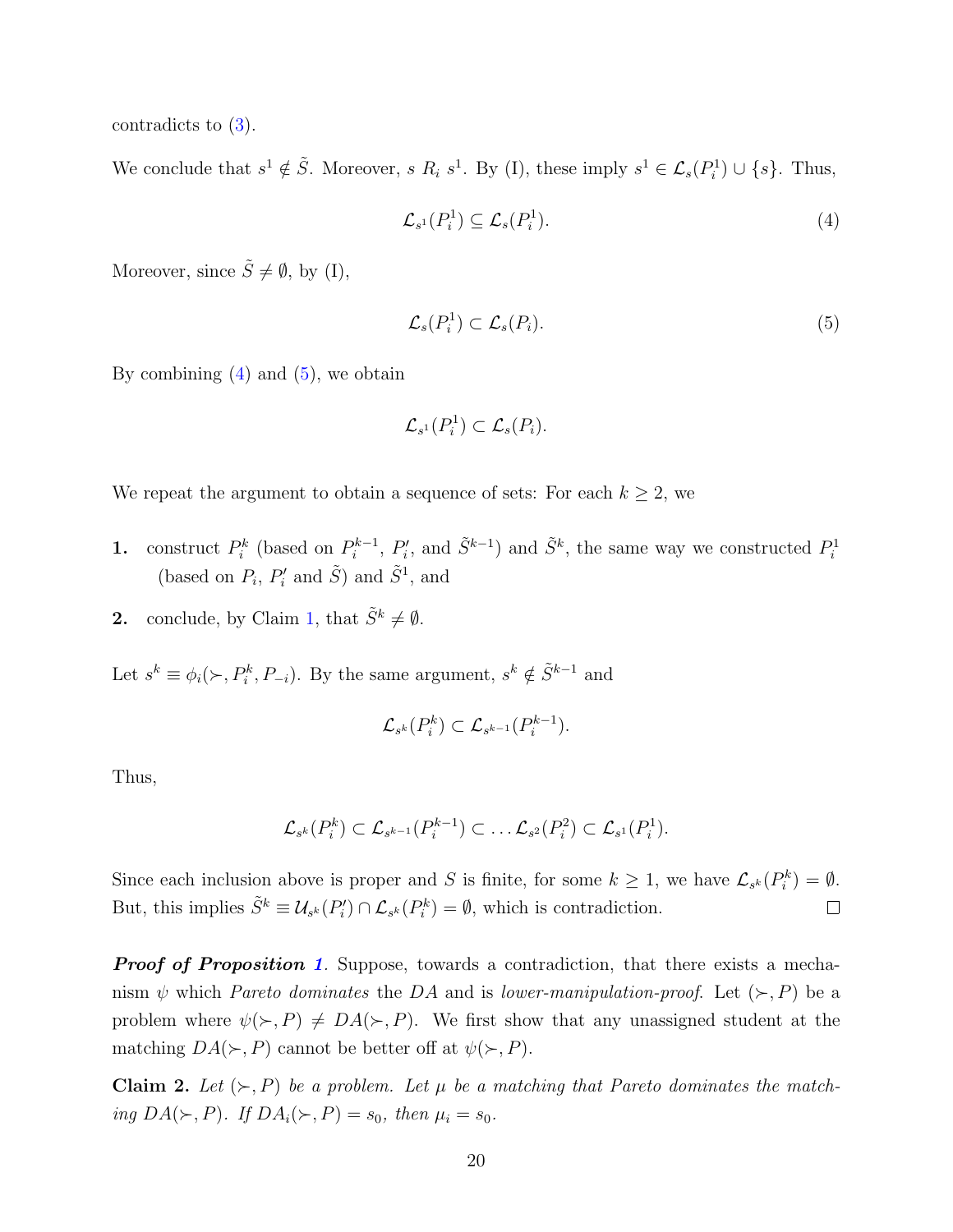*Proof.* First, note that, by *individual rationality* of the DA, no assigned student at  $DA(\succ, P)$ becomes better off by being unassigned at  $\mu$ . This implies that, if an unassigned student at  $DA(\succ, P)$  is better off at  $\mu$ , then there exists at least one school s such that  $|\mu_s| > |DA_s(\succ)$  $|P|$ . Since the set  $\mu_s$  contains at least one student who is better off at  $\mu$  than at  $DA(\succ, P)$ , this contradicts to non-wastefulness of the DA.  $\Box$ 

Let I' be the students who are better off at  $\psi(\succ, P)$ . Since  $\psi(\succ, P)$  Pareto dominates  $DA(\succ)$  $P$ , P), by Claim [2,](#page-19-2) I' does not include any unassigned student at  $DA(\succ, P)$ .

Let G be the graph with the set of vertices I' and the edges such that  $i \in I'$  points to  $j \in I'$ if and only if  $\psi_i(\succ, P) = DA_j(\succ, P)$ . For each  $i \in I'$ , since  $\psi_i(\succ, P)$   $P_i DA_i(\succ, P)$ , by nonwastefulness of the DA, whenever i is better off at  $\psi(\succ, P)$  than at  $DA(\succ, P)$ , there exists another student j such that  $DA_j(\succ, P) = \psi_i(\succ, P)$  and  $\psi_j(\succ, P) \neq DA_j(\succ, P)$ . Thus, in the graph G, whenever i points to j, the latter points to a student as well. Thus, G contains at least one cycle. Let us call any cycle in  $G$  as an **improvement cycle**. By construction of G, the matching  $\psi(\succ, P)$  is obtained by executing a sequence of these *improvement cycles*.

Let  $i_1 \to i_2 \to \dots \to i_n \to i_1$  be an *improvement cycle*. That is, for each  $k \in \{1, \dots, n-1\}$ ,  $\psi_{i_k}(\succ, P) = DA_{i_{k+1}}(\succ, P)$ , and  $\psi_{i_n}(\succ, P) = DA_{i_1}(\succ, P)$ . Let  $s_1 \equiv DA_{i_1}(\succ, P)$  and  $s_2 \equiv$  $DA_{i_2}(\succ, P)$ . By definition of an *improvement cycle*,  $s_2 \in \mathcal{U}_{s_1}(P_{i_1})$ . Moreover, since  $i_1 \in I'$ , by Claim [2,](#page-19-2)  $s_1 \neq s_0$ . Also, since the DA is individually rational,  $s_0 \in \mathcal{L}_{s_1}(P_{i_1})$ .

Let  $P'_{i_1}$  be the preference order such that:

- **i.**  $\mathcal{U}_{s_0}(P'_{i_1}) = \mathcal{U}_{s_1}(P_{i_1})$  and  $\mathcal{L}_{s_0}(P'_{i}) = (\mathcal{L}_{s_1}(P_{i_1}) \cup \{s_1\}) \setminus \{s_0\},$
- ii. for each  $s', s'' \in \mathcal{U}_{s_0}(P'_{i_1}), s' P_{i_1} s''$  implies  $s' P'_{i_1} s''$ .

Let  $P' = (P'_{i_1}, P_{-i_1})$ . Since the DA is individually rational,  $DA_{i_1}(\succ, P')$   $R'_{i_1}$  s<sub>0</sub>, which is equivalent to  $DA_{i_1}(\succ, P') \in \mathcal{U}_{s_0}(P'_{i_1}) \cup \{s_0\}$ . By (i), this implies  $DA_{i_1}(\succ, P') \in \mathcal{U}_{s_1}(P_{i_1}) \cup$  $\{s_0\}$ . If  $DA_{i_1}(\succ, P') \in \mathcal{U}_{s_1}(P_{i_1})$ , then for problem  $(\succ, P)$ ,  $i_1$  is better off by revealing  $P'_{i_1}$ rather than their true preference order  $P_{i_1}$ . This contradicts to the DA being strategy-proof. Thus,  $DA_{i_1}(\succ, P') = s_0$ . Since  $\psi$  Pareto dominates the DA,  $\psi_{i_1}(\succ, P')$   $R_{i_1} DA_{i_1}(\succ, P')$ . If  $\psi_{i_1}(\succ, P')$   $P_{i_1}$   $DA_{i_1}(\succ, P')$ , then  $i_1$  is in the set of students who are better off at  $\psi(\succ, P')$ , contradicting Claim [2.](#page-19-2) Thus,  $\psi_{i_1}(\succ, P') = DA_{i_1}(\succ, P') = s_0$ .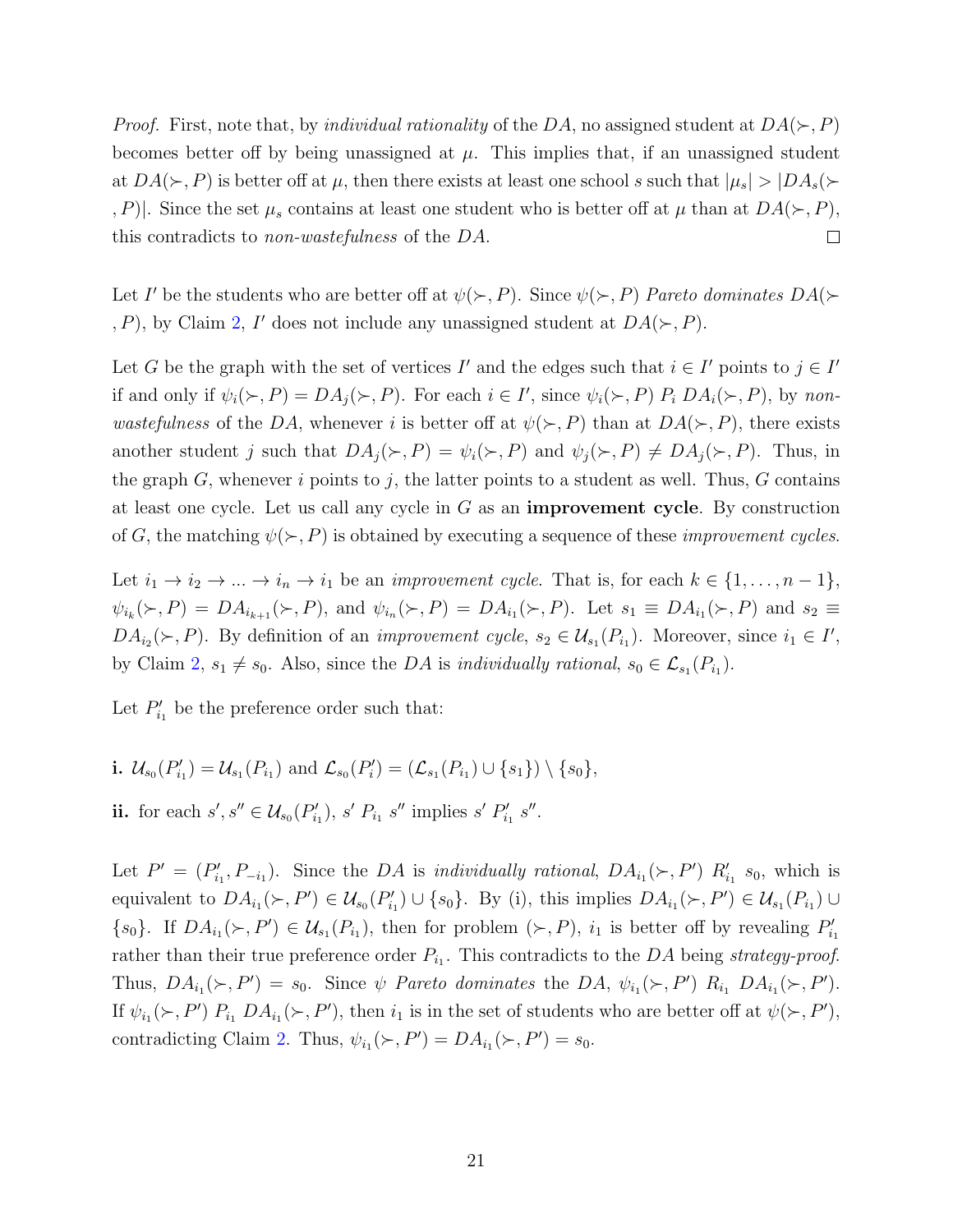By (i) and (ii),  $P_{i_1}$  is a *lower-manipulation* of  $P'_{i_1}$  at  $\psi_{i_1}(\succ, P')$ . Moreover,

$$
s_2 = \psi_{i_1}(\succ, P) P'_{i_1} \psi_{i_1}(\succ, P') = s_0,\tag{6}
$$

which contradicts to *lower-manipulation-proofness* of  $\psi$ .

**Proof of Proposition [2](#page-9-0).** i. It is immediate to see from their definitions that strong minimal unfairness implies both strong t-justified-envy minimality and strong p-justified-envy minimality.

For the counterpart, consider a problem where  $I = \{i_1, i_2, i_3\}$ ,  $S = \{a, b\}$ ,  $q = (1, 1)$ , and the priorities and preferences are:

|         | $\tilde{i}_2$ | $\frac{1}{i_3}$ | $\boldsymbol{a}$ |            |
|---------|---------------|-----------------|------------------|------------|
| $\it a$ | a             |                 |                  | $\iota_1$  |
| Ω       | $s_0$         | $s_0$           | $\iota_2$        | $\imath_3$ |
| $s_0$   |               | $\it a$         | $\imath_3$       | $\imath_2$ |

Let  $\psi$  and  $\phi$  be mechanisms such that  $\psi_{i_1}(\succ, P) = s_0$ ,  $\psi_{i_2}(\succ, P) = a$ ,  $\psi_{i_3}(\succ, P) = b$ ;  $\phi_{i_1}(\succ,P) = s_0, \ \phi_{i_2}(\succ,P) = a$ , and  $\phi_{i_3}(\succ,P) = s_0$ . For each problem other than  $(\succ,P)$ ,  $\psi$ produces a *stable* matching while  $\phi$  produces a matching with *justified envy* whenever possible. Note that  $JET^{\phi(\succ,P)}(\succ,P) = \{(i_1,i_2,a)\}\$  and  $JET^{\psi(\succ,P)}(\succ,P) = \{(i_1,i_2,a),(i_1,i_3,b)\}.$ For the class of mechanisms  $\Phi = {\psi, \phi}$ ,  $\phi$  is both *strongly t-justified-envy minimal* and strongly p-justified-envy minimal in  $\Phi$ . But,  $\psi$  has less justified-envy than  $\phi$ . Thus,  $\phi$  is not minimally unfair in Φ.

ii. The properties t-justified-envy minimality and p-justified-envy minimality are indepen-dent (Proposition 1 of [Kwon and Shorrer](#page-34-4)  $(2020)$ ). By Part  $(i)$ , neither t-justified-envy minimality nor *p*-justified-envy minimality implies minimal unfairness.

We complete the proof by showing that minimal unfairness implies neither t-justified-envy minimality nor p-justified-envy minimality. Let  $I = \{i_1, i_2, i_3\}$ ,  $S = \{a, b, c\}$  and  $q = (1, 1, 1)$ . Let  $\psi$  and  $\psi'$  be two mechanisms which select the same matchings for each problem except the following:

 $\Box$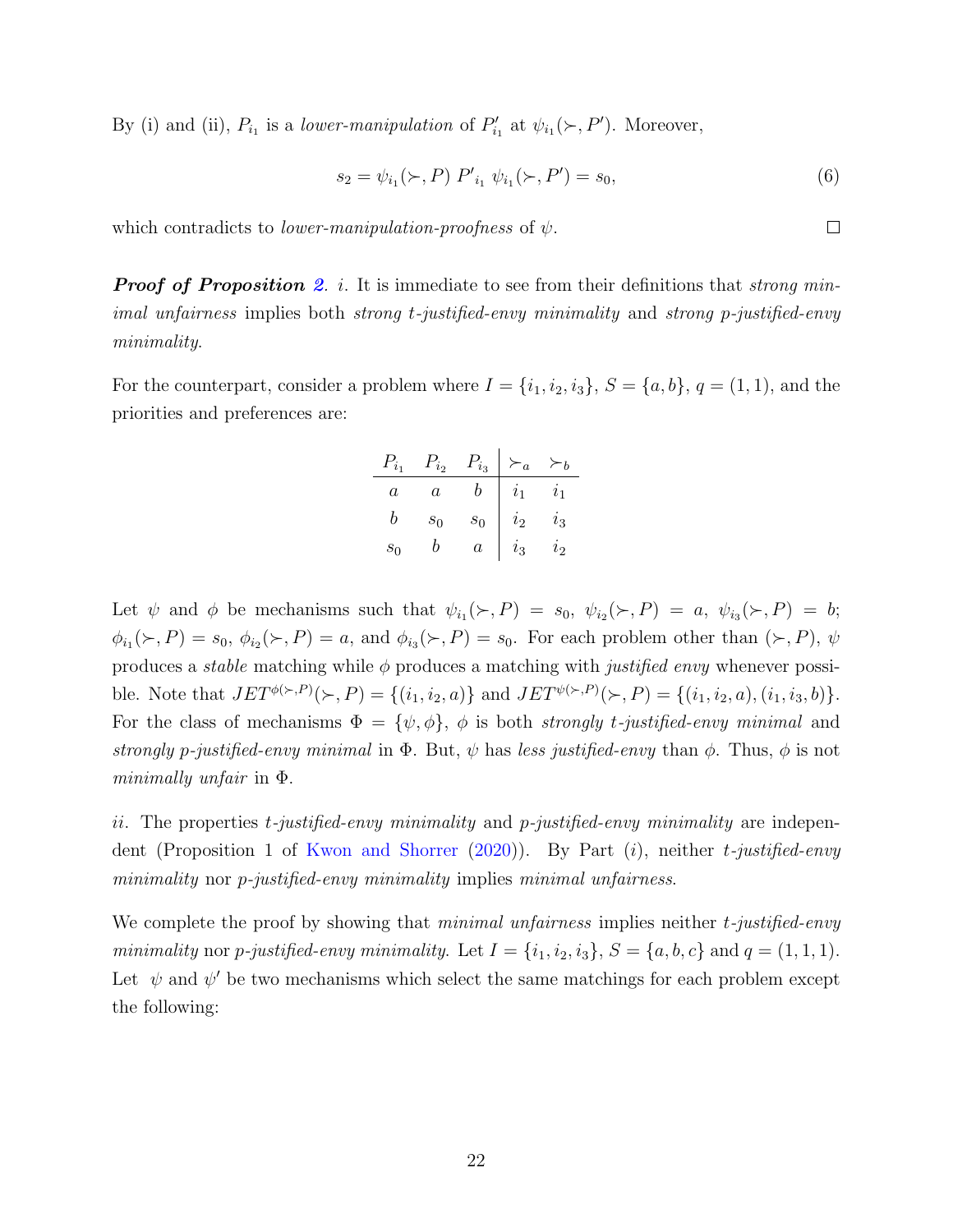| $P_{i_1}$ $P_{i_2}$ $P_{i_3}$ $\succ_a$ $\succ_b$ $\succ_c$                                                                                             |  |  |
|---------------------------------------------------------------------------------------------------------------------------------------------------------|--|--|
|                                                                                                                                                         |  |  |
|                                                                                                                                                         |  |  |
| $\begin{array}{ c c c c c } \hline a & a & c & i_1 & i_1 & i_1 \ \hline b & b & b & i_2 & i_2 & i_2 \ c & c & a & i_3 & i_3 & i_3 \ \hline \end{array}$ |  |  |

Let  $\nu = \psi(\succ, P)$  and  $\nu' = \psi'(\succ, P)$ . Let  $\nu_{i_1} = b$ ,  $\nu_{i_2} = a$ ,  $\nu_{i_3} = c$  and  $\nu'_{i_1} = c$ ,  $\nu'_{i_2} = a$ ,  $\nu'_{i_3} = b$ . Note that  $JET^{\nu}(\succ, P) = \{(i_1, i_2, a)\}, JEP^{\nu}(\succ, P) = \{(i_1, i_2)\}, JE^{\nu}(\succ, P) = \{i_1\},$  $JET^{\nu'}(\succ,P) = \{(i_1,i_2,a),(i_1,i_3,b)\}, \ JEP^{\nu'}(\succ,P) = \{(i_1,i_2),(i_1,i_3)\}, \text{ and } JE^{\nu'}(\succ,P) =$  $\{i_1\}$ . Thus, while both  $\psi$  and  $\psi'$  are minimally unfair in  $\Phi = {\psi, \psi'}$ , only  $\psi$  is both  $p$ -justified-envy minimal, and t-justified-envy minimal. Thus, minimal unfairness implies neither t-justified-envy minimality nor p-justified-envy minimality.  $\Box$ 

**Proof of Proposition [3](#page-11-0).** Let  $(\succ, P)$  be a problem. Let i be a student, and  $P'_i$  an uppermanipulation of  $P_i$  at  $s = E_i(\succ, P)$ . Let  $\hat{P}_i$  be the preference order and  $\hat{P} = (\hat{P}_i, P_{-i})$  such that:

**i.**  $\mathcal{U}_s(\hat{P}_i) = \mathcal{U}_s(P'_i)$  and  $\mathcal{L}_s(\hat{P}_i) = \mathcal{L}_s(P'_i)$ ,

ii. for each  $s', s'' \in \mathcal{L}_s(\hat{P}_i)$ ,  $s' P'_i s''$  implies  $s' \hat{P}_i s''$ ,

iii. for each  $s', s'' \in \mathcal{U}_s(\hat{P}_i)$ ,  $s' P_i s''$  implies  $s' \hat{P}_i s''$ .

<span id="page-22-0"></span>Claim 3.  $E(\succ, P) = E(\succ, \hat{P})$ .

*Proof.* We first define **Maskin monotonicity**. A preference order  $P'_i$  is a **monotonic transformation** of  $P_i$  at  $s \in S$ , if each school ranked above s under  $P'_i$  is also ranked above s under  $P_i$ . A preference profile P' is a monotonic transformation of P at matching  $\mu$ , if for each *i*,  $P'_i$  is a monotonic transformation of  $P_i$  at  $\mu_i$ . Mechanism  $\phi$  satisfies **Maskin monotonicity** if, for each problem  $(\succ, P)$  and for each monotonic transformation P' of P at  $\phi(\succ, P), \phi(\succ, P') = \phi(\succ, P)$ . Mechanism  $\phi$  satisfies weak Maskin monotonicity if, for each problem  $(\succ, P)$  and for each *monotonic transformation* P' of P at  $\phi(\succ, P)$ , we have that for each i,  $\phi_i(\succ, P')$   $R'_i$   $\phi_i(\succ, P)$ .

We are now ready to start with the proof. Let  $\mu = DA(\succ, P)$ . Since the EADA (weakly) Pareto dominates the DA, for each  $j \in I$ ,  $E_j(\succ, P)$   $R_j$ ,  $\mu_j$ . Let  $s_k$  be the undemanded school and  $I_k$  the set of students removed at Step k of the *simplified EADA* for problem  $(\succ, P)$ .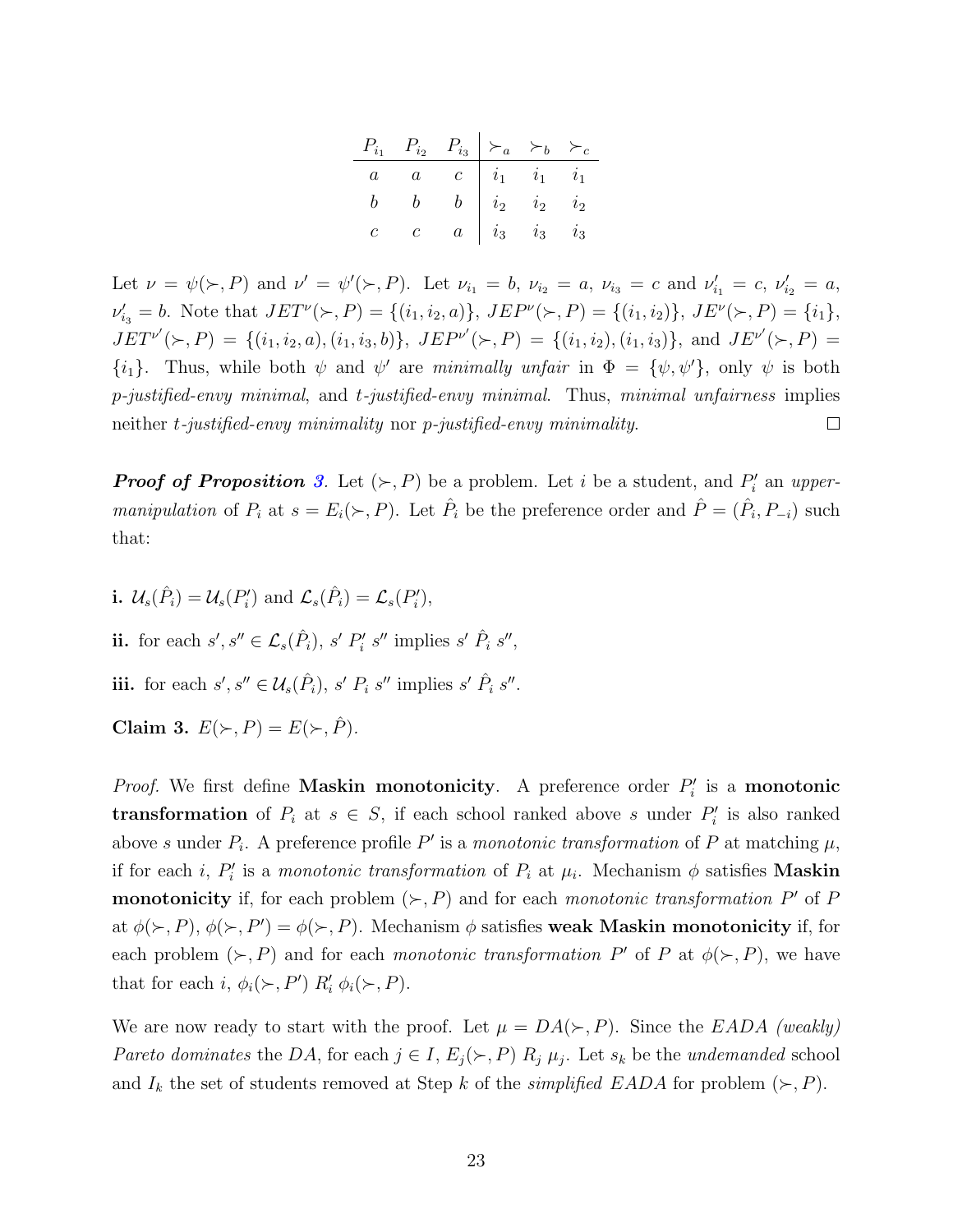The preference profile  $\hat{P}$  is a monotonic transformation of P at school s. Since s  $R_i \mu_i =$  $DA_i(\succ, P)$ ,  $\hat{P}$  is also a monotonic transformation of P at school  $\mu_i$ . This implies the following:

- I. Since the DA is weakly Maskin monotonic [\(Kojima and Manea,](#page-34-12) [2010\)](#page-34-12), for each  $j \in$ I,  $DA_j(\succ,\hat{P}) \hat{R}_j \mu_j$ .
- II.  $\mu$  is non-wasteful also for the problem  $(\succ, \hat{P})$ .<sup>[12](#page-23-0)</sup>
- **III.** At  $\mu$ , each undemanded school for  $(\succ, P)$  is also undemanded for  $(\succ, \hat{P})$ .

Consider the problem  $(\succ, \hat{P})$ . Since, by (III),  $s_1$  is undemanded at  $\mu$ , and by (I),  $DA(\succ, \hat{P})$ Pareto dominates  $\mu$ , there is no student who is assigned to  $s_1$  under  $DA(\succ,\hat{P})$  but not assigned to  $s_1$  under  $\mu$ . Thus,

<span id="page-23-1"></span>
$$
DA_{s_1}(\succ,\hat{P}) \subseteq \mu_{s_1}.\tag{7}
$$

Suppose there exists a student in  $\mu_{s_1} \setminus DA_{s_1}(\succ,\hat{P})$ . Since the inclusion in [\(7\)](#page-23-1) holds for each undemanded school, there exists at least one school such that the number of students assigned to it at  $DA(\succ, \hat{P})$  is strictly higher than at  $\mu$ . Since  $\mu$  is non-wasteful by (II), this is a contradiction. Thus,

<span id="page-23-2"></span>
$$
DA_{s_1}(\succ,\hat{P}) = \mu_{s_1}.\tag{8}
$$

Since, by (III),  $s_1$  is undemanded, the equality in [\(8\)](#page-23-2) implies that school  $s_1$  and students in  $I_1$ can be removed in the first step of the *simplified EADA* (when applied to the problem  $(\succ$  $(\hat{P})$ ). Thus, for each  $j \in I_1$ ,  $E_j(\succ, P) = E_j(\succ, \hat{P})$ . If  $i \in I_1$ , we are done. Otherwise, we consider students in  $I \setminus I_1$  and the reduced problem.

We then consider the preference profiles  $P_{-I_1}$  and  $(\hat{P}_i, P_{-(i\cup I_1)})$ . Following the same reasoning as above, if  $j \in I_2$ , then j is assigned to an undemanded school at  $DA(\succ, \hat{P}_i, P_{-(i \cup I_1)})$  and  $DA_j(\succ, \hat{P}_i, P_{-(i\cup I_1)}) = E_j(\succ, P)$ . Thus, we can remove all students in  $I_2$  when the simplified EADA is applied to problem  $(\succ, \hat{P})$  before all other students. If  $i \in I_2$ , we are done. Otherwise, we consider students in  $I \setminus (I_1 \cup I_2)$  and the reduced problem.

<span id="page-23-0"></span><sup>&</sup>lt;sup>12</sup>The reason is the following: First, note that, P and  $\hat{P}$  coincide except for i. Also, since  $\hat{P}_i$  is a monotonic transformation of  $P_i$  at  $\mu_i$ , each school in  $\mathcal{U}_{\mu_i}(\hat{P}_i)$  is also in  $\mathcal{U}_{\mu_i}(P_i)$ . Thus,  $\mu$  is non-wasteful for  $(\succ, P)$  implies  $\mu$  is non-wasteful also for  $(\succ, \hat{P})$ .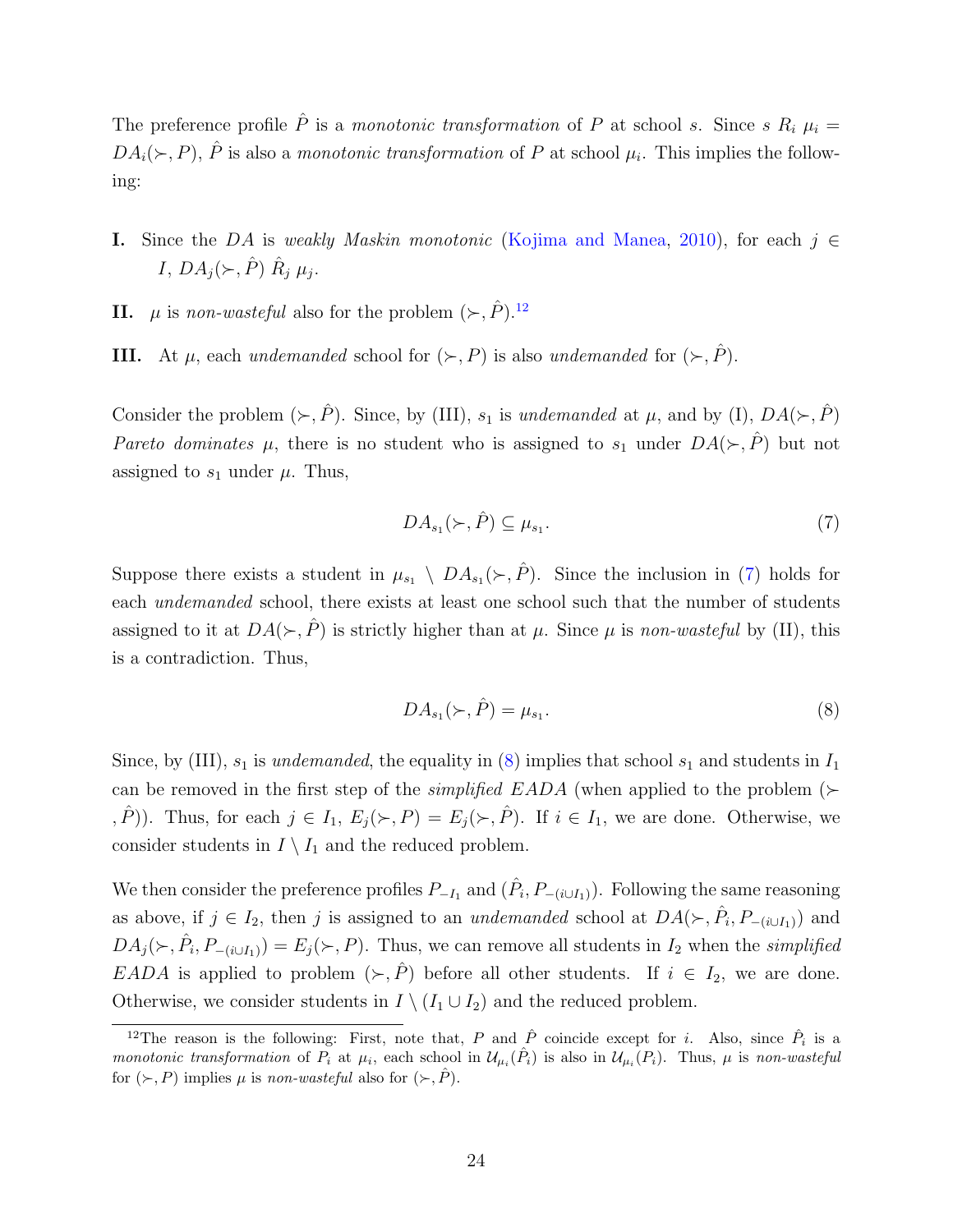By continuing this process in the obtained reduced problems, we conclude that each student is assigned to the same school under  $E(\succ, P)$  and  $E(\succ, P)$ .  $\Box$ 

<span id="page-24-3"></span>**Claim 4.** Let  $(\succ, P^1)$  and  $(\succ, P^2)$  be two problems such that  $P_{-i}^1 = P_{-i}^2$ . Let  $\mu^1 = DA(\succ, P^1)$ and  $\mu^2 = DA(\succ, P^2)$ . If

<span id="page-24-0"></span>
$$
\mathcal{U}_{\mu_i^1}(P_i^1) = \mathcal{U}_{\mu_i^1}(P_i^2),\tag{9}
$$

and

<span id="page-24-1"></span>
$$
\mathcal{L}_{\mu_i^1}(P_i^1) = \mathcal{L}_{\mu_i^1}(P_i^2),\tag{10}
$$

then  $\mu^1 = \mu^2$ .

*Proof.* Suppose, for problem  $(\succ, P^1)$ , a student has justified-envy at  $\mu^2$ . By [\(9\)](#page-24-0), the same student has justified-envy at  $\mu^1$  for problem  $(\succ, P^1)$ . This contradicts to *stability* of the DA. Thus, for problem  $(\succ, P^1)$ ,  $\mu^2$  is *stable*.

Suppose  $\mu_i^2 \neq \mu_i^1$ . If  $\mu_i^2 \in \mathcal{U}_{\mu_i^1}(P_i^1)$ , then  $P_i^2$  is a profitable deviation for i in problem  $(\succ, P^1)$ , contradicting to *strategy-proofness* of the DA. If  $\mu_i^2 \in \mathcal{L}_{\mu_i^1}(P_i^1)$ , then, by [\(10\)](#page-24-1),  $\mu_i^2 \in \mathcal{L}_{\mu_i^1}(P_i^2)$ . Then,  $P_i^1$  is a profitable deviation for i in problem  $(\succ, P^2)$ , again contradicting to *strategy*proofness of the DA. Thus,

<span id="page-24-2"></span>
$$
\mu_i^2 = \mu_i^1. \tag{11}
$$

For problem  $(\succ, P^2)$ , since  $\mu^1$  is stable and  $\mu^2$  is the SOSM,  $\mu^2$  (weakly) Pareto dominates  $\mu^1$ . By [\(11\)](#page-24-2), this implies that  $\mu^2$  also *Pareto dominates*  $\mu^1$  under ( $\succ$ ,  $P^1$ ). Thus, for problem ( $\succ$  $(P^1)$ , if  $\mu^2$  is *stable*, then, since  $\mu^1$  is the SOSM,  $\mu^2 = \mu^1$ . We next show that, for problem ( $\succ$  $, P<sup>1</sup>$ ),  $\mu<sup>2</sup>$  is *stable*, and thus,  $\mu<sup>2</sup> = \mu<sup>1</sup>$ .

Since  $\mu^2$  is the SOSM for problem  $(\succ, P^2)$ , no student has justified envy at  $\mu^2$ . This implies, by [\(9\)](#page-24-0) and [\(11\)](#page-24-2), that i does not have justified envy at  $\mu^2$  for problem ( $\succ, P^1$ ). Since  $P_{-i}^2$  =  $P_{-i}^1$ , and no student  $j \neq i$  has justified envy at  $\mu^2$  under  $(\succ, P^2)$ , no student  $j \neq i$  has justifiedenvy at  $\mu^2$  under  $(\succ, P^1)$  either. Thus, for problem  $(\succ, P^1)$ ,  $\mu^2$  is stable, and thus,  $\mu^2 =$  $\mu^1.$  $\Box$ 

<span id="page-24-4"></span>Claim 5.  $E(\succ, P') = E(\succ, \hat{P})$ .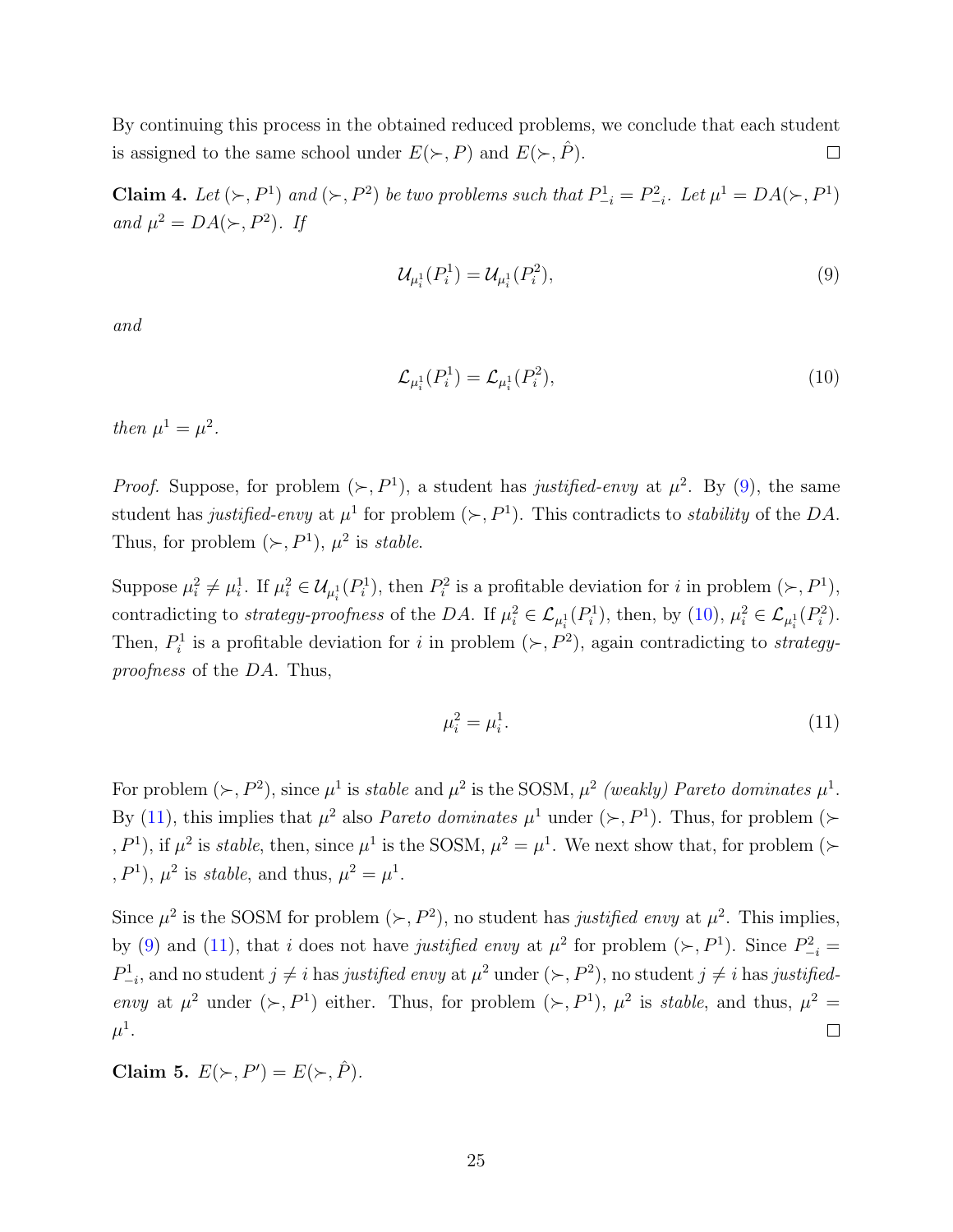*Proof.* Let  $\mu' = DA(\succ, P')$  and  $\hat{\mu} = DA(\succ, \hat{P})$ . By Claim [3,](#page-22-0)  $E_i(\succ, \hat{P}) = E_i(\succ, P)$ . Thus,  $E_i(\succ, \hat{P}) = s$ . Since the EADA (weakly) Pareto dominates the DA, for each j ∈ I,  $E_j(\succ,\hat{P}) \hat{R}_j \hat{\mu}_j$ . Thus,

<span id="page-25-1"></span><span id="page-25-0"></span>
$$
s \; \hat{R}_i \; \hat{\mu}_i. \tag{12}
$$

By (i) and (ii) in the construction of  $\hat{P}_i$ , and [\(12\)](#page-25-0), we have

$$
\mathcal{U}_{\hat{\mu}_i}(\hat{P}_i) = \mathcal{U}_{\hat{\mu}_i}(P'_i),\tag{13}
$$

and also

<span id="page-25-2"></span>
$$
\mathcal{L}_{\hat{\mu}_i}(\hat{P}_i) = \mathcal{L}_{\hat{\mu}_i}(P'_i). \tag{14}
$$

By [\(13\)](#page-25-1) and [\(14\)](#page-25-2), Claim [4](#page-24-3) implies that  $\mu' = \hat{\mu}$ . Thus, in Step 0 of the TP,  $\hat{\mu}$  is selected under both  $(\succ, \hat{P})$  and  $(\succ, P')$ . Moreover, by [\(12\)](#page-25-0), and [\(13\)](#page-25-1), *i*'s preference order over the schools  $(\mathcal{U}_{\hat{\mu}_{i}}(P'_i) \cup \{\hat{\mu}_i\}) \setminus \mathcal{U}_s(P'_i)$  is the same under both  $\hat{P}_i$  and  $P'_i$ . Since the preference orders of students in  $I \setminus \{i\}$  remain unchanged, this observation generalizes: for each student  $j \in I$ , j's preference order over the schools ranked below  $E_j(\succ, \hat{P})$  and above  $\hat{\mu}_j$  are the same in problems  $(\succ, \hat{P})$  and  $(\succ, P')$ . Thus, the *top priority cycles* under  $(\succ, \hat{P})$  and  $(\succ, P')$ are identical, and all students are assigned to the same schools, implying  $E(\succ, P') = E(\succ)$  $, \hat{P}$ ).  $\Box$ 

Thus, Claims [3](#page-22-0) and [5](#page-24-4) imply that  $E(\succ, P) = E(\succ, \hat{P}) = E(\succ, P')$ . Thus, no student can be better off by an *upper-manipulation*, hence the *EADA* is *upper-manipulation-proof.*  $\Box$ 

**Proof of Proposition [4](#page-11-5).** Consider a problem where  $I = \{i_1, ..., i_6\}$  and  $S = \{a, b, c, d\}$ , where each school except d has a unit capacity, and  $q_d = 2$ . Let the preferences and priorities be as follows:

| $P_{i_1}$ $P_{i_2}$ $P_{i_3}$ $P_{i_4}$ $P_{i_5}$ $P_{i_6}$ $\succ_a$ $\succ_b$ $\succ_c$ $\succ_d$                                                                           |  |  |  |  |
|-------------------------------------------------------------------------------------------------------------------------------------------------------------------------------|--|--|--|--|
| $a \quad b \quad b \quad c \quad c \quad d \mid i_2 \quad i_1 \quad i_6 \quad i_4$                                                                                            |  |  |  |  |
| $\begin{array}{ccccccccc} b & a & c & b & d & c & \vdots & i_3 & i_3 & i_3 \end{array}$                                                                                       |  |  |  |  |
| $\vdots$ $\vdots$ $d$ $d$ $\vdots$ $\vdots$ $\vdots$ $i_4$ $i_4$ $i_5$                                                                                                        |  |  |  |  |
| $\frac{1}{2}$ , $\frac{1}{2}$ , $\frac{1}{2}$ , $\frac{1}{2}$ , $\frac{1}{2}$ , $\frac{1}{2}$ , $\frac{1}{2}$ , $\frac{1}{2}$ , $\frac{1}{2}$ , $\frac{1}{2}$ , $\frac{1}{2}$ |  |  |  |  |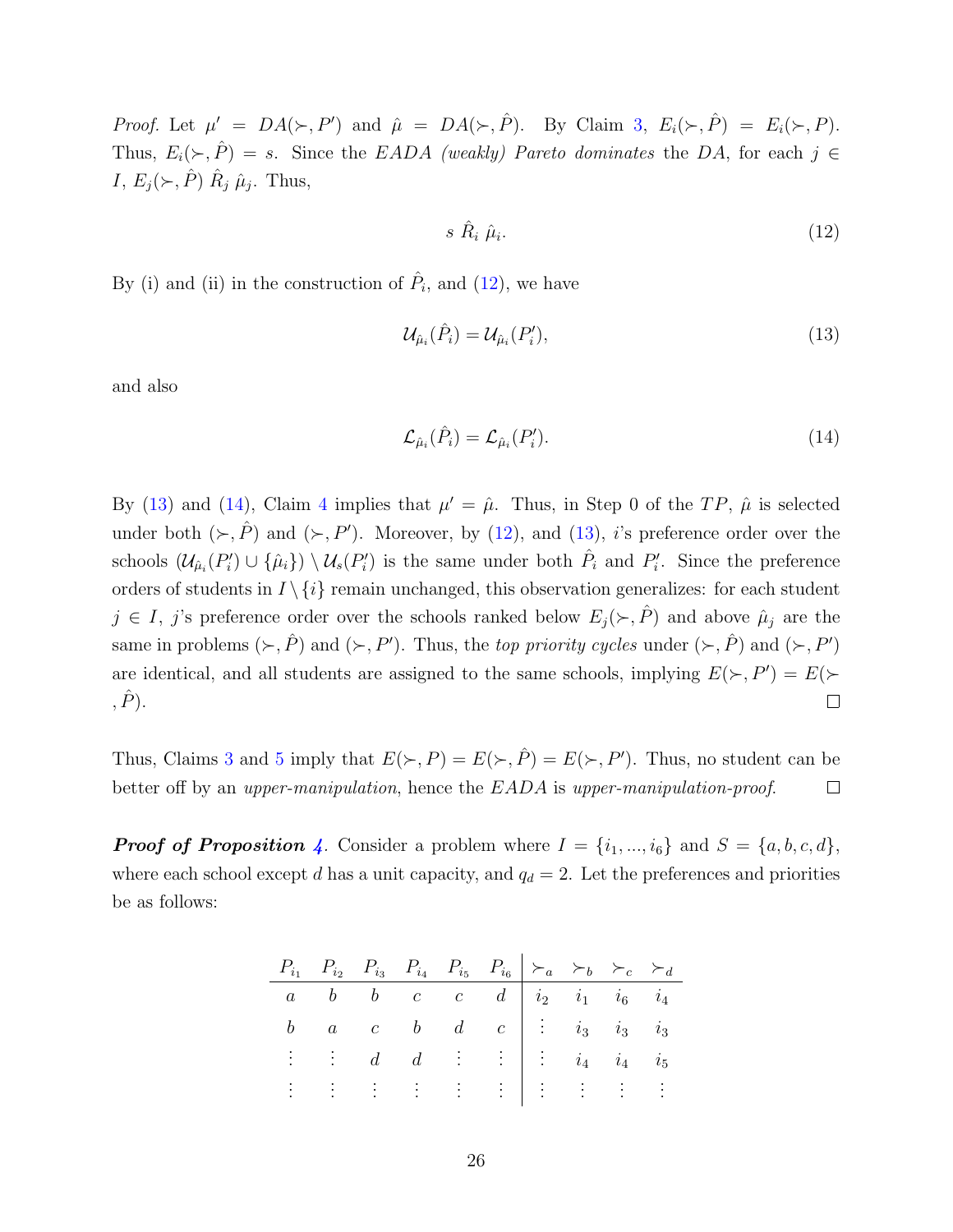Let  $\psi$  be a mechanism such that it produces the same outcome as the EADA for each problem except  $(\succ, P)$  above. Let  $\psi(\succ, P) = \mu$  where  $\mu_{i_1} = a, \mu_{i_2} = b, \mu_{i_3} = d, \mu_{i_4} = c, \mu_{i_5} = s_0$ , and  $\mu_{i_6} = d$ . On the other hand,  $E(\succ, P) = \mu'$  where  $\mu'_{i_1} = a, \mu'_{i_2} = b, \mu'_{i_3} = c, \mu'_{i_4} = d$ ,  $\mu'_{i_5} = s_0$ , and  $\mu'_{i_6} = d$ . Both  $\mu$  and  $\mu'$  Pareto dominate the DA outcome, say  $\mu''$ , where  $\mu_{i_1}'' = b$ ,  $\mu_{i_2}'' = a$ ,  $\mu_{i_3}'' = d$ ,  $\mu_{i_4}'' = d$ ,  $\mu_{i_5}'' = s_0$ , and  $\mu_{i_6}'' = c$ . Also,  $JE^{\mu}(\succ, P) = \{i_3, i_5\}$  and  $J E^{\mu'}(\succ, P) = \{i_3, i_4, i_5\}.$  Thus,  $\psi$  is *Pareto efficient* and both *Pareto dominates* the DA and has less justified-envy than the  $EADA$ , showing that the  $EADA$  is not (strongly) minimally unfair in the class of Pareto efficient mechanisms that Pareto dominate the DA.  $\Box$ 

**Proof of Theorem [2](#page-12-0).** Suppose, towards a contradiction, that there exists another Pareto efficient and upper-manipulation-proof mechanism  $\phi$  that has weakly less justified-envy than the EADA. Thus, there exists a problem  $(\succ, P)$  such that  $E(\succ, P) \neq \phi(\succ, P)$ . The EADA is Pareto efficient and Pareto dominates the DA. Since  $\phi$  is also Pareto efficient,  $E(\succ, P) \neq$  $\phi(\succ, P)$  implies  $\phi(\succ, P) \neq DA(\succ, P)$ . We consider two possible cases.

Case 1:  $\phi(\succ, P)$  does not Pareto dominate  $DA(\succ, P)$ . There exists a student  $i_1$  such that  $DA_{i_1}(\succ, P)$   $P_{i_1} \phi_{i_1}(\succ, P)$ . Let  $s_1 \equiv DA_{i_1}(\succ, P)$ .

Let  $P'_{i_1}$  be the preference order, constructed based on  $P_{i_1}$  and  $s_1$ , and  $P' = (P'_{i_1}, P_{-i_1})$  such that:

**i.**  $\mathcal{U}_{s_1}(P'_{i_1}) = \emptyset$  and  $\mathcal{L}_{s_1}(P'_{i_1}) = \mathcal{L}_{s_1}(P_{i_1}) \cup \mathcal{U}_{s_1}(P_{i_1}),$ ii. for each  $s', s'' \in \mathcal{L}_{s_1}(P'_{i_1}), s' P_{i_1} s''$  implies  $s' P'_{i_1} s''$ .

The preference order  $P'_{i_1}$  is an upper-manipulation of  $P_{i_1}$  at  $s_1$ , and also an upper-manipulation of  $P_{i_1}$  at  $\phi_{i_1}(\succ, P)$ .

Since the DA is strategy-proof,  $DA_{i_1}(\succ, P') = s_1$ .<sup>[13](#page-26-0)</sup> Since the EADA Pareto dominates the DA and  $s_1$  is the most preferred school under  $P'_{i_1}, s_1 = E_{i_1}(\succ, P')$ . Moreover, since  $\phi$ is upper-manipulation-proof,  $\phi_{i_1}(\succ, P)$   $R_{i_1} \phi_{i_1}(\succ, P')$ . Also, since  $s_1$   $P_{i_1} \phi_{i_1}(\succ, P)$ , this implies  $s_1 P_{i_1} \phi_{i_1}(\succ, P')$ . Then, by (i) and (ii),  $s_1 P'_{i_1} \phi_{i_1}(\succ, P')$ . Thus,

$$
s_1 = E_{i_1}(\succ, P') = DA_{i_1}(\succ, P') P'_{i_1} \phi_{i_1}(\succ, P').
$$

If there exists j such that  $i_1 \succ_{s_1} j$  and  $\phi_j(\succ, P') = s_1$ , then  $i_1$  has justified-envy at  $\phi(\succ, P')$ but not at  $E(\succ, P')$ . This is a contradiction to  $\phi$  having weakly less justified-envy than the

<span id="page-26-0"></span><sup>&</sup>lt;sup>13</sup>If  $DA_{i_1}(\succ, P') \neq \mu_{i_1} = s_1, P_{i_1}$  is a profitable deviation for student  $i_1$  in problem  $(\succ, P')$ .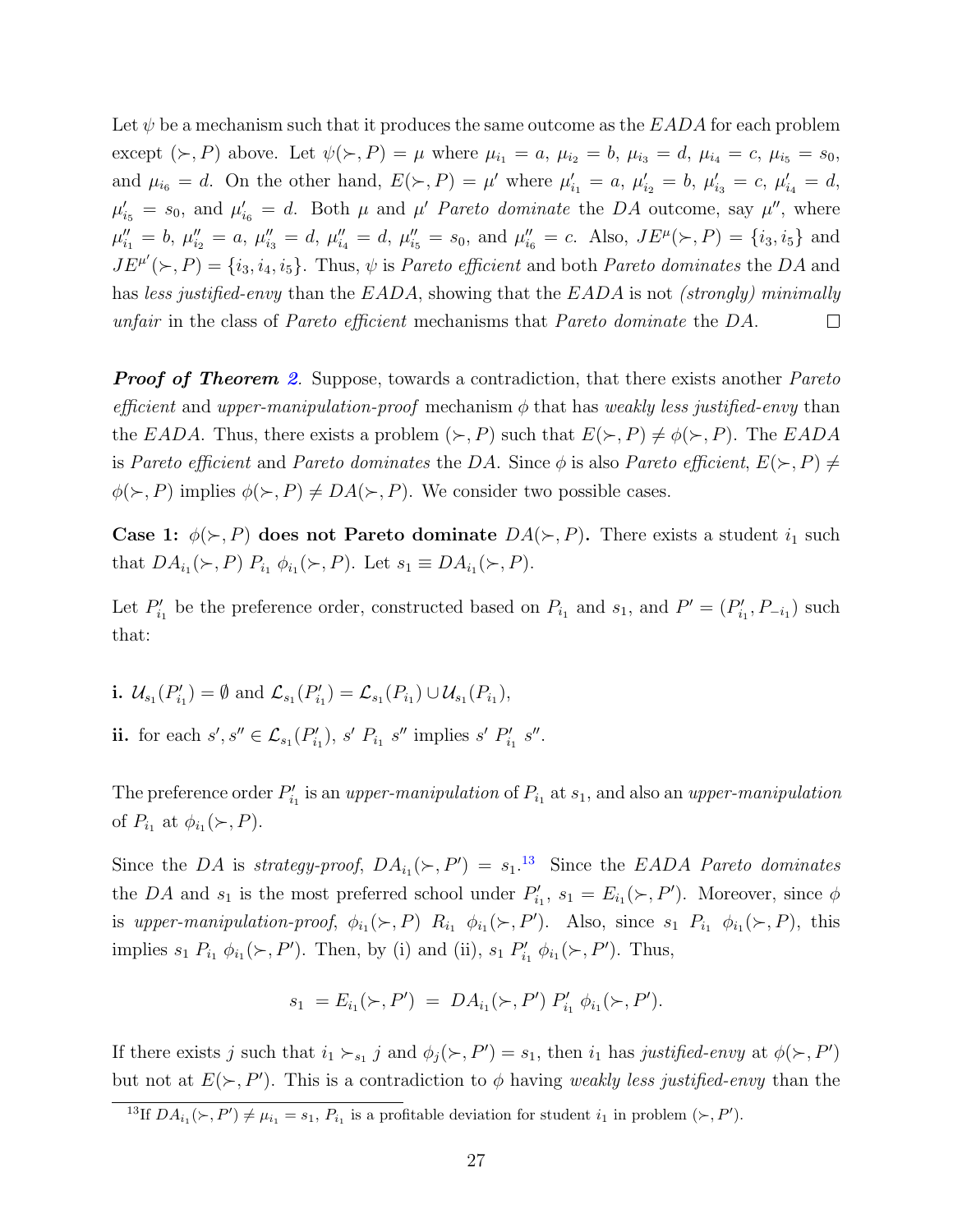EADA, and the result follows. Thus, for each  $i \in \phi_{s_1}(\succ, P')$ ,  $i \succ_{s_1} i_1$ . Moreover, by *Pareto* efficiency of  $\phi$ , all seats at  $s_1$  are assigned under  $\phi(\succ, P')$ . Since  $i_1 \in DA_{s_1}(\succ, P')$ , this implies that there exists  $i_2 \in \phi_{s_1}(\succ, P') \setminus DA_{s_1}(\succ, P')$ . Thus,  $i_2 \succ_{s_1} i_1$  and  $s_1 = DA_{i_1}(\succ$  $(P, P') \neq DA_{i_2}(\succ, P')$ . By fairness of the DA, we conclude that  $DA_{i_2}(\succ, P')$   $P'_{i_2}$   $\phi_{i_2}(\succ, P')$  =  $\boldsymbol{s}_1.$ 

We repeat this procedure for  $i_2$ , constructing  $P''_{i_2}$  based on  $P'_{i_2}$  and  $DA_{i_2}(\succ, P')$ . At each repetition, each student, assigned to her most preferred school in an earlier preference profile under the  $DA$ , and thus, under the  $EADA$ , is also assigned to her most preferred school. There are two cases: (1) Eventually, we reach a problem for which at least one student's priority is violated under  $\phi$  but not under the EADA, which is a contradiction, and the result follows. (2) Due to a finite number of students and schools, the process implies an *improvement cycle:* there is a preference profile  $\tilde{P}$  and a group of students  $\{i_1, i_2, \ldots, i_m\}$ such that for each  $k \in \{2, \ldots, m\},\$ 

$$
DA_{i_k}(\succ,\tilde{P})\tilde{P}_{i_k}\phi_{i_k}(\succ,\tilde{P})=DA_{i_{k-1}}(\succ,\tilde{P}),
$$

and

$$
DA_{i_1}(\succ,\tilde{P})\tilde{P}_{i_1}\phi_{i_1}(\succ,\tilde{P})=DA_{i_m}(\succ,\tilde{P}).
$$

This contradicts to  $\phi$  being *Pareto efficient*, and the result follows.

Case 2:  $\phi(\succ, P)$  Pareto dominates  $DA(\succ, P)$ . The matching  $DA(\succ, P)$  is not *Pareto* efficient and thus,  $E(\succ, P)$  Pareto dominates  $DA(\succ, P)$ . Since the students assigned to underdemanded schools under  $DA(\succ, P)$  cannot be part of an *improvement cycle*, these schools have the same assignments under  $\phi(\succ, P)$ ,  $E(\succ, P)$  and  $DA(\succ, P)$ . Let  $\mu \equiv DA(\succ)$ , P) and let  $\mu^k$  be the outcome of the TP in Step k. We show that, for each k, each student is assigned to a weakly better school under  $\phi(\succ, P)$  than under  $\mu^k$ . By *Pareto efficiency* of  $\phi$  and the *EADA*, this implies that  $\phi(\succ, P) = E(\succ, P)$ .

Since  $\phi(\succ, P)$  Pareto dominates  $\mu$ , for each  $i \in I$ ,  $\phi_i(\succ, P)$   $R_i$   $\mu_i$ . Suppose that in Step 1 of the TP, for some  $i \in I$ ,  $\mu_i^1$   $P_i$   $\phi_i(\succ, P)$   $R_i$   $\mu_i$ . Since  $\mu_i^1$   $P_i$   $\mu_i$ , i is part of the top priority cycle in Step 1 of the TP. Let  $i \to i_1 \to i_2 \to \dots \to i_n \to i$  be this cycle. Let  $\mu_i \equiv s$ , and for each  $m = 1, \ldots, n$ , let  $\mu_{i_m} \equiv s_m$ . Since  $\mu^1$  is the outcome obtained by implementing this cycle,  $\mu_i^1 = \mu_{i_1} \equiv s_1$ ,  $\mu_{i_n}^1 = \mu_i \equiv s \equiv s_{n+1}$  and for each  $m = 1, ..., n-1$ ,  $\mu_{i_m}^1 = \mu_{i_{m+1}} \equiv s_{m+1}$ .

We construct a preference profile by consecutively constructing the preference order of each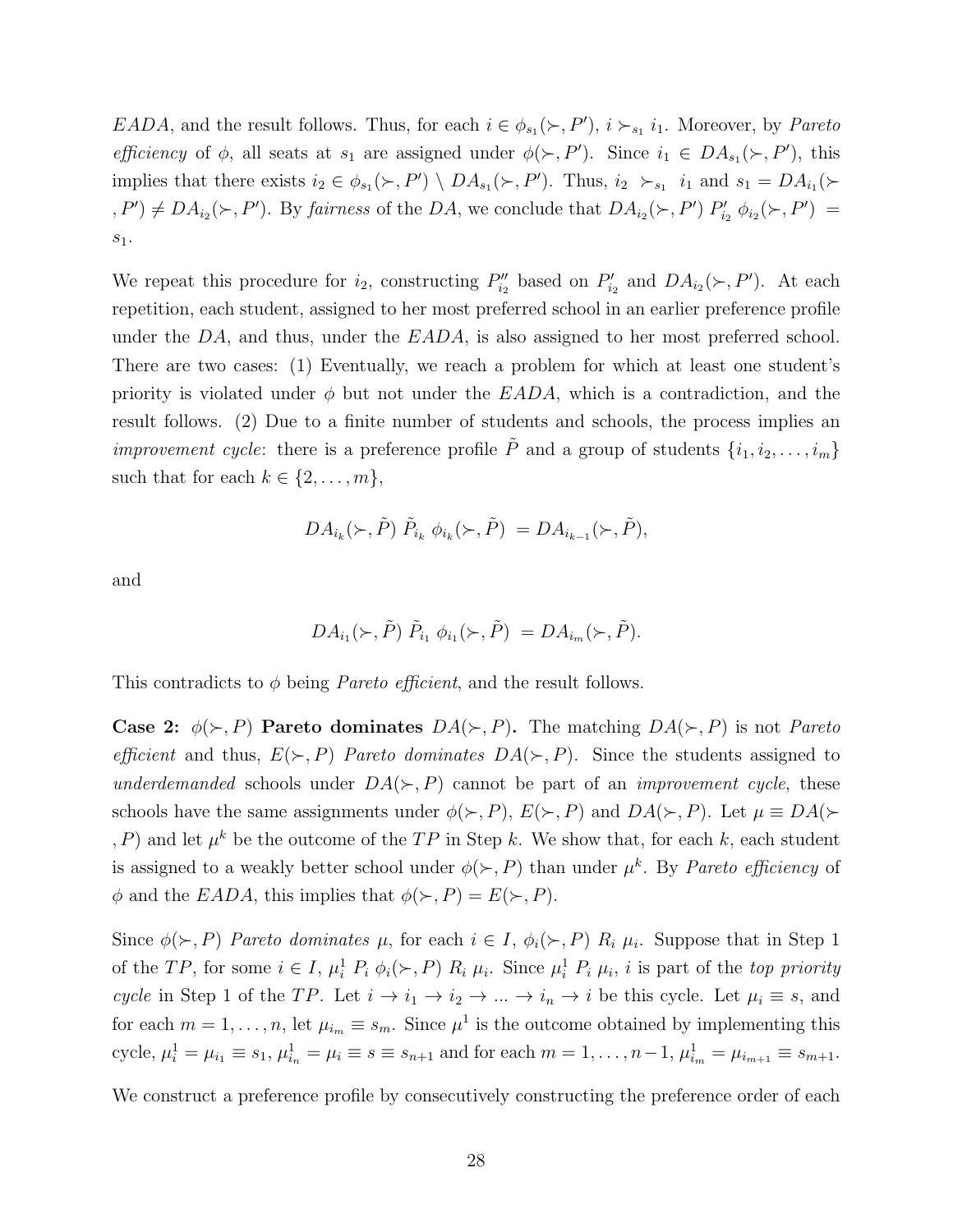student in this *top priority cycle*. We start with student *i*.

Let

$$
\tilde{S}_0 \equiv \mathcal{U}_s(P_i) \setminus \mathcal{U}_{s_1}(P_i) = \{s' \in S : s_1 \, R_i \, s' \, P_i \, s\}.
$$

Let  $P'_i$  be the preference order constructed based on  $P_i$  and  $\tilde{S}_0$ , and  $P^0 = (P'_i, P_{-i})$  such that:

**i.** for each  $s' \in \tilde{S}_0$  and  $s'' \in S \setminus \tilde{S}_0$ ,  $s' P'_i s''$ ,

ii. for each  $s', s'' \in \tilde{S}_0$ ,  $s' P_i s''$  implies  $s' P'_i s''$ ,

iii. for each  $s', s'' \in S \setminus \tilde{S}_0$ ,  $s' P_i s''$  implies  $s' P'_i s''$ .

The preference order  $P_i'$  is an upper-manipulation of  $P_i$  at  $\mu_i$ , and also an upper-manipulation of  $P_i$  at  $\phi_i(\succ, P)$ .

By (i) and (iii),  $\mathcal{U}_s(P_i) = \mathcal{U}_s(P'_i)$  and  $\mathcal{L}_s(P_i) = \mathcal{L}_s(P'_i)$ . By Claim [4](#page-24-3) (see the proof of Proposition [3\)](#page-11-0), we conclude that  $DA(\succ, P^0) = DA(\succ, P) = \mu$ . Moreover, since  $U_s(P'_i)$  $\mathcal{U}_s(P_i)$ , the top priority cycle implemented in Step 1 of the TP is identical under P and  $P^0$ . Thus, *i* is assigned to  $s_1$  in Step 1 of the TP under  $(\succ, P^0)$ . By (i) and (ii),  $s_1$  is the most preferred school for *i* under  $P'_i$ . Thus,  $E_i(\succ, P^0) = s_1$ . Since  $\phi$  is upper-manipulation-proof,  $\phi_i(\succ, P)$   $R_i$   $\phi_i(\succ, P^0)$ . Thus,

$$
E_i(\succ, P^0) = s_1 P_i \phi_i(\succ, P) R_i \phi_i(\succ, P^0).
$$

If  $\phi(\succ, P^0)$  does not *Pareto dominate*  $DA(\succ, P^0) = \mu$ , then the result follows by Case 1 for problem  $(\succ, P')$ . Suppose  $\phi(\succ, P^0)$  Pareto dominates  $DA(\succ, P^0) = \mu$ . Since  $\mathcal{U}_s(P'_i) =$  $\mathcal{U}_s(P_i)$ , the *underdemanded* schools in problems  $(\succ, P)$  and  $(\succ, P^0)$  under  $\mu$  are the same. Since students assigned to underdemanded schools cannot be part of an improvement cycle, these students have the same assignment under  $\phi(\succ, P^0)$  as they have under  $\mu$ . By definition of the  $TP$ , i has the highest priority at  $s_1$  among the students who are not assigned to an underdemanded school under  $\mu$  and who prefer  $s_1$  to their assignment under  $\mu$  (†). Suppose there is a student j assigned to  $s_1$  under  $\phi(\succ, P^0)$  but not under  $\mu$ . Then, j is not assigned to an underdemanded school under  $\mu$ . Also, since  $\phi(\succ, P^0)$  Pareto dominates  $DA(\succ, P^0) = \mu$ , j prefers  $s_1$  to  $\mu_j$ . By (†), this implies  $i \succ_{s_1} j$ . But then, i has justified-envy at  $\phi(\succ, P^0)$  but not at  $E(\succ, P^0)$ , which contradicts to  $\phi$  having weakly less justified-envy than the EADA.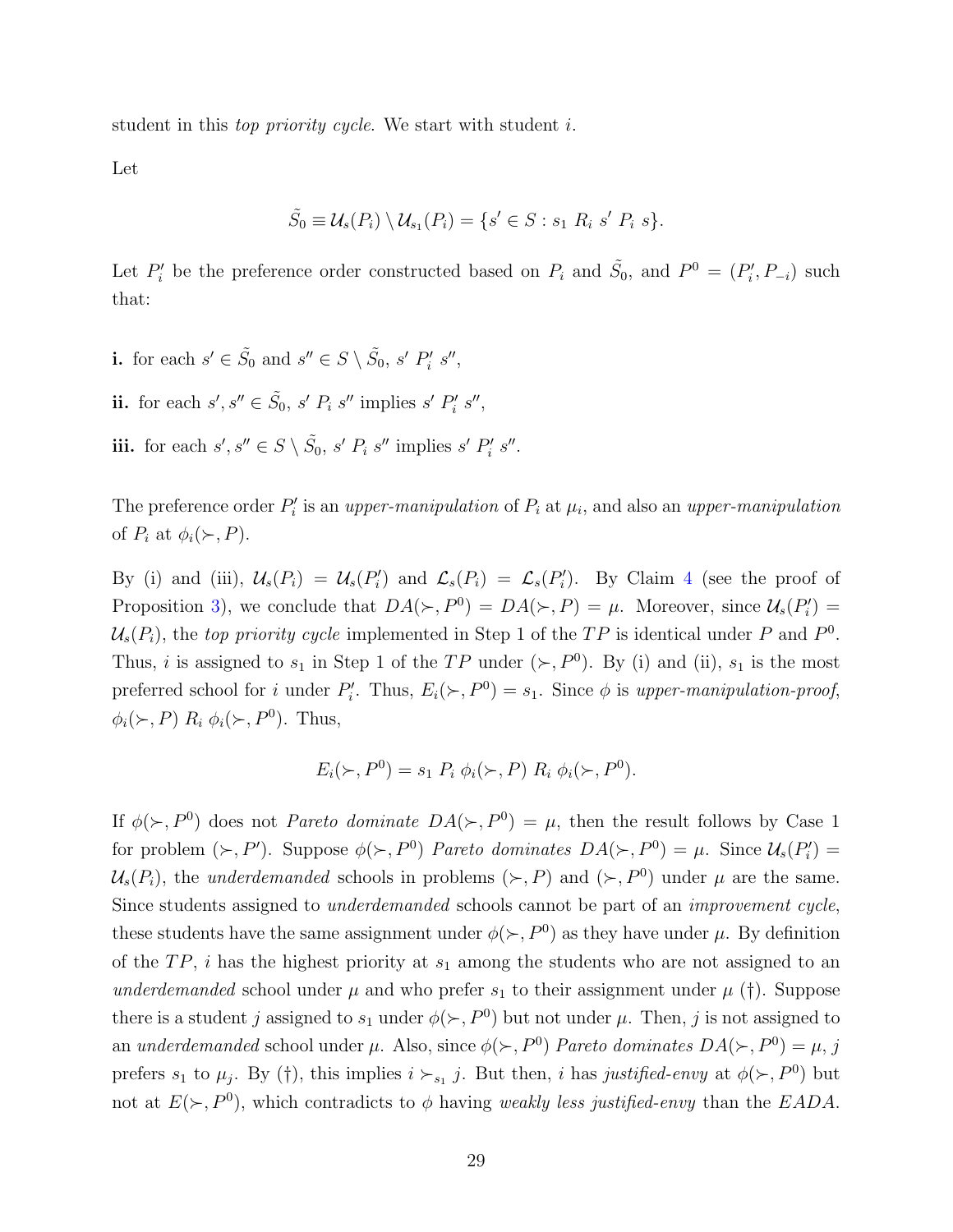We conclude that no student who is not assigned to  $s_1$  under  $\mu$  is assigned to  $s_1$  under  $\phi(\succ, P^0)$ . Thus, the assignment of  $s_1$  is the same under  $\phi(\succ, P^0)$  and  $\mu$ .

We repeat this argument consecutively for each student who is part of the top priority cycle implemented in Step 1 of the  $TP$  under  $(\succ, P)$ .

For  $m = 1, \ldots, n$ , let

$$
\tilde{S}_m \equiv \mathcal{U}_{s_m}(P_{i_m}) \setminus \mathcal{U}_{s_{m+1}}(P_{i_m}) = \{ s' \in S : s_{m+1} \ R_{i_m} \ s' \ P_{i_m} \ s_m \},
$$

and  $P'_{i_m}$  be the preference order, constructed based on  $P_{i_m}$  and  $\tilde{S}_m$ , such that:

**i.** for each  $s' \in \tilde{S}_m$  and  $s'' \in S \setminus \tilde{S}_m$ ,  $s' P'_{i_m} s''$ , ii. for each  $s', s'' \in \tilde{S}_m$ ,  $s' P_{i_m} s''$  implies  $s' P'_{i_m} s''$ , iii. for each  $s', s'' \in S \setminus \tilde{S}_m$ ,  $s' P_{i_m} s''$  implies  $s' P'_{i_m} s''$ ,

and  $P^m = (P'_i, P'_{i_1}, \ldots, P'_{i_m}, P_{-\{i, i_1, \ldots, i_m\}}).$ 

We repeat the argument for  $P'_i$  and  $P^0$  above also for  $P'_{i_m}$  and  $P^m$  consecutively for each  $m = 1, \ldots, n$ , and we obtain:

- I.  $DA(\succ, P^m) = \mu$ .
- II. The underdemanded schools in problem  $(\succ, P^m)$  under  $DA(\succ, P^m) = \mu$  are the same as in problem  $(\succ, P^{m-1})$  under  $DA(\succ, P^{m-1}) = \mu$ , and by induction, the same as in problem  $(\succ, P)$  under  $DA(\succ, P) = \mu$ .
- **III.** The top priority cycle implemented in Step 1 of the  $TP$  under  $P<sup>m</sup>$  is the same as the one under  $P^{m-1}$ , and by induction, the same as the one under P.
- **IV.** The assignment of  $s_{m+1}$  is the same under  $\phi(\succ, P^m)$  and  $\mu$ .

By (IV), *i* is assigned to *s* under  $\phi(\succ, P^n)$ . By applying the same argument (†) and the fact that  $\phi$  has weakly less justified-envy than the EADA, we conclude that the assignment of  $s_1$ is the same under  $\phi(\succ, P^n)$  and  $\mu$ . Then,  $i_1$  is assigned to  $s_1$  under  $\phi(\succ, P^n)$ . By repeating the same argument consecutively, we conclude that, for each  $m = 1, \ldots, n$ ,  $i_m$  is assigned to  $s_m$  under  $\phi(\succ, P^n)$ . But then, there exists an *improvement cycle* under  $\phi(\succ, P^n)$ , which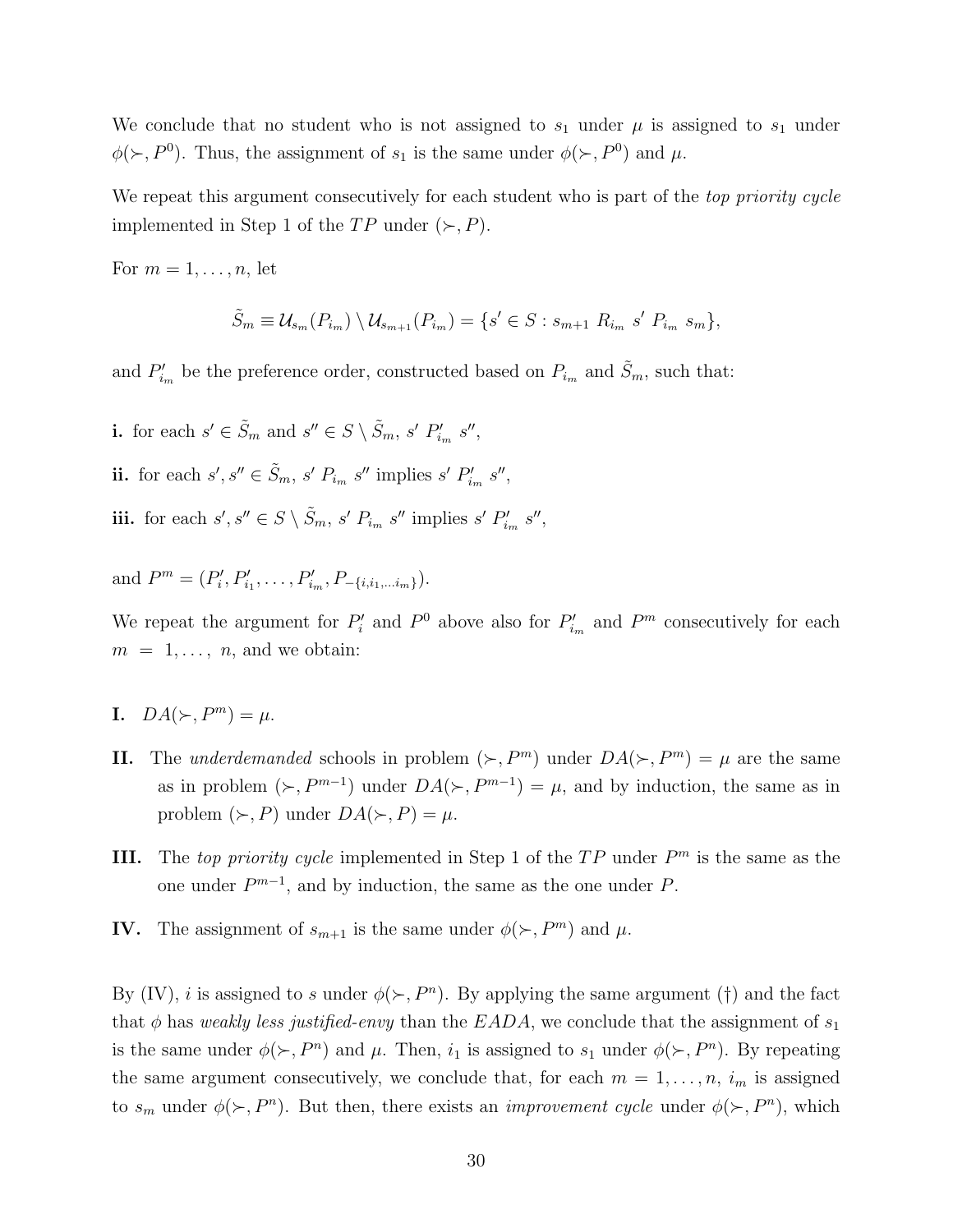is the *top priority cycle* implemented in Step 1 of the  $TP$  under  $(\succ, P^n)$ . This contradicts to Pareto efficiency of  $\phi$ . We conclude that for each  $j \in I$ ,

$$
\phi_j(\succ,P) R_j \mu_j^1.
$$

We next show that each student assigned to an *underdemanded* school under  $\mu^1$  is assigned to the same school under  $E(\succ, P)$  and  $\phi(\succ, P)$ . We start with an *undemanded* school. Let i be a student such that there does not exist  $j \in I$  such that  $\mu_i^1 P_j \mu_j^1$ . Since for each  $j \in I$ ,  $E_j(\succ, P)$   $R_j$   $\mu_j^1$  and  $\phi_j(\succ, P)$   $R_j$   $\mu_j^1$ ,  $\mu_i^1 = E_i(\succ, P) = \phi_i(\succ, P)$ . Moreover, if a student is assigned to a school which is demanded only by students assigned to underdemanded schools in  $\mu^1$  under  $E(\succ, P)$ , then so is she under  $\phi(\succ, P)$ .

We now consider  $\mu^2$ . Suppose, towards a contradiction, that for some  $i \in I$ ,  $\mu_i^2$   $P_i$   $\phi_i$   $\leftrightarrow$  $(P)$   $R_i$   $\mu_i^1$ . Let

$$
\hat{S} \equiv \mathcal{U}_{\mu_i}(P_i) \setminus \mathcal{U}_{\mu_i^2}(P_i) = \{ s \in S : \mu_i^2 R_i \ s \ P_i \ \mu_i \}.
$$

Let  $P''_i$  be the preference order, constructed based on  $P_i$  and  $\hat{S}$ , and  $P'' = (P''_i, P_{-i})$  such that:

- **i.** for each  $s' \in \hat{S}$  and  $s'' \in S \setminus \hat{S}$ ,  $s' P''_i s''$ ,
- ii. for each  $s, s' \in \hat{S}$ ,  $s' P_i s''$  implies  $s' P_i'' s''$ ,
- iii. for each  $s', s'' \in S \setminus \hat{S}$ ,  $s' P_i s''$  implies  $s' P''_i s''$ .

The preference order  $P'_i$  is an upper-manipulation of  $P_i$  at  $\mu_i$ , and and also an uppermanipulation of  $P_i$  at  $\phi_i(\succ, P)$ .

By Claim [4,](#page-24-3)  $DA(\succ, P'') = DA(\succ, P) = \mu$ . Thus, the cycles implemented in the first two steps of the TP in problem  $(\succ, P)$  also exist when the TP is applied to problem  $(\succ, P'')$ . Thus,  $E_i(\succ, P'') = \mu_i^2$ . Since  $\phi$  is upper-manipulation-proof,  $\phi_i(\succ, P)$   $R_i$   $\phi_i(\succ, P'')$ . Thus,

$$
E_i(\succ, P'') = \mu_i^2 P_i \phi_i(\succ, P) R_i \phi_i(\succ, P'').
$$

If  $\phi(\succ, P'')$  does not *Pareto dominate*  $DA(\succ, P'') = \mu$ , then the result follows by Case 1 for problem  $(\succ, P'')$ . Suppose  $\phi(\succ, P'')$  Pareto dominates  $DA(\succ, P'')$ . Since the TP selects the same cycles in the first step under both problems  $(\succ, P)$  and  $(\succ, P'')$ ,  $\mu^1$  is the matching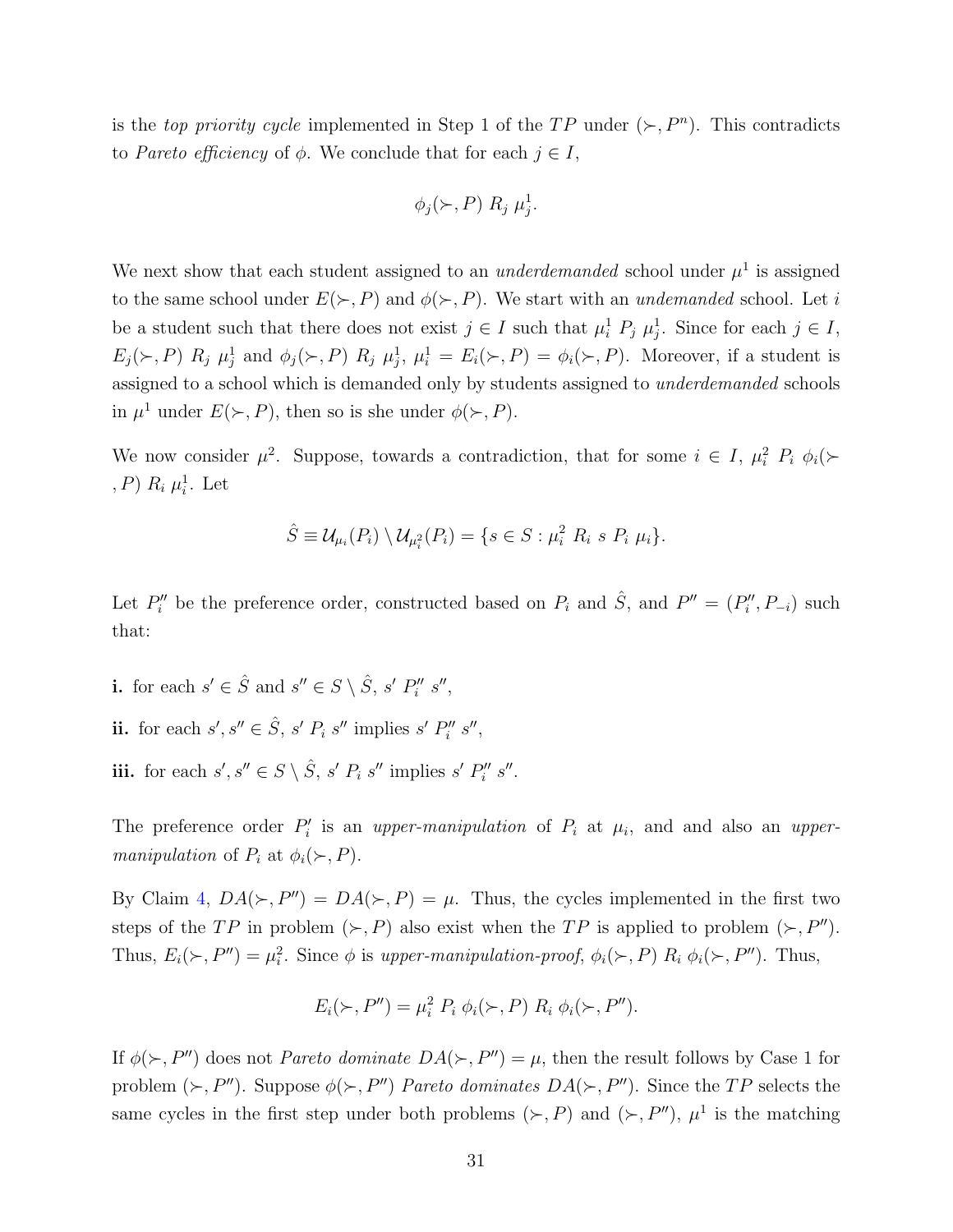obtained in the first step of the TP for problems  $(\succ, P)$  and  $(\succ, P'')$ . As shown above, for each  $j \in I$ ,  $\phi_j(\succ, P'')$   $R''_j$   $\mu_j^1$ . Then, each student who is assigned to an *underdemanded* school under  $\mu^1$  cannot be assigned to a better school under  $\phi(\succ, P'')$ . By definition of the TP, i has the highest priority at school  $\mu_i^2$  among the students who are not assigned to an *underdemanded* school under  $\mu^1$  and who prefer  $\mu_i^2$  to their assignment under  $\mu^1$ . Thus, if there is a student assigned to  $\mu_i^2$  under  $\phi(\succ, P'')$  but not under  $\mu^1$ , then  $\phi$  cannot have weakly less justified-envy than the EADA. We conclude that the assignment of  $\mu_i^2$ is the same under  $\phi(\succ, P'')$  and  $\mu^1$ . By repeating the same argument above, we have an *improvement cycle* under  $\phi(\succ, P'')$ . This contradicts to *Pareto efficiency* of  $\phi$ . We conclude that for each  $j \in I$ ,

$$
\phi_j(\succ,P) R_j \mu_j^2.
$$

By repeating the same argument for the following steps of the  $TP$ , we achieve the result.  $\Box$ 

## <span id="page-31-1"></span>Appendix D Additional Results

<span id="page-31-0"></span>Proposition 5. The EADA is both strongly t-justified-envy minimal and strongly p-justifiedenvy minimal in the class of Pareto efficient mechanisms.

*Proof.* Suppose, towards a contradiction, that  $\phi$  is *Pareto efficient* and has weakly less pjustified-envy than the EADA. Let  $(\succ, P)$  be a problem where  $E(\succ, P) \neq \phi(\succ, P)$ . If  $E(\succ, P) = DA(\succ, P)$ , then  $E(\succ, P)$  is stable. Since  $\phi$  has weakly less p-justified-envy than the EADA and  $E(\succ, P)$  is stable, we have  $\phi(\succ, P) = DA(\succ, P)$ , implying that  $E(\succ, P)$  $\phi(\succ, P)$ , contradicting our starting supposition. Thus,  $E(\succ, P) \neq DA(\succ, P)$ . Since the  $EADA$  is p-justified-envy minimal in the class of *Pareto efficient* mechanisms (Theorem 1) of [Kwon and Shorrer](#page-34-4) [\(2020\)](#page-34-4)), and  $\phi$  has weakly less p-justified-envy than the EADA, we have  $JEP^{E(\succ,P)}(\succ,P) = JEP^{\phi(\succ,P)}(\succ,P).$ 

Let  $(\succ, P')$  be the problem such that P' is obtained from P as follows: for each  $(i, s) \in$  $JEP^{E(\succ,P)}(\succ, P)$ , i ranks s below  $s_0$ , while keeping the relative ranking of other schools the same. We have  $E(\succ, P') = DA(\succ, P')$ . Moreover, by the definition of the EADA,  $E(\succ, P) = DA(\succ, P').$ 

We now claim that  $\phi(\succ, P) = DA(\succ, P')$ . First, note that  $DA(\succ, P') = E(\succ, P')$  is efficient in problem  $(\succ, P')$ . By definition of DA, in problem  $(\succ, P')$ , there is a unique efficient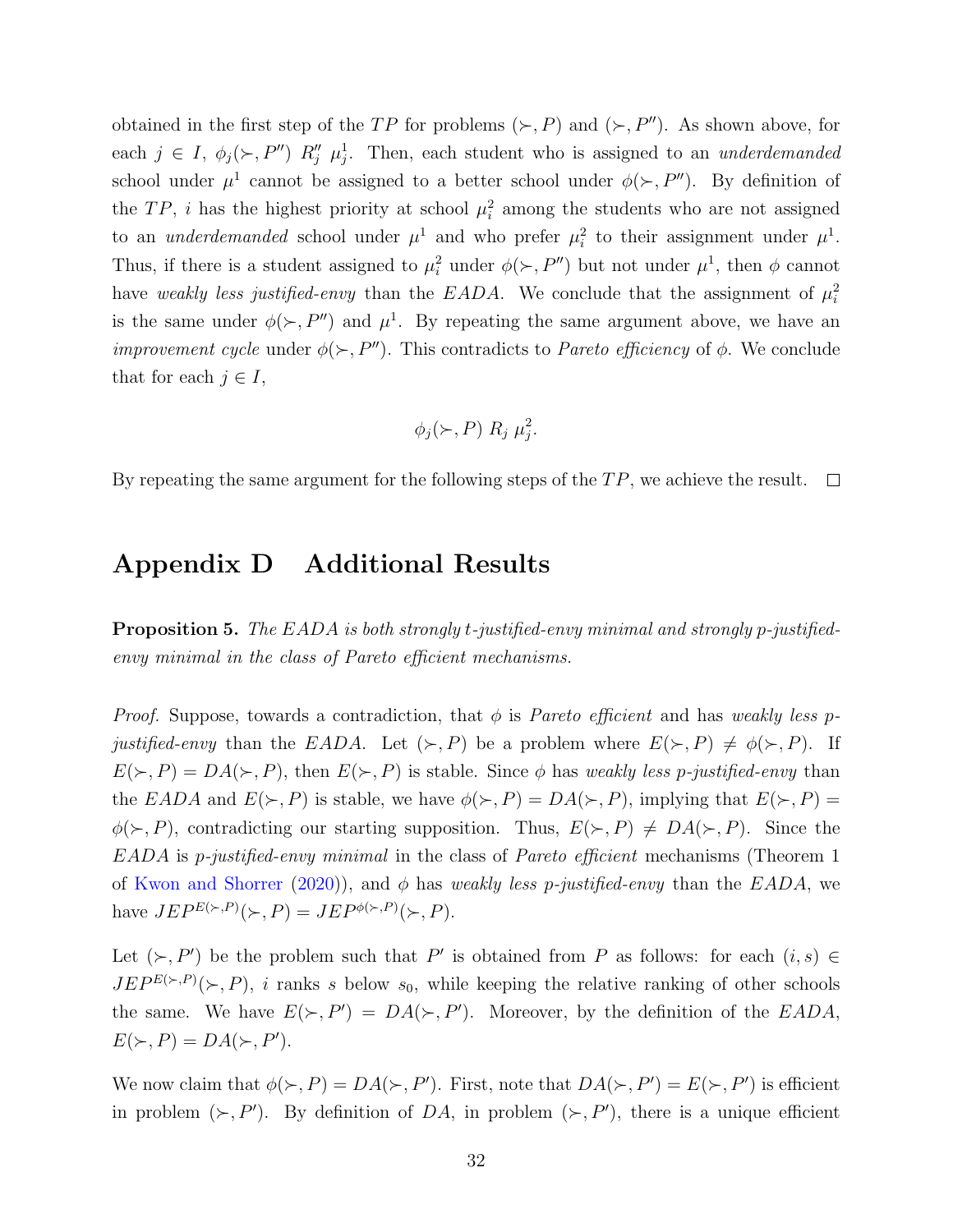matching that has no justified envy, which is  $DA(\succ, P')$ . Therefore, in problem  $(\succ, P)$ , there is a unique efficient matching that has no blocking pairs apart from those in  $JEP^{\phi(\succ,P)}(\succ,P)$ , which is  $DA(\succ, P')$ . Thus,  $\phi(\succ, P) = DA(\succ, P')$ .

Recall that  $E(\succ, P) = DA(\succ, P')$ . Thus,  $E(\succ, P) = \phi(\succ, P)$ , a contradiction, showing the result for p-justified envy-freeness. By the same arguments, we can straightforwardly show the same result for strong t-justified-envy minimality as well.  $\Box$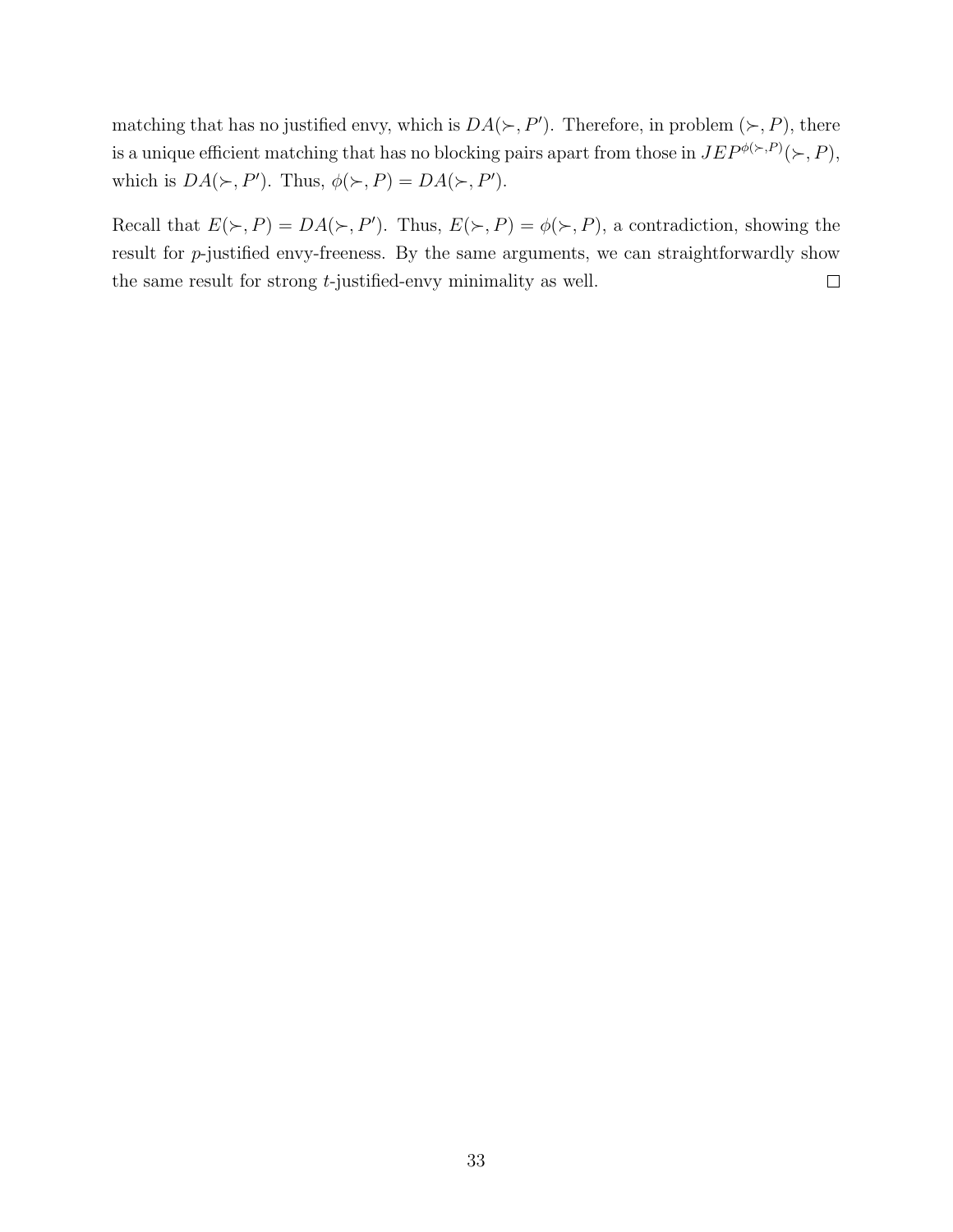# References

- <span id="page-33-5"></span>Abdulkadiro˘glu, Atila, Yeon-Koo Che, Parag A. Pathak, Alvin E. Roth, and Olivier Tercieux (2020) "Efficiency, Justified Envy, and Incentives in Priority-Based Matching," American Economic Review: Insights, 2 (4), 425–42.
- <span id="page-33-7"></span>Abdulkadiro˘glu, Atila and Aram Grigoryan (2021) "Efficient and Envy Minimal Matching," Working Paper.
- <span id="page-33-1"></span>Abdulkadiro˘glu, Atila, Parag A. Pathak, and Alvin E. Roth (2009) "Strategy-proofness versus Efficiency in Matching with Indifferences: Redesigning the NYC High School Match," American Economic Review, 99, 1954–1978.
- <span id="page-33-3"></span>Abdulkadiroğlu, Atila and Tayfun Sönmez (2003) "School Choice: A Mechanism Design Approach," American Economic Review, 93, 729–747.
- <span id="page-33-6"></span>Abraham, David J., Péter Biró, and David F. Manlove (2005) "'Almost Stable' Matchings in the Roommates Problem," in International Workshop on Approximation and Online Algorithms, 1–14, Springer.
- <span id="page-33-4"></span>Alcalde, José and Antonio Romero-Medina (2017) "Fair Student Placement," Theory and Decision, 83, 293–307.
- <span id="page-33-8"></span>Alva, Samson and Vikram Manjunath (2019) "Strategy-proof Pareto Improvement," Journal of Economic Theory, 181, 121–142.
- <span id="page-33-0"></span>Balinski, Michel and Tayfun Sönmez (1999) "A Tale of Two Mechanisms: Student Placement," Journal of Economic Theory, 84, 73–94.
- <span id="page-33-9"></span>Bogomolnaia, Anna and Hervé Moulin (2001) "A New Solution to the Random Assignment Problem," Journal of Economic Theory, 100, 295–328.
- <span id="page-33-11"></span>Cerrone, Claudia, Claudia Cerrone, Yoan Hermstrüwer, and Onur Kesten (2022) "School Choice with Consent: An Experiment," MPI Collective Goods Discussion Paper, No. 2022/2.
- <span id="page-33-10"></span>Chen, Yan and Tayfun Sönmez (2006) "School Choice: An Experimental Study," Journal of Economic Theory, 127, 202–231.
- <span id="page-33-2"></span>Doğan, Battal and Lars Ehlers (2021a) "Minimally Unstable Pareto Improvements over Deferred Acceptance," Theoretical Economics, 16, 1249–1279.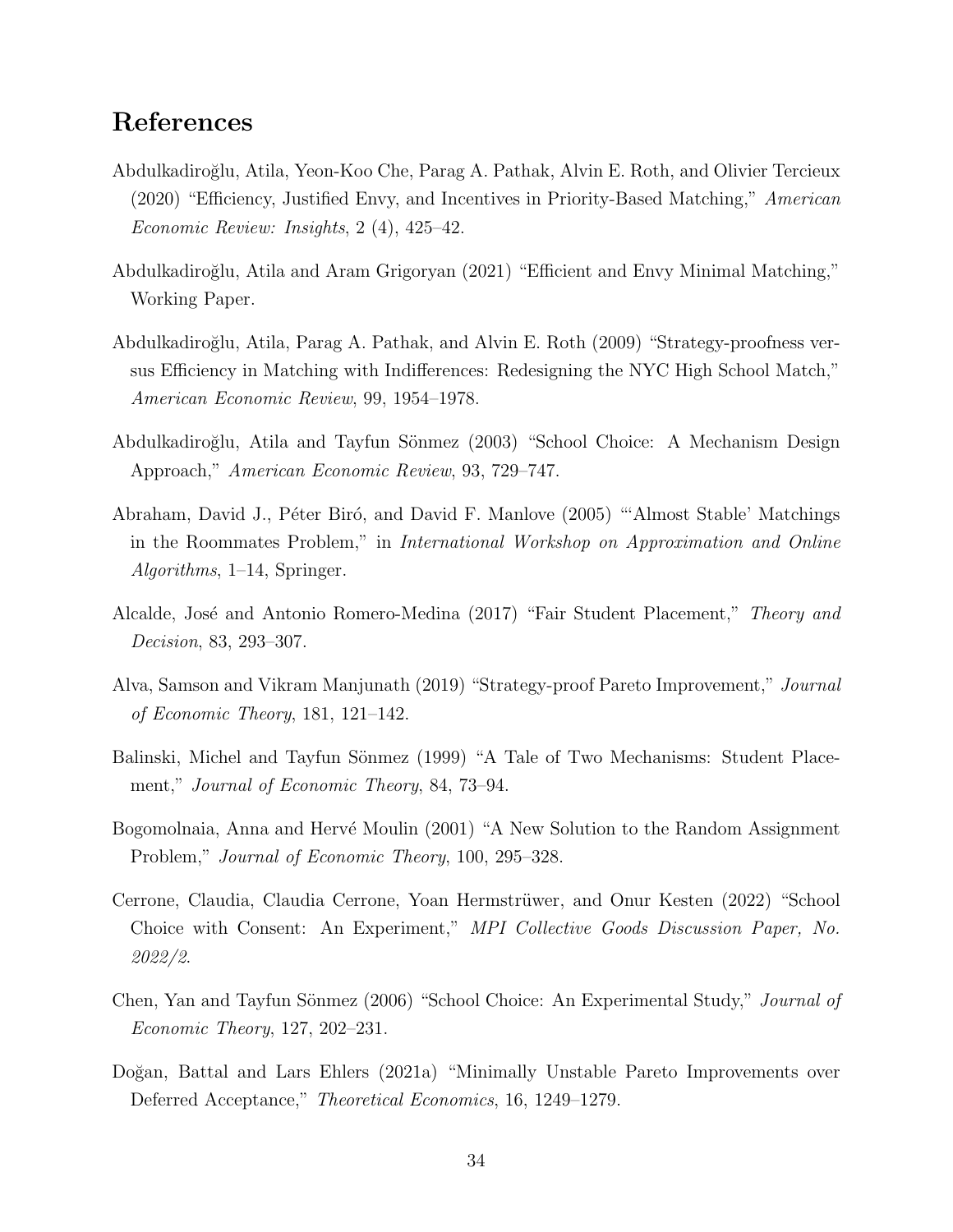<span id="page-34-7"></span>(2021b) "Robust Minimal Instability of The Top Trading Cycles Mechanism," American Economic Journal: Microeconomics, forthcoming.

- <span id="page-34-2"></span>Dubins, Lester E. and David A. Freedman (1981) "Machiavelli and the Gale-Shapley Algorithm," American Mathematical Monthly, 88, 485–494.
- <span id="page-34-6"></span>Dur, Umut, A. Arda Gitmez, and Ozgür Yılmaz (2019) "School Choice under Partial Fairness," Theoretical Economics, 14, 1309–1346.
- <span id="page-34-5"></span>Ehlers, Lars and Thayer Morrill (2020) "(Il)legal Assignments in School Choice," Review of Economic Studies, 87 (4), 1837–1875.
- <span id="page-34-1"></span>Gale, David and Lloyd S. Shapley (1962) "College Admissions and the Stability of Marriage," American Mathematical Monthly, 69, 9–15.
- <span id="page-34-9"></span>Hashimoto, Tadashi, Daisuke Hirata, Onur Kesten, Morimitsu Kurino, and M. Utku Unver ¨ (2014) "Two Axiomatic Approaches to the Probabilistic Serial Mechanism," Theoretical Economics, 9 (1), 253–277.
- <span id="page-34-3"></span>Kesten, Onur (2010) "School Choice with Consent," *Quarterly Journal of Economics*, 125, 1297–1348.
- <span id="page-34-8"></span>Kesten, Onur and Morimitsu Kurino (2019) "Strategy-proof Improvements upon Deferred Acceptance: A Maximal Domain for Possibility," Games and Economic Behavior, 117, 120–143.
- <span id="page-34-12"></span>Kojima, Fuhito and Mihai Manea (2010) "Axioms for Deferred Acceptance," Econometrica, 78, 633–653.
- <span id="page-34-4"></span>Kwon, Hyukjun and Ran I. Shorrer (2020) "Justified-Envy Minimal Mechanisms in School Choice," Working paper.
- <span id="page-34-10"></span>Mennle, Timo and Sven Seuken (2021) "Partial Strategyproofness: Relaxing Strategyproofness for the Random Assignment Problem," Journal of Economic Theory, 191, 147–151.
- <span id="page-34-0"></span>Roth, Alvin E. (1982) "The Economics of Matching: Stability and Incentives," Mathematics of Operations Research, 7, 617–628.
- <span id="page-34-11"></span>Tang, Qianfeng and Jingsheng Yu (2014) "A New Perspective on Kesten's School Choice with Consent Idea," Journal of Economic Theory,  $154$  (0),  $543 - 561$ .